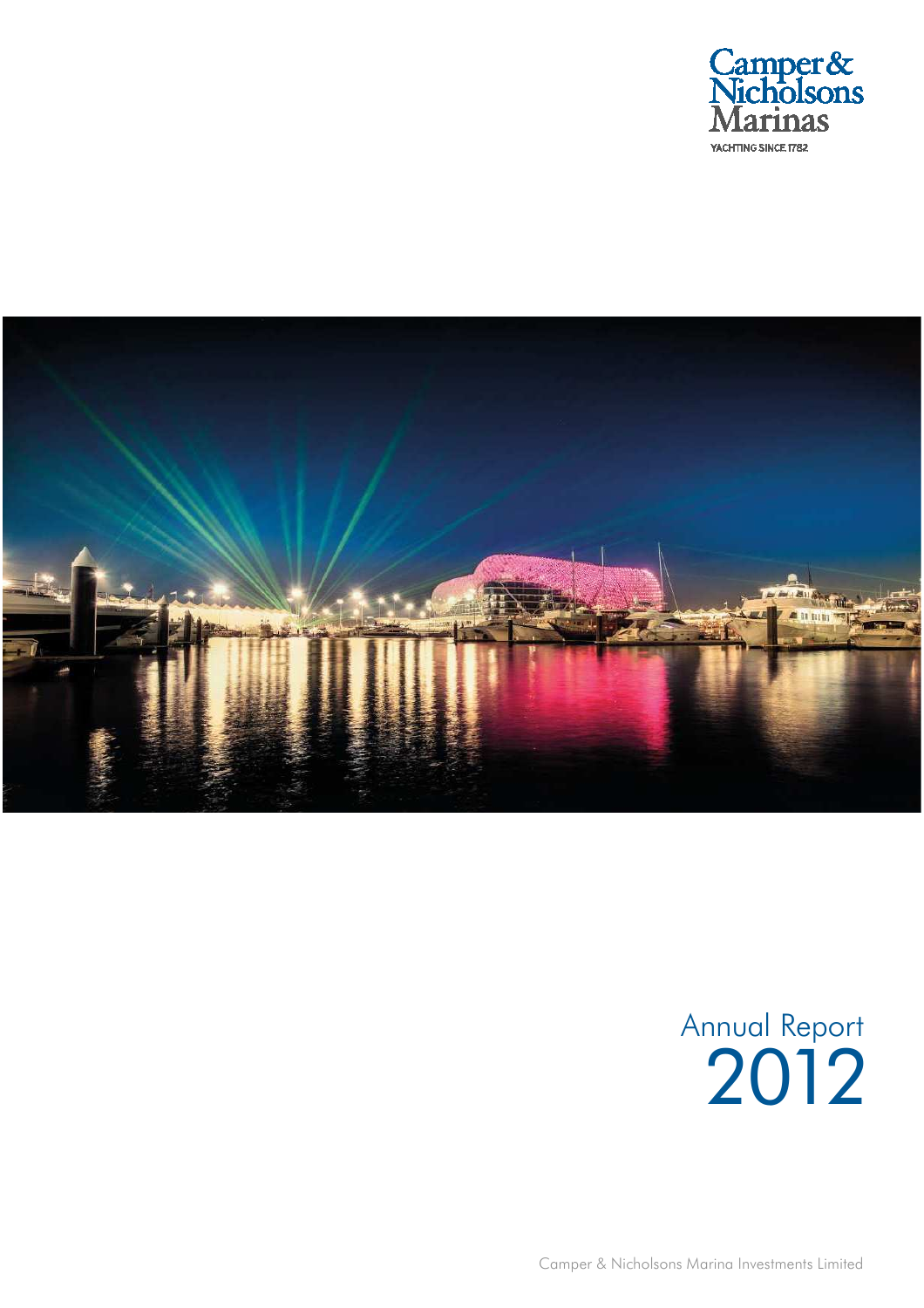# CONTENTS

|                                                     | Page |
|-----------------------------------------------------|------|
| Chairman's Statement                                |      |
| <b>Business Review</b>                              | 3    |
| General information                                 | 10   |
| <b>Directors</b>                                    | 11   |
| Directors' report                                   | 12   |
| Auditor's report                                    | 17   |
| Consolidated Statement of Comprehensive Income      | 18   |
| Consolidated Statement of changes in equity         | 19   |
| <b>Consolidated Statement of Financial Position</b> | 20   |
| <b>Consolidated Statement of Cash Flows</b>         | 21   |
| Notes to the consolidated financial statements      | 22   |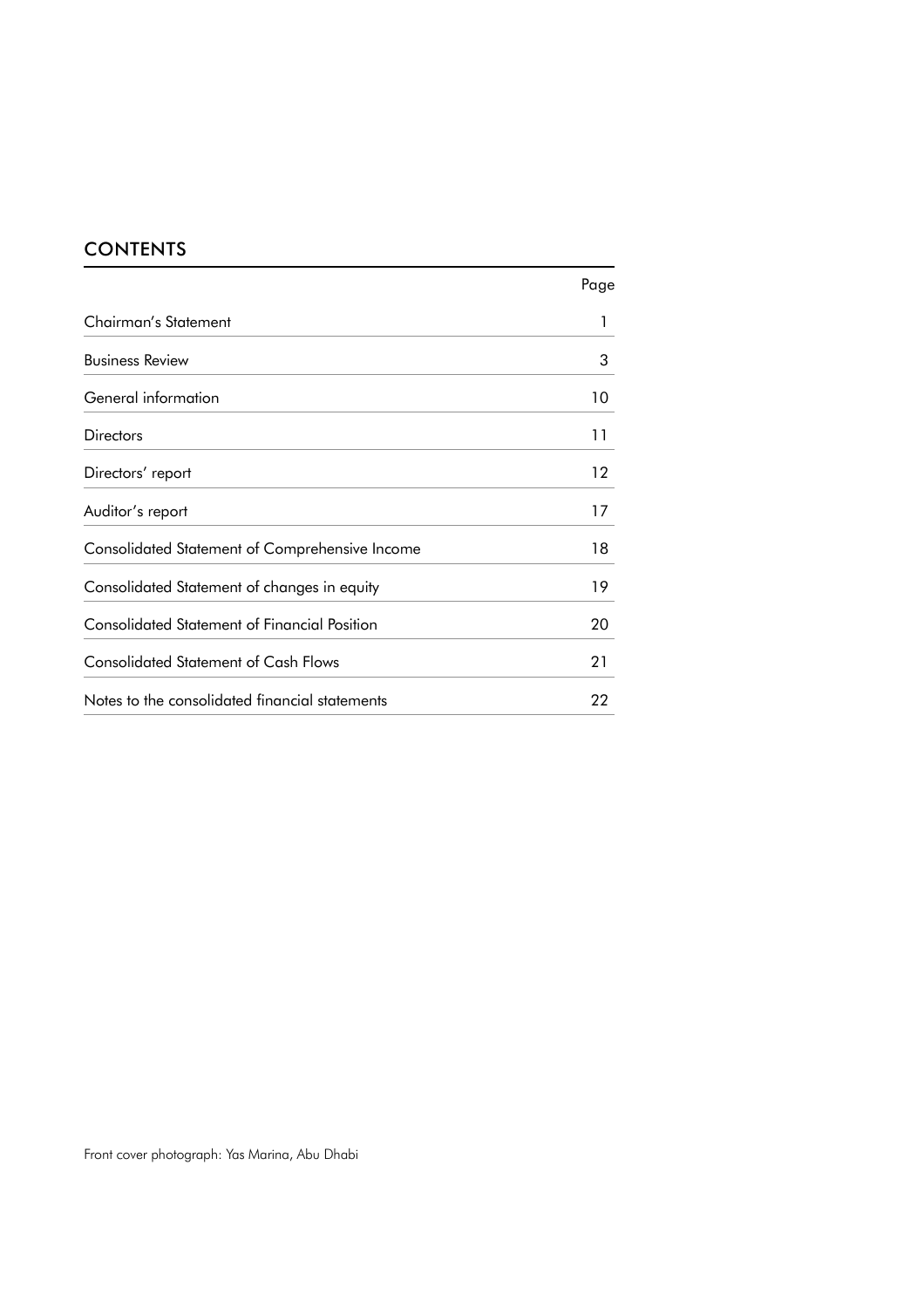# **CHAIRMAN'S STATEMENT**

#### By Sir Christopher Lewinton, Chairman

In November 2012 the Board, supported by our shareholders, appointed Clive Whiley as interim CEO in succession to Nick Maris who has left the Company. We are pleased that Clive has now agreed to continue in the role as CEO. Our 2012 audited results show improved performance as detailed in the Business Review.

- Each of our three marinas showed improved performance. Grand Harbour Marina, which achieved a €3.1 million berth sale in December, generated a profit before tax. Cesme with significant revenue increases was close to being breakeven at PBT. Before and after non-cash impairment charges, Port Louis reduced its loss before tax.
- Revenues from our third party marina business increased by 73% in 2012 to reach  $\epsilon$ 1.6 million (2011: €0.9 million) which included a first full year contribution of €0.1 million from CNFE our Hong Kong based joint venture. In Europe three new management services agreements were signed during the year, two in Italy and one in Greece which alongside initial progress in the Asia Pacific region is encouraging for future revenue.
- With the benefit of improved performance at our three marinas and the third party business and the completion of €3.2 million of total berth sales (2011: €1.2 million) the loss before tax and the impairment charge improved from the €5.1 million loss (7.6 Euro cents per share) reported in 2011 to €1.6 million (2.0 Euro cents per share). After a non-cash impairment charge of €3.8 million (2011: €10.0 million) relating to Port Louis the loss before tax improved from the €15.1 million reported in 2011 to €5.4 million.

On March 20 2013 we announced the terms of a fundraising to raise up to  $E4$  million, fully underwritten by First Eastern, through the issue of 61,540,743 new Ordinary shares at a price of 6.5 pence per share. Details of the fundraising were provided in a Shareholder Circular mailed to shareholders on 12 April and following approvals given at the EGM held on 3 May 2013 the fundraising was completed on 7 May 2013 with the admission of the new shares to trading on AIM and the commencement of dealings in the new shares on that date. Following the fundraising the Company has 141,784,358 Ordinary shares in issue of which 23.3% are owned by First Eastern (Holdings) Limited and 25% by its majority owned subsidiary FE Marina Investments Limited. As disclosed in the Circular, the Directors subscribed for their full Basic Entitlement and, together with the shares purchased in the market by Mr Martin Bralsford on 24 April 2013 and some excess applications, this has resulted in the Directors owning 6.6% of the enlarged share capital.

The Board is of the firm opinion that the fundraising was both necessary and in the best interests of the Company as it:

- o Ensures that we have sufficient funds to facilitate the removal of a banking covenant on the Scotia Bank loan to Camper & Nicholsons Grenada Limited and to meet loan capital repayments as they fall due in both 2013 and 2014.
- o Covers the one-off costs of restructuring the business required to generate target cost savings
- o Fund the working capital cost, of some US\$750k, to support accelerated growth in our Third party business and CNFE, our Hong Kong based joint venture.

I am pleased to report that the appointment of Clive Whiley as our CEO has strengthened the Company. Clive has instituted a significant cost saving programme, which is now underway, introduced a simplified management structure and given clear leadership to the Management team. These actions will enable the management to operate more effectively.

We are pleased to have been working with finnCap as our financial adviser since 28 February 2013 and to have appointed them as our nominated adviser and broker with effect from 20 March.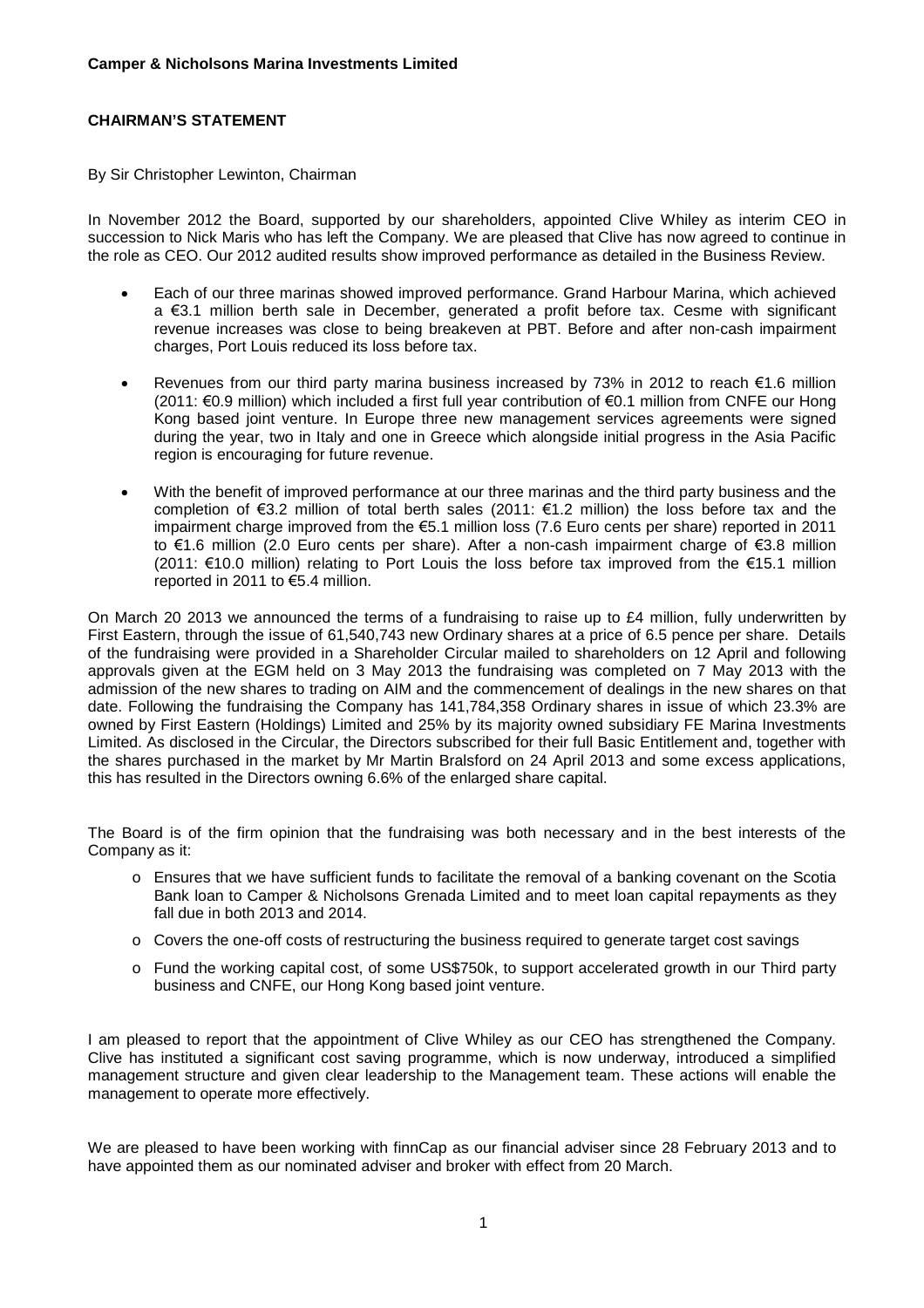# **OUTLOOK**

With continuing above inflation revenue growth at our three marinas, the third party business and our Hong Kong based joint venture coupled with the cost reduction programme initiated by Clive Whiley, the Board expects the Group to move towards profitability and positive operating cash flow without the need for berth sales.

With the benefit of the additional funding, the improving performance of the business and with the Board and Management interests wholly aligned, the Board will be in a position to restore shareholder value and to explore strategic options to accelerate the growth of the business.

Sir Christopher Lewinton Chairman 8 May 2013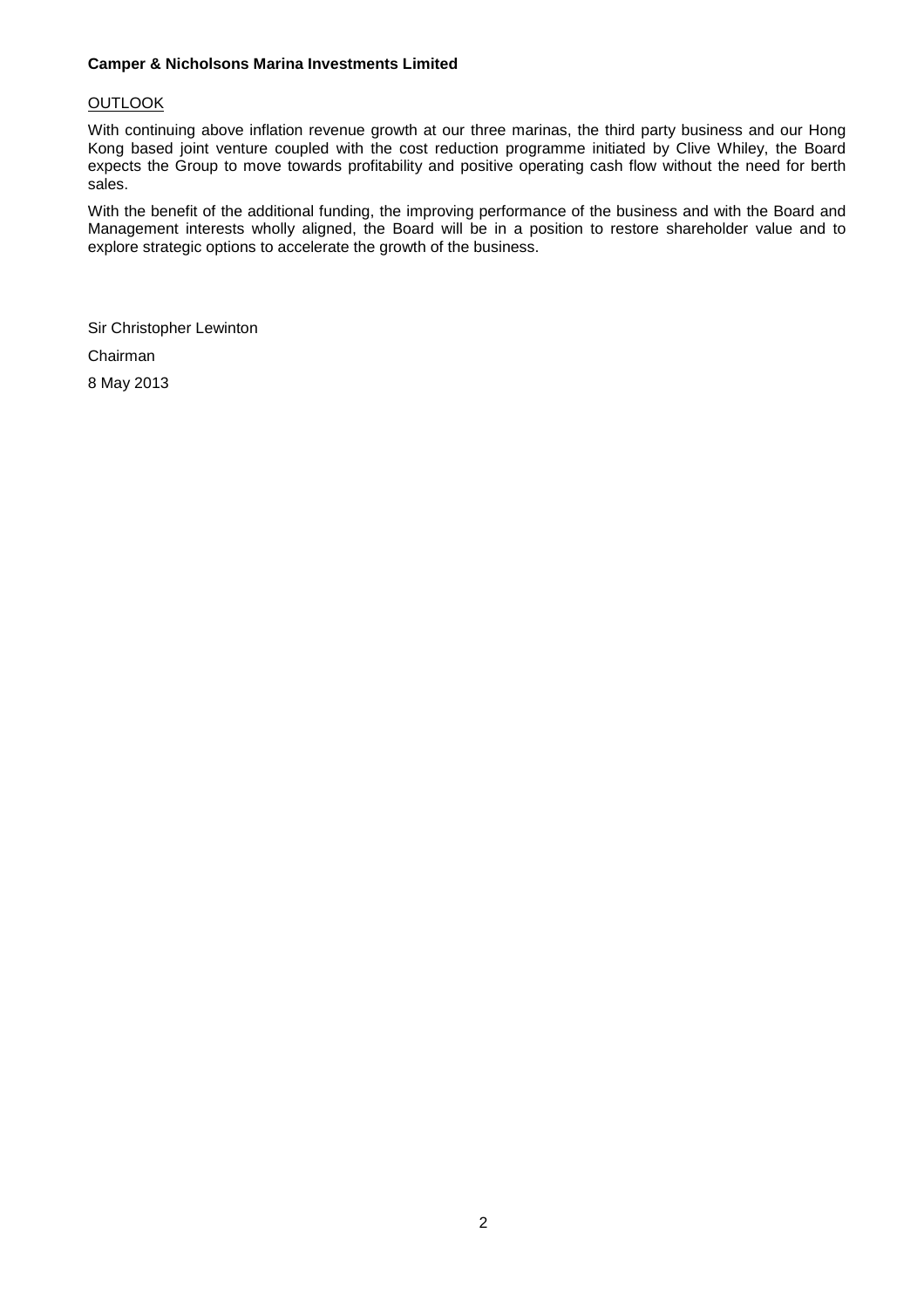# **BUSINESS REVIEW**

By Clive Whiley, CEO of Camper & Nicholsons Marinas Limited

# **Review & Outlook**

My initial observations, having been Chief Executive for three months, are that:

- The core strategy, at flotation in 2007, was to build asset value even to the extent that asset disposals were ultimately required to fund operating expenditure;
- a combination of that strategy and the prevailing market conditions led to the Company buying the right assets, at what with 20/20 hindsight was the wrong price, in aggregate, via a leveraged funding structure with full recourse to the Group balance sheet;
- a perpetuation of that strategy led to the dissipation of a further €4.5 milliion (net) of new equity raised less than two years ago, undermining investor communications, and perhaps unsurprisingly leading to a fall in the market rating;
- however the Company has acquired and subsequently invested significant capital into what are intrinsically good assets and the intangible capital residing in the business is undervalued due to a failure, to date, to optimise the return from the Company's consultancy activities;

Since my appointment I have been working closely with the management team to:

- stabilise the key operations of the business whilst co-terminously isolating the measures deemed necessary to align 2013 Operating Expenditure with forecast revenue (excluding berth sales) with the objective of cutting annualised costs by €1 million;
- forecasting 2013/14 total cash-flow requirements (excluding berth sales) alongside evaluating the external interest expressed in Group assets to ascertain whether there is a viable alternative to raising additional capital at this juncture;
- determine that the Company has the capital, management and revenue profile demanded of a company in order for it to thrive as a listed entity;

Accordingly having repositioned the business as indicated above I am satisfied that following the fundraising detailed below the Company will have sufficient additional capital to pursue a corporate development strategy, utilising the specialist skills exhibited within the consultancy activities, directed at optimising the strategic assets owned by the company. The objective of the capital raising being to clear a path to facilitate a balanced approach to debt reduction, capital investment and the restoration of shareholder value through both share price appreciation and distributions to shareholders.

# **Fund Raising**

In order to ensure that the Company had sufficient funds to continue this positive trend, on 20 March 2013 we announced the terms of a fundraising to raise up to £4 million (the "Fundraising") through the issue of 61,540,743 new ordinary shares of no par value in the capital of the Company ("Ordinary Shares"). The Fundraising was structured as a subscription (the "Subscription") by First Eastern for 15,384,615 new Ordinary Shares (the "Subscription Shares") at 6.5 pence per Ordinary Share (the "Issue Price") and an open offer (the "Open Offer") to existing shareholders pursuant to which shareholders were entitled to subscribe at the Issue Price for 0.5752 new Ordinary shares for each Ordinary Share they held. The Fundraising was approved by shareholders at a general meeting on 3 May and the new Ordinary Shares were admitted to trading on AIM and dealings commenced on 7 May 2013.

As a result of the Subscription and their underwriting of the Open Offer, First Eastern's total shareholding in the Company has increased to 48.3% of the voting share capital. However at the general Meeting held on 3 May 2013, the independent shareholders (being those not related to First Eastern) approved the waiver granted by the Panel on Takeovers and Mergers from the obligation that would ordinarily arise on First Eastern pursuant to Rule 9 of the City Code and Takeovers and Mergers to make an offer for the remaining Ordinary Shares.

The proceeds will be utilised to:

 provide both a cash deposit of US\$655,000, to facilitate the removal of a Debt Service Coverage Ratio covenant given to Scotiabank, that would otherwise have been breached on 31 March 2013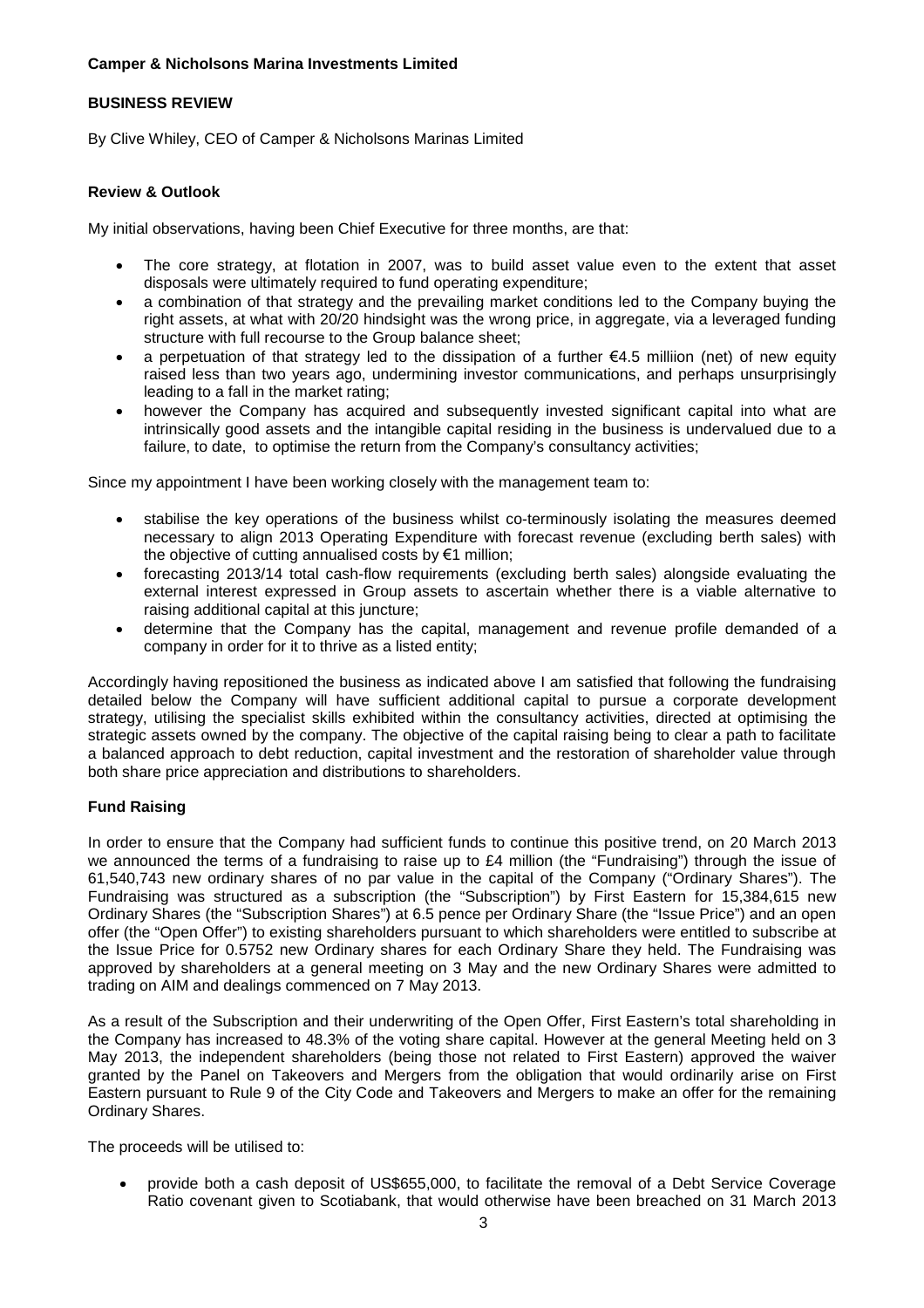and secure a permanent waiver of prior breaches and, additionally, to be available as security for capital & interest payments as they fall due through to the bullet repayment of US\$7,500,000 due to Scotia Bank on 30 June 2015;

- fund the estimated working capital cost, of some US\$750,000, required to support the accelerated revenue growth anticipated in our Third Party business and the Hong Kong joint venture;
- cover the one-off costs associated with the restructuring necessary to generate the targeted cost savings;

The funds raised will also allow the Board to optimise the value of the Company's principal assets from a position of not being a distressed seller and having a cohesive and self-sustaining strategic plan.

# **Professional Advisors**

We would like to thank Canaccord Genuity for their service since February 2009. Our goal now is to work closely with finnCap to re-engage with our institutional shareholder base.

# **Operating Performance**

#### *Continued Strong Growth in Revenues*

As shown in the tables below revenues from marina operations, licensing of superyacht berths and third party marina services all increased significantly in 2012.

Marina operating revenues for our three marinas achieved further strong growth reaching €6.2 million, a 22% increase over 2011. Compound annual growth in revenues over the period 2008 to 2012 is over 37%.

| Revenues excluding berth sales €m                     | 2012 | 2011 | 2010 | 2009 | 2008 |
|-------------------------------------------------------|------|------|------|------|------|
| <b>Marina Operating Revenues</b><br>(Statutory basis) | 6.2  | 5.1  | 3.8  | 2.6  | 1.8  |

Revenues from licensing of superyacht berths increased significantly to €3.2 million (2011: €1.2 million) for the year with the benefit of a major sale completed at GHM in the last quarter of the year. As shown below the 2012 sales were the highest in the last five years.

| €m                             | 2012 | 2011 | 2010 | 2009   | 2008 |
|--------------------------------|------|------|------|--------|------|
| Licensing of superyacht berths | 3.2  | 1.2  | 1.2  | $\sim$ | 1.0  |

Our third party marina services business, which was acquired in December 2008, showed another year of strong growth with revenues increasing to €1.6 million. (2011: €0.9 million). These results include a first full year contribution from CNFE, our joint venture in China

| €m                                | 2012 | 2011 | 2010 | 2009 | 2008           |
|-----------------------------------|------|------|------|------|----------------|
| Revenues from Third Party Marinas | 1.6  | 0.9  | 0.5  | 0.2  | $\blacksquare$ |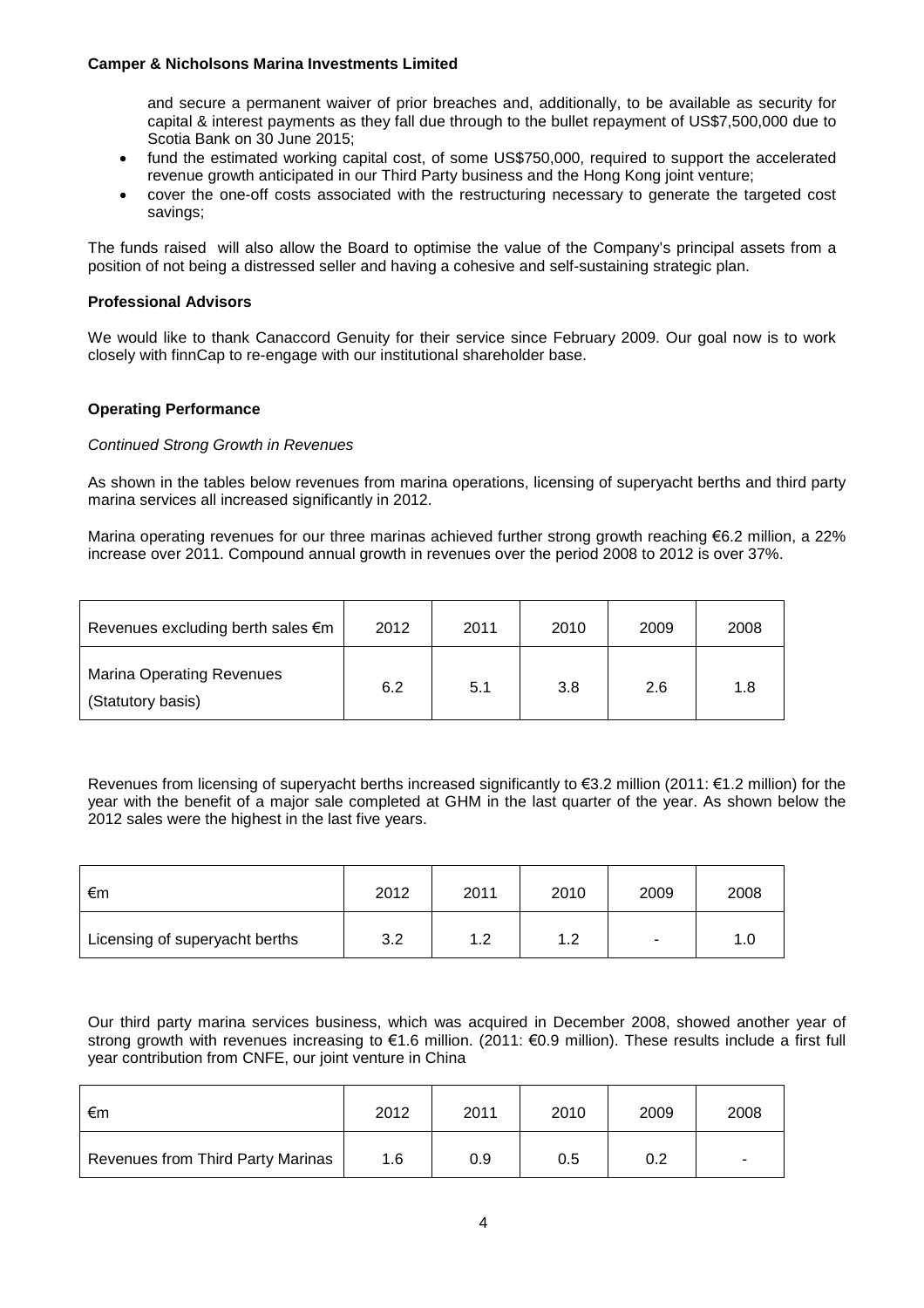The Directors believe that the growth in the Company's consultancy business should continue as marina owners and developers, and the financial institutions which fund them, increasingly recognize the value of professional design and operation and the worth of joining a premium branded chain of marinas.

The benefits to clients can run for periods of up to 10 years whilst, for the Company its marina services agreements provide a portfolio of stable long-term contracts with growing revenues. When all of the currently contracted marinas are completed, the Company will have some 3,500 berths under management, of which over 400 will be superyacht berths.

# *Annual Operating Results*

EBITDA operating results for 2012 show a profit of €1.1 million, an improvement of €2.0 million from the €0.9 million loss reported in 2011.

| $\epsilon$ m                         | 2012  | 2011   | 2010  | 2009  |
|--------------------------------------|-------|--------|-------|-------|
| Marina operating activities          | 6.2   | 5.1    | 3.8   | 2.6   |
| Licensing of superyacht berths       | 3.2   | 1.2    | 1.2   |       |
| Marina consultancy fees              | 1.6   | 0.9    | 0.5   | 0.2   |
| <b>Total revenues</b>                | 11.0  | 7.2    | 5.5   | 2.8   |
| <b>Gross Profit</b>                  | 8.7   | 5.5    | 4.3   | 2.2   |
| <b>EBITDA</b>                        | 1.1   | (0.9)  | (2.5) | (4.0) |
| <b>Operating Profit/(Loss)</b>       | (0.1) | (2.2)  | (4.6) | (5.0) |
| Strategic Review & Impairment Charge | (3.8) | (11.3) |       |       |
| Net interest expense                 | (1.5) | (1.6)  | (1.3) | (0.6) |
| Profit/(Loss) before tax             | (5.4) | (15.1) | (5.9) | (5.7) |
| Investments made (capital exp.)      | 0.6   | 1.0    | 6.2   | 9.0   |

The significant increase in EBITDA arose from improved operating performances in the marinas and in the third party marina business and from the increased level of superyacht berth licence income.

The net asset value of the Company at 31 December 2012 attributable to the ordinary shareholders is €22.5 million or 28.0 euro cents per share.

#### **Grand Harbour Marina –** *manager* **Ben Stuart**

| $\epsilon$ m              | 2012  | 2011  | 2010  | 2009                     |
|---------------------------|-------|-------|-------|--------------------------|
| <b>Berth Sales</b>        | 3.1   | 1.2   |       | $\overline{\phantom{a}}$ |
| Marina operating revenues | 2.8   | 2.5   | 2.3   | 2.1                      |
| <b>Total revenues</b>     | 5.9   | 3.7   | 2.3   | 2.1                      |
| <b>Cost of Sales</b>      | (1.2) | (1.0) | (0.4) | (0.4)                    |
| <b>Operating Expenses</b> | (2.1) | (1.6) | (1.6) | (1.6)                    |
| <b>EBITDA</b>             | 2.6   | 1.1   | 0.3   | 0.1                      |
| <b>PBT</b>                | 1.5   | (0.1  | (0.8) | (0.4)                    |

Grand Harbour Marina ("GHM"), Malta, continues to provide a high level of service as exemplified by the unsolicited words of the Captain of a major superyacht. "Our experience with the Grand Harbour Marina staff has been excellent. Problems that do arise are met with an attitude of 'how can we fix this and improve' and not the typical 'this is the way it is'. Grand Harbour Marina's offering is one of the finest experienced in my career."

During 2012 GHM took the headline sponsorship of the Baille de Suffren, a classic yacht race which starts in St. Tropez and ends at GHM. Together with the new twinning arrangement between Birgu and St. Tropez this will provide improved contacts with the key yachting area in the South of France. Increased contacts with Captains, crew and industry authorities will also be provided through GHM becoming a founding member, signatory and poste restante for the Malta Professional Yachtsmans Association.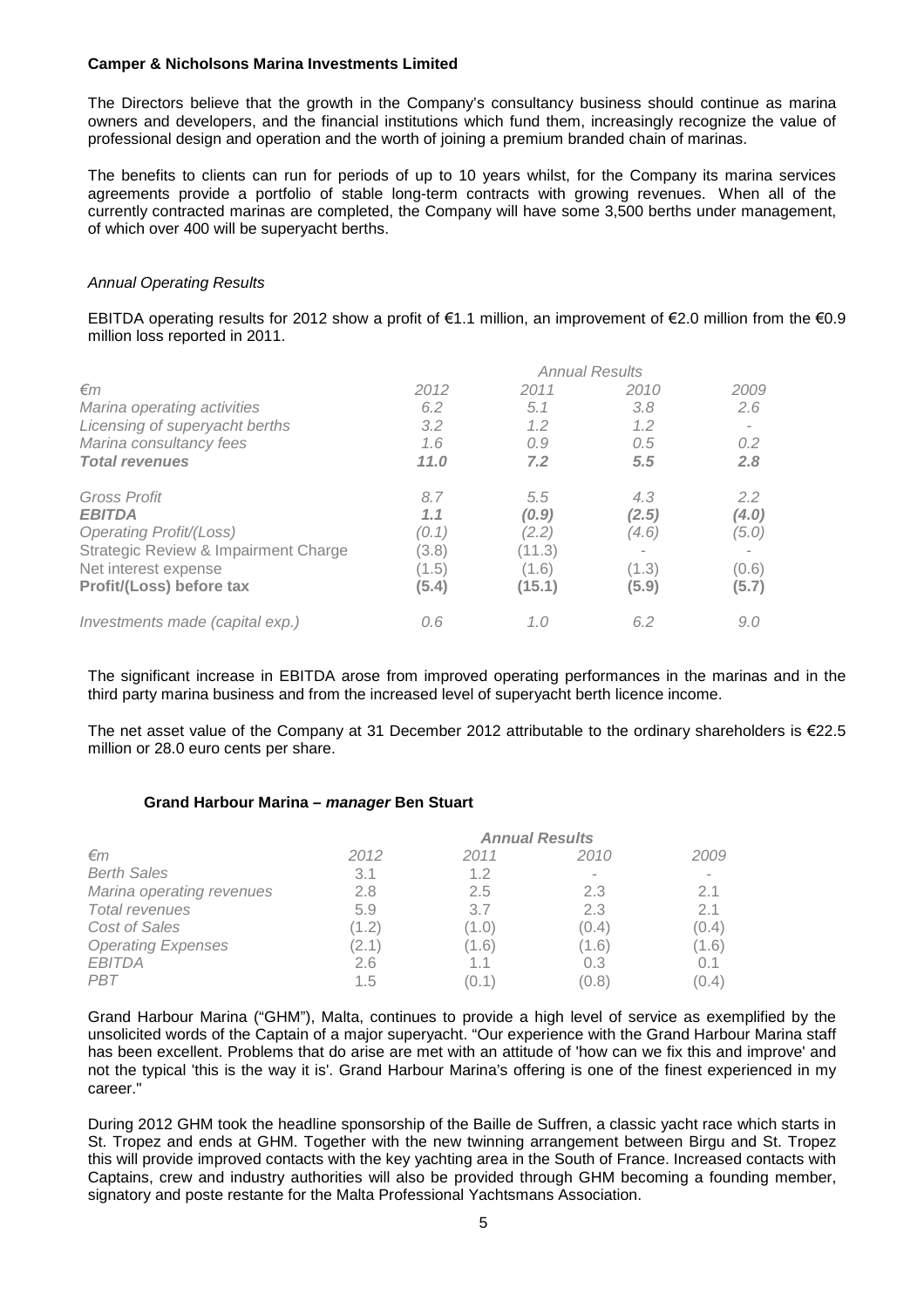Following completion of the berth sale, the Board of GHM, in February 2013, declared a dividend of 12 Euro cents per share which will result in a €950k dividend receipt for CNMIL. During 2012, GHM provided additional funding of €0.7 million to Cesme whilst that marina builds towards maturity. A fuller report on the performance of Cesme is given below.

# *Trading*

EBITDA increased by €1.5 million to €2.6 million with revenues, benefitting by €3.1 million from the completion of a large berth sale (2011: €1.2 million from two berth sales) and a 10% increase in marina operating revenues, increasing to €5.9 million. After finance charges including a net interest cost of €0.7 million relating to the Bond and depreciation of €0.3 million, GHM made a profit before tax of €1.5 million (2011: €0.1 million loss).

Although the weak economic environment, and the difficulties in Italy in particular, resulted in less superyacht visitors and less Italian visitors to Malta, GHM maintained high levels of berth occupancy and also increased annual berthing tariffs by over 20%. Overall, berthing and utility revenues increased by 10% and 11% respectively with EBITDA also benefitting from an improvement in utility margins.

As reported last year, market conditions for the sale of long term superyacht berth licences were challenging. However in spite of this GHM achieved a  $\epsilon$ 3.1m berth sale during December with the purchaser being an existing berth owner at GHM. There remains a pipeline of opportunities but it remains difficult to predict which, if any, may result in a future sale. Unsold super yacht berths have a value in excess of €40 million at current price levels. GHM's planning application for an extension of the super-yacht capacity continues to be pursued but reconfiguration work will commence only when there are sufficient buyers for the new berths.

CBRE valued GHM (based on a 100% interest) at €24.1 million as at 31 December 2012 (2011: €23.6 million). This valuation compares with the market capitalisation of GHM on the Malta Stock Exchange of €18.6 million.

# **Cesme Marina – manager Kemal Saatcioglu**

| For 100% of the Marina    | <b>Annual Results</b> |       |       |       |
|---------------------------|-----------------------|-------|-------|-------|
| $\epsilon$ m              | 2012                  | 2011  | 2010  | 2009  |
| Seaside revenues          | 2.2                   | 1.4   | 0.5   |       |
| Landside revenues         | 1.9                   | 1.5   | 1.0   |       |
| <b>Total revenues</b>     | 4.1                   | 2.9   | 1.5   |       |
| Cost of Sales             | (0.4)                 | (0.3) | (0.2) |       |
| <b>Operating expenses</b> | (2.4)                 | (2.2) | (1.8) | (0.5) |
| <b>EBITDA</b>             | 1.3                   | 0.4   | (0.5) | (0.5) |
| <b>PBT</b>                | (0.3)                 | 1.5   | (2.6) | (0.5) |

Cesme Marina, Turkey, our 45% joint venture, completed a successful year with further growth in both seaside and landside revenues. The marina's profile increased further with the award for 'Best Tourism Investment of the Year', in the Izmir region. Approved by the Turkish Sailing Federation, the marina has organised sailing regattas to promote the marina and its' facilities to boat owners and crew. The marina has also hosted a number of landside events including concerts, festivals and parties which have attracted not only members of the yachting community but also many local people. The marina is now considered to be a key element of the local community.

# *Trading*

Total revenues increased by 35% over 2011 with increases of 57% and 27% in seaside and landside respectively. With high conversion to profit of the €1.2 million increase in sales, EBITDA increased by €0.9 million to €1.3 million. After finance charges and depreciation, Cesme made a loss before tax of €0.3 million (2011: €1.5 million loss). The Group's 45% share includes revenues of €1.8 million (2011: €1.3 million) and loss before tax of €0.1 million (2011: €0.7 million loss),

At the end of 2012 there were 313 annual berthing contracts in place, an increase of 25% over the end 2011 level. Although that represents 90% of the available berths only 63% of the berthing area was occupied so there remains the opportunity for further berthing revenue growth in addition to the impact of price increases. The marina is at full capacity in relation to boats up to 15 metres.

The retail offering was improved with underperforming units replaced by new brands to ensure that all 58 retail units in the village remained fully occupied. Increased stand advertising revenues, extended utilisation of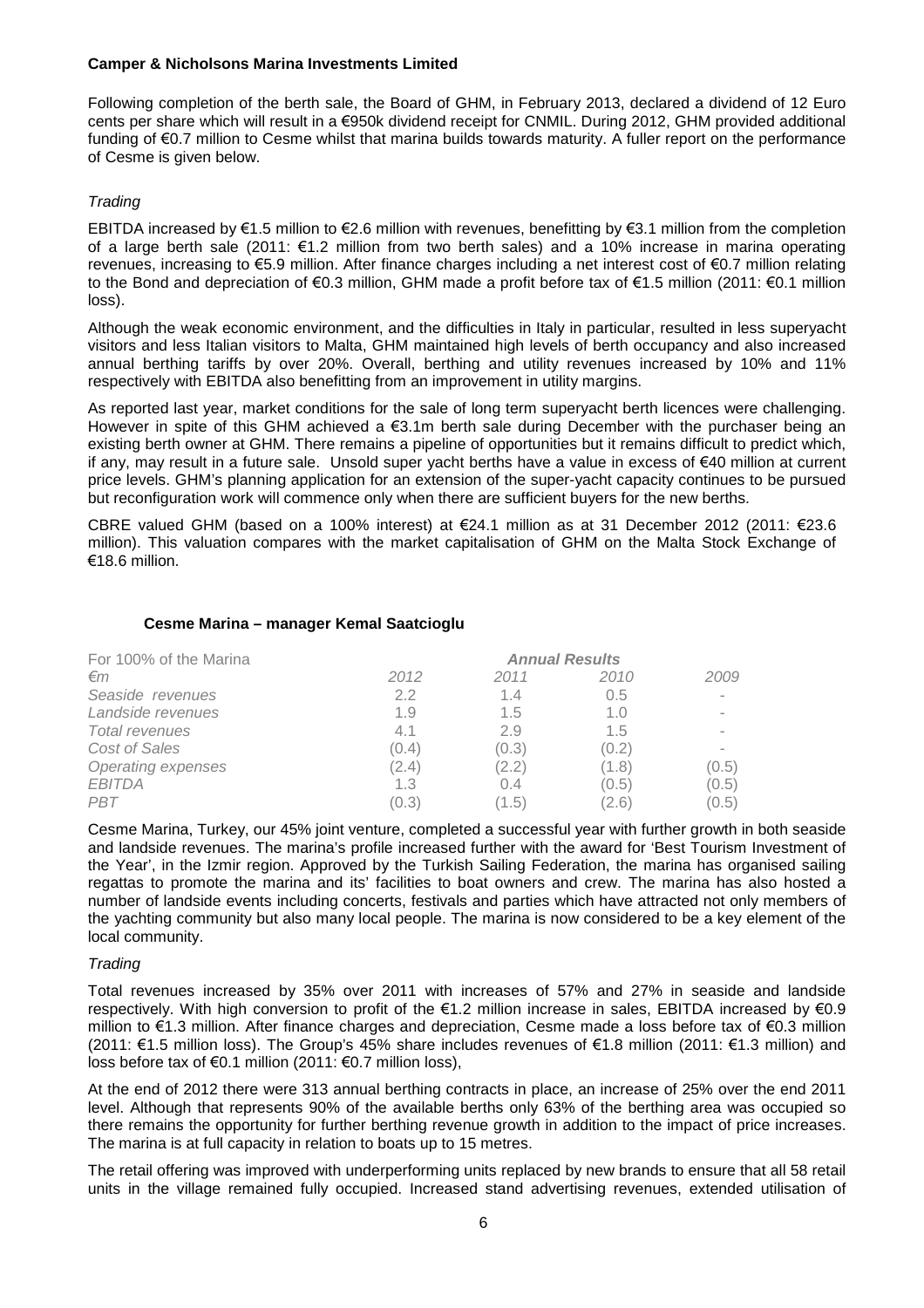some food & beverage units and increased commercial sponsorship of events contributed to the improved landside performance.

The small extension of the breakwater to improve comfort in the marina was completed in the first half of 2012 and did assist with occupancy of the outermost large berths in spite of the unusually high wind levels during the 2012 season.

CBRE valued Cesme Marina (based on a 100% interest) at €18.1 million as at 31 December 2012 which is a small increase on their €18.0 million valuation as at 31 December 2011.

#### **Port Louis – manager Glynn Thomas**

| $\epsilon$ m              | 2012      | 2011                     | 2010   | 2009  |
|---------------------------|-----------|--------------------------|--------|-------|
| <b>Berth Sales</b>        | 0.1       | $\overline{\phantom{a}}$ | 1.2    | ٠     |
| Marina operating revenues | 1.6       | 1.2                      | 0.8    | 0.5   |
| <b>Total revenues</b>     | 1.7       | 1.2                      | 2.0    | 0.5   |
| Cost of sales             | (0.3)     | (0.2)                    | (0.6)  | (0.1) |
| Operating expenses        | (1.4)     | (1.3)                    | (1.4)  | (1.3) |
| <b>EBITDA</b>             |           | (0.3)                    | $\sim$ | (0.9) |
| <b>PBT</b>                | $(0.9)^*$ | $(1.3)^{*}$              | (2.0)  | (2.6) |

\* 2012 and 2011 PBT results exclude the €3.8 million and €10 million impairment charges in those years respectively.

Port Louis Marina, Grenada, has maintained its reputation as a high quality marina providing a five star welcome to yacht owners, their guests and crews. In addition to being the home port for the Grenada Sailing Festival each January, the marina has secured the return of the Oyster Caribbean Regatta in 2013 and will be a stop off marina in 2014 for the World Rally.

# *Trading*

Port Louis Marina experienced a record summer with more cruising boats selecting the marina as their chosen location given its favourable geographic position south of the hurricane belt. Marina operating revenues increased by 27% to €1.6 million (2011: €1.2 million) which included a 75% increase in annual berthing contract revenues, a 17% increase in visitor revenues and a 12% increase in landside revenues. Two small berth sales added further revenues of €0.1 million (2011: €Nil).

Operating costs increased slightly to €1.4 million which resulted in most of the additional sales revenues of €0.4 million being converted to EBITDA so generating a breakeven result (2011: €0.3 million loss). After depreciation and interest charges there was a pre and post-tax loss of €0.9 million (2011: €1.3 million loss). Capital expenditure reduced further with expenditure of just  $\epsilon$ 0.1 million in the year (2011:  $\epsilon$ 0.3 million).

The two small berth sales achieved during 2012 were associated with local property sales. The property market in the Caribbean remains difficult and further berth sales are likely to depend on an improvement of those market conditions.

CBRE has valued the Port Louis marina at US\$22.6 million (€17.1 million) at 31 December 2012, (2011: US\$26.8 million, €20.7 million). After adjusting for other assets and liabilities and losses in the period, there is a cumulative €1.0 million negative adjustment as at 31 December 2012.

#### *Third Party Marina Service Agreements*

|                      |      |      | <b>Annual Results</b> |      |
|----------------------|------|------|-----------------------|------|
| $\epsilon$ m         | 2012 | 2011 | 2010                  | 2009 |
| External revenues    | 1.6  | 09   | 0.5                   | በ 2  |
| Intra Group revenues | 22   | 21   | 2.5                   | 2.0  |
| Total revenues       | 3.8  | 3 O  | 3 O                   | つつ   |

Since acquisition of the Third Party Marina Service Business in December 2008 as part of the internalisation of the Group's management company, external revenues have increased significantly, almost doubling each year. 2012 benefitted from the full year impact of the 10 year services agreement at Yas Marina on Yas Island Abu Dhabi which commenced on 1 June 2011. As reported on 20 November 2012, three new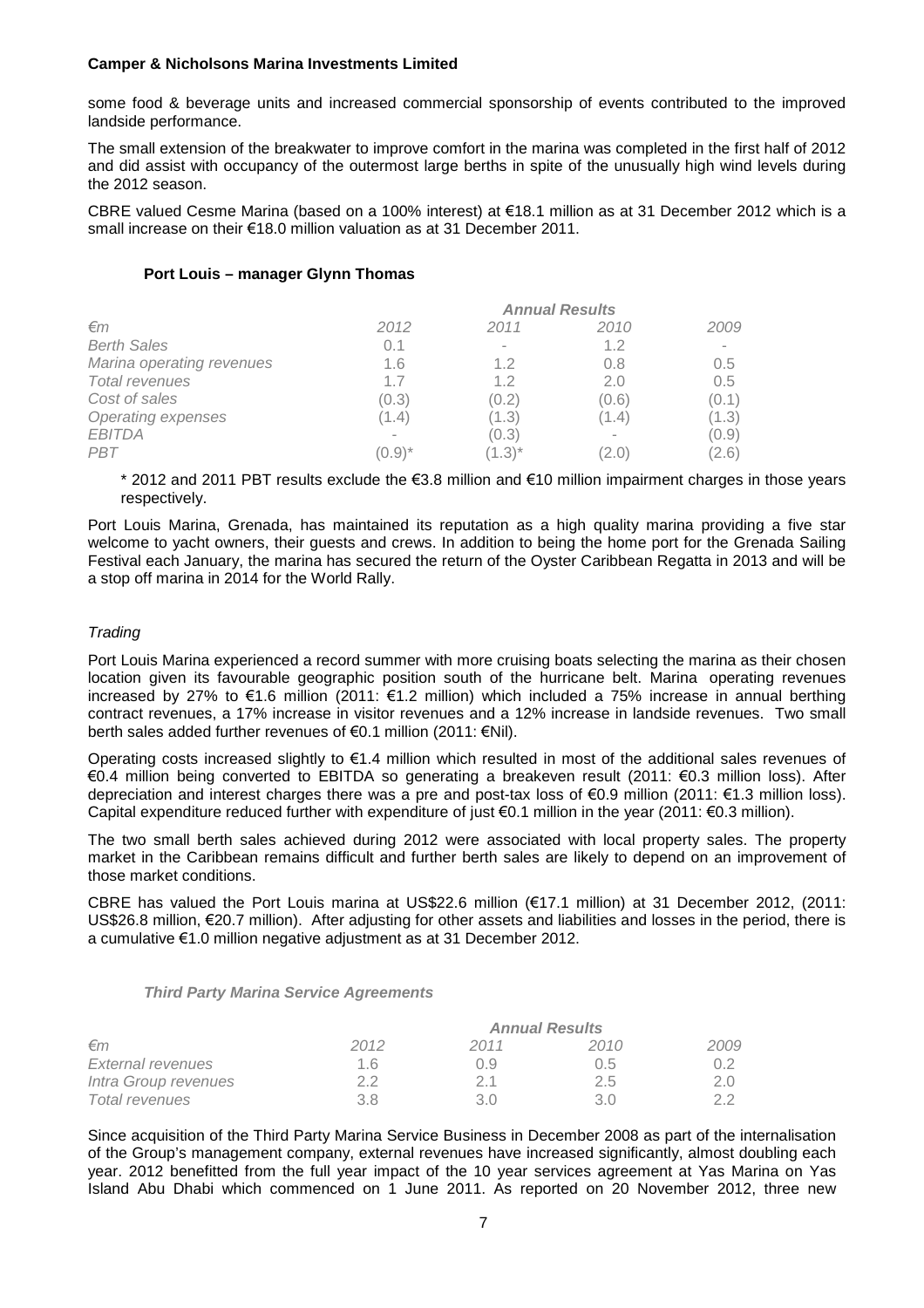management services agreements were signed during the second half of 2012. These were at Pinetamare and Cala Ponte in Italy and Ermioni in Greece. Consultancy work has been completed on marinas in the Mediterranean, Caribbean and China and from these and other enquiries a strong pipeline of third party marina service agreement opportunities has been created. The 2012 results included €0.1 million revenues (2011: €Nil) being our 50% share of the revenues at CNFE, our Hong Kong based joint venture with First Eastern.

As reported last year the management team has been consolidated into an office in Richmond from where they are able to support our client marinas from the Caribbean through the Mediterranean and Abu Dhabi and our small team at CNFE in Hong Kong office which is focused primarily on marinas in China.

#### *Net Asset Value and property valuation*

At 31 December 2012 the Group's net assets, on an IFRS basis, amounted to €23.4 million (Dec 2011: €28.7 million). Of this amount, €0.9 million related to the minority shareholders in GHM with €22.5 million (Dec 2011: €28.1 million) attributable to the equity shareholders of the Company, which equated to 28.0 cents (Dec 2011: 35.1 cents) per share on both a basic and diluted basis. On a revaluation basis, the net assets per share were 34.6 cents (Dec 2011: 39.3 cents) on both a basic and diluted basis. As reported in prior years, these figures do not reflect any revaluation of the Company's investments in subsidiaries and joint ventures, since in accordance with our statutory accounting policies, which conform to the requirements of International Financial Reporting Standards (IFRS), such investments are consolidated in the statement of financial position at the book value of the Group's share of net assets.

However, in accordance with the Group's stated valuation policy, which was set out in its Admission Document, CBRE Limited has updated its valuations of Cesme Marina, Turkey, Grand Harbour Marina, Malta and Port Louis Marina, Grenada. The basis on which these valuations were completed, is explained in the Note at the end of this report. CBRE's valuations of Cesme, Grand Harbour Marina and Port Louis Marina, completed in accordance with RICS Appraisal and Valuation Standards, are €18.1 million, €24.1 million and US\$22.6 million (€17.1 million) respectively. Adjusting for debt and other liabilities, and taking into account the Company's shareholdings in Cesme and Grand Harbour Marina of 45% and 79.2% respectively for Port Louis Marina, there is a cumulative NAV increase of €5.2 million equating to an Adjusted NAV per share of 34.6 cents on both a basic and diluted basis.

The Company holds certain investments, which are accounted for and valued in currencies other than Euros. In keeping with its stated policies, it is not intended to hedge the exchange rate risk but, where possible, the Company's investments and related borrowings will be in matched currencies.

|                             | Total          | Per share # |
|-----------------------------|----------------|-------------|
|                             | $(\epsilon m)$ | (c)         |
| NAV (IFRS)                  | 22.5           | 28.0        |
| <b>Grand Harbour Marina</b> | 4.3            | 5.4         |
| Cesme Marina, Turkey        | 1.9            | 2.4         |
| Port Louis Marina           | (1.0)          | (1.2)       |
| NAV (Adjusted)              | 27.7           | 34.6        |

The NAV, and reconciliation to Adjusted NAV, are summarised in the table below.

# Basic and diluted per share figures are the same as no options in issue at the reporting date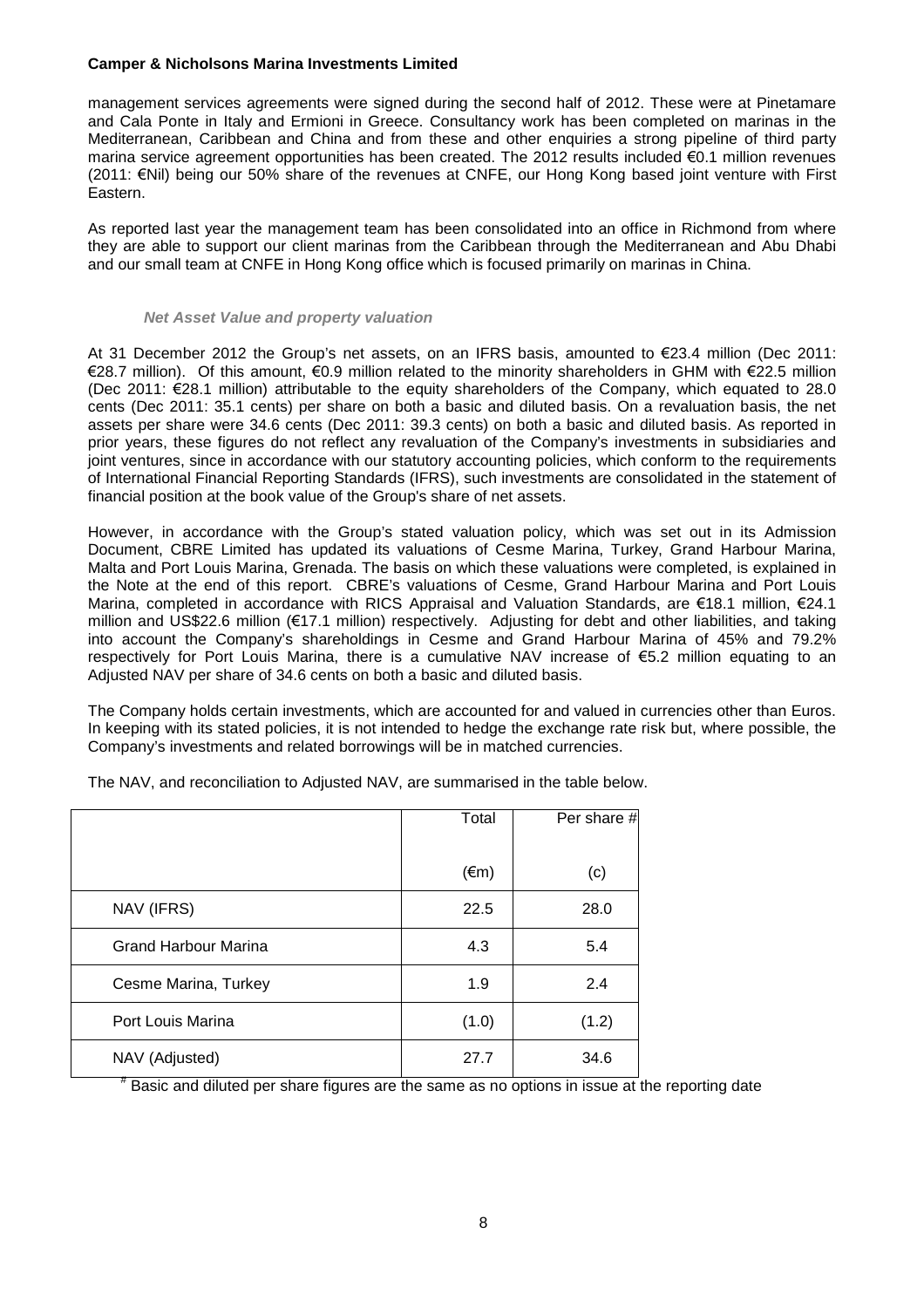| $(\epsilon m)$ | $(c)$ #                                                                        |
|----------------|--------------------------------------------------------------------------------|
| 31.6           | 39.3                                                                           |
| (1.5)          | (1.9)                                                                          |
|                |                                                                                |
| 0.8            | 1.0                                                                            |
| 0.1            | 0.1                                                                            |
| (3.0)          | (3.6)                                                                          |
| (0.3)          | (0.3)                                                                          |
|                |                                                                                |
| 27.7           | 34.6                                                                           |
|                | $#$ Donie and diluted nor chara figures are the same as no options in issue of |

*The year on year reconciliation is shown in* the table below:

Basic and diluted per share figures are the same as no options in issue at the reporting date

# **Note concerning Property Valuations**

CBRE Ltd is the Company's property valuer and has prepared valuations for Grand Harbour Marina, Malta, Cesme Marina Turkey and Port Louis Marina, Grenada. Further information is set out below.

# *Grand Harbour Marina, Malta*

The property was initially valued as at 11 June 2007 in accordance with Royal Institution of Chartered Surveyors Appraisal and Valuation Standards Fifth Edition (Red Book) in the sum of €23.2 million. The property was valued as a fully operational business entity with reference to trading potential. The property is occupied by way of a sub-Emphyteusis agreement granted June 1999 expiring in 2098. The property was valued again in accordance with the RICS Valuation – Professional Standards (2012) ("the Red Book") at 31 December 2012 in the sum of €24.1 million. We are in receipt of a valuation report as at 31 December 2012.

# *Cesme Marina, Turkey*

The property was initially valued as at 20 April 2007 in accordance with Royal Institution of Chartered Surveyors Appraisal and Valuation Standards, Fifth Edition (Red Book) in the sum of €4.1 million. The property was valued as a fully operational business entity with reference to trading potential. The property is occupied by way of a Build Operate and Transfer agreement expiring after 25 years. On expiry, all interest in the Marina, its fixtures and fittings will revert to the Turkish Government, free of consideration or compensation. The property was valued again at 31 December 2012 in accordance with the RICS Valuation – Professional Standards (2012) ("the Red Book") in the sum of €18.1 million. We are in receipt of a valuation report as at 31 December 2012.

# *Port Louis Marina, Grenada*

The property was initially valued as at 6 December 2007 in accordance with Royal Institution of Chartered Surveyors Appraisal and Valuation Standards Fifth Edition (Red Book) in the sum of \$27.3 million (€18.7 million). The property and reclaimed land for development was valued in its then current state with reference to trading potential. The property is occupied by way of a 99 year lease from the Government of Grenada which expires in 2105 but is renewable at that time for a further 99 years. The property was valued again at 31 December 2012 in accordance with the RICS Valuation – Professional Standards (2012) ("the Red Book") in the sum of \$22.6 million (€17.1 million). We are in receipt of a valuation report as at 31 December 2012.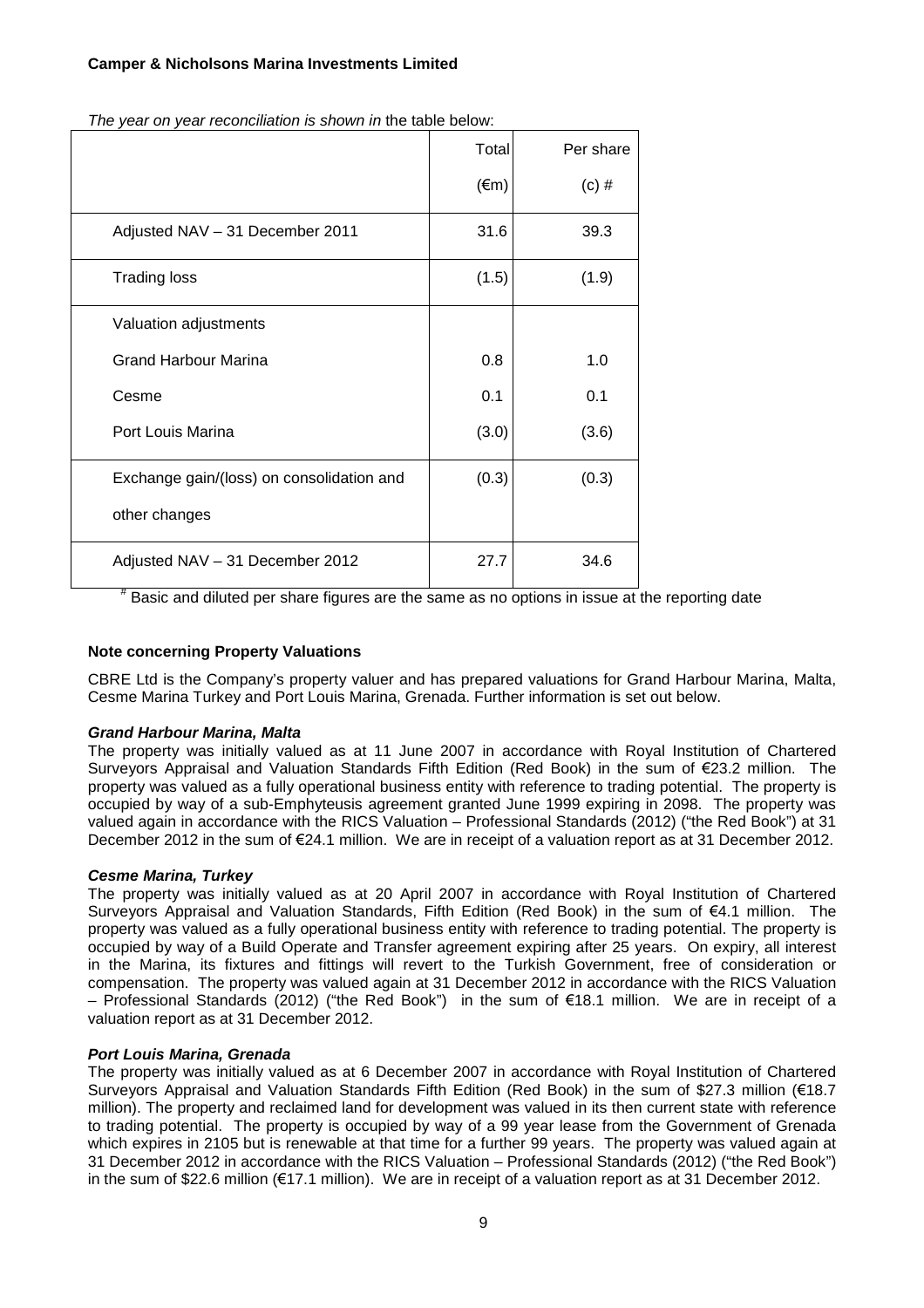# **General Information**

#### **Directors:**

Sir Christopher Lewinton (Chairman) Roger Lewis Trevor Ash Martin Bralsford Clive Whiley Nicholas Maris (resigned) John Hignett (resigned)

#### **Company Secretary:**

Shaftesbury Limited

#### **Registered office:**

Island House Grande Rue St Martins **Guernsey** GY4 6RU

# **Guernsey based Administrator**

Fort Management Services Limited Island House, Grande Rue St Martins Guernsey GY4 6RU

# **Legal Advisors United Kingdom:**

Stephenson Harwood, One, St Paul's Churchyard London EC4M 8SH

#### **Legal Advisors Guernsey:**

Carey Olsen 7 New Street St. Peter Port Guernsey GY1 4BZ

# **Nominated Advisor:**

finnCap 60 New Broad Street London EC2M 1JJ

#### **Auditor:**

KPMG Channel Islands Limited 20 New Street St. Peter Port **Guernsey** GY1 4AN

#### **Bankers:**

HSBC Bank plc PO Box 31 St Peter Port **Guernsey** GY1 3AT

Barclays Private Clients International Le Marchant House Le Truchot St. Peter Port Guernsey GY1 3BE

Turkiye Is Bankasi London Branch 8 Prince's Street London EC2R 8HL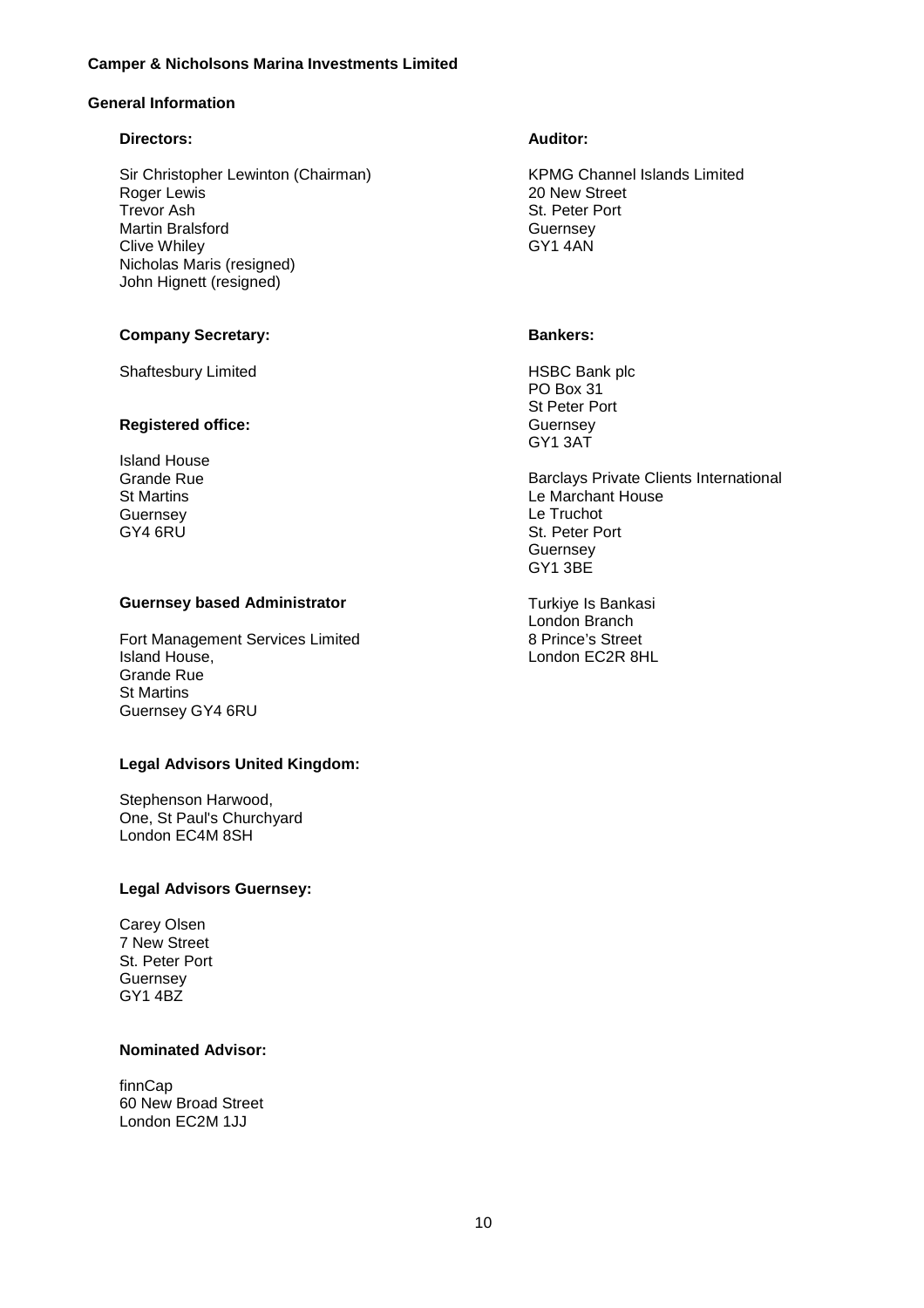# **DIRECTORS**

#### **Sir Christopher Lewinton - UK resident**

Sir Christopher Lewinton is also Chairman of JF Lehman Europe, a private equity firm, and a member of the Advisory Board of Metalmark Capital/Morgan Stanley Capital Partners. He is an adviser to Compass Partners International Limited. Previous positions held include Chief Executive of TI Group plc (1986-1998) and its chairman (1989-2000), Chief Executive of the Wilkinson Sword Group and a member of the Board of Allegheny International, Inc. (1970-1985), non-executive Director of WPP Group plc (1998-2003), nonexecutive Director of Reed Elsevier plc (1993-1999) and a member of the Supervisory Board of Mannesman AG (1995-1999).

# **Roger Lewis, Independent Director - Jersey resident**

Roger Lewis was a director of Berkeley Group Holdings plc for over 15 years, the last 8 of which were as Chairman, a position from which he retired at the end of July 2007. He now acts as a consultant to the Group which is the holding company to UK land and property development entities including Berkeley Homes PLC, St. George PLC and St. James Group Limited. Prior to joining the Berkeley Group, Mr. Lewis was Group chief executive officer of The Crest Nicholson Group PLC from 1983 to 1991, managing director of Crest Homes Limited and Crest Estates Limited and subsequently Chief Executive of Crest Nicholson's property division from 1975 to 1983 and finance director of Crest Homes Limited from 1973 to 1975. Mr Lewis chaired the marina division of Crest Nicholson which included 4 marinas and led the development by Berkeley of Gunwharf Quays in Portsmouth.

#### **Trevor Ash, Independent Director - Guernsey resident**

Trevor Ash has over 30 years' investment experience. He is a Fellow of the Securities Institute in England & Wales. He was formerly managing director of Rothschild Asset Management (CI) Limited (now Insight Investment Management (CI) Limited). He is a director of a number of hedge funds, fund of hedge funds, venture capital, derivative and other offshore funds including several managed or advised by Insight, Merrill Lynch and Thames River Capital. Mr Ash recently retired as a director of NM Rothschild & Sons (CI) Limited, the banking arm of the Rothschild Group in the Channel Islands. He was a founding director of Valletta Fund Management Limited, the first fund management company to be established in Malta following the introduction of financial services regulations in 1995.

#### **Martin Bralsford, Independent Director - Jersey resident**

Martin Bralsford is a Chartered Accountant with over 40 years business experience having held finance and general management roles in C.I. Traders, Le Riche Group, Premier Brands Ltd, Calor Gas, Rank Group, Smith Kline Beecham and Cadbury Schweppes. He was Chief Executive of C.I. Traders, an AIM listed public company engaged in leisure, retail and wholesale distribution and property businesses having held the same position at Le Riche Group which was acquired by C.I. Traders. He has served as a non-executive member of the Boards of a number of commercial, banking and investment companies. His current Board appointments include being Chairman of UK listed Albion Prime VCT PLC and of The Stanley Gibbons Group plc, an AIM listed Jersey company. He is also Chairman of the wealth management business, Collins Stewart (CI) Ltd. Martin is a former President of the Jersey Chamber of Commerce and is approved by the Financial Service Regulatory Authorities in Jersey, Guernsey and the Isle of Man as a Director of a regulated body.

#### **Clive Whiley**

Clive Whiley has thirty years' experience in regulated strategic management positions since becoming a Member of the London Stock Exchange. He has extensive main board executive director experience across a broad range of financial services, engineering, manufacturing, distribution & leisure businesses: encompassing the UK, Europe, North America, Australasia and the People's Republic of China. Mr Whiley is currently Managing Director of Evolution Securities China Limited - a Merchant Bank specialising in advisory services on China outbound M&A. He is also Chairman of China Venture Capital Management Limited, First China Venture Capital Limited and Y-Lee Limited.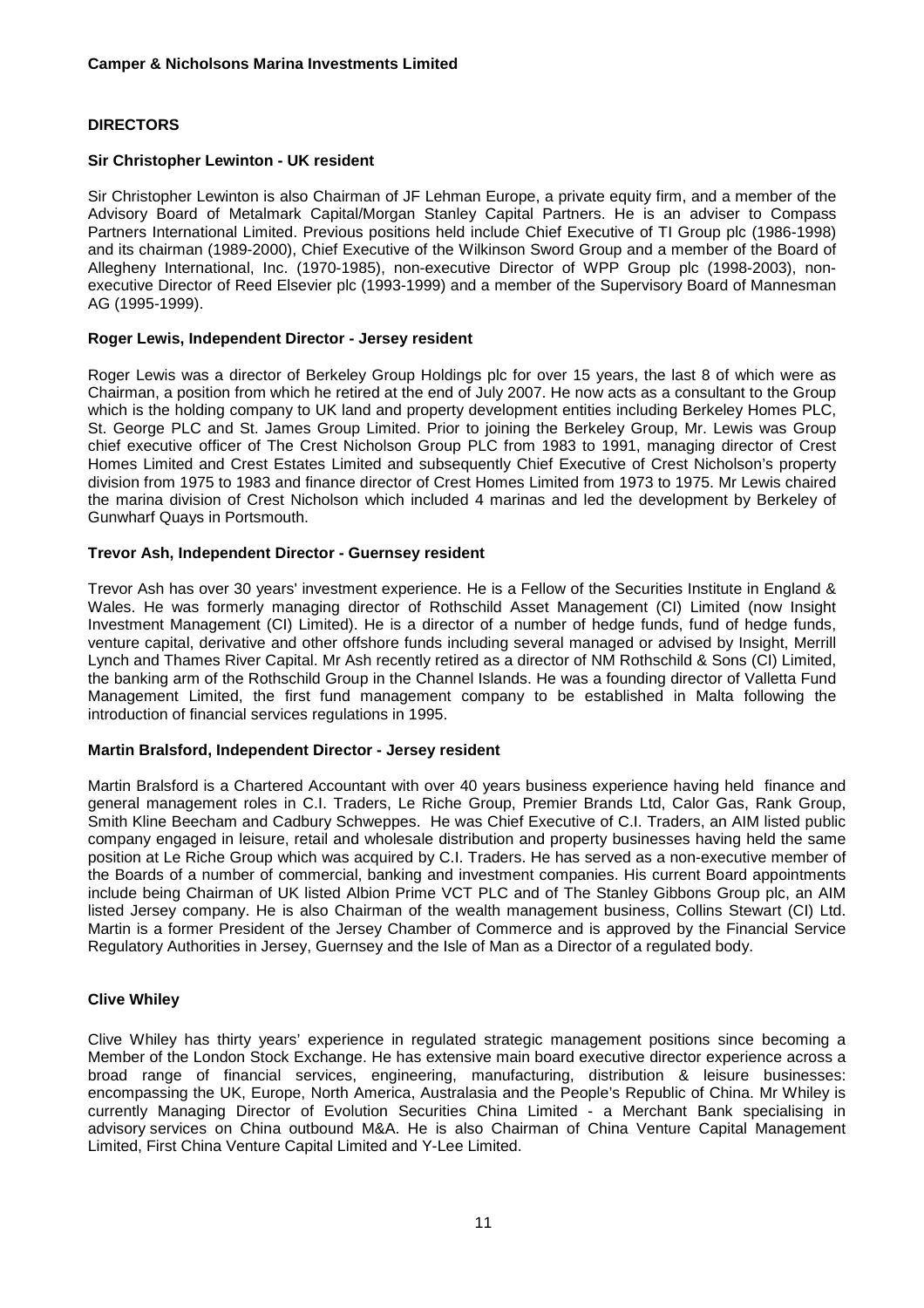# **DIRECTORS' REPORT**

The directors present their report and the audited financial statements for the year ended 31 December 2012.

#### **Principal activity**

Camper & Nicholsons Marina Investments Limited ("the Company") is a limited liability company, incorporated and domiciled in Guernsey, whose shares are publicly traded on the AIM Market.

The principal activity of the Company, and its subsidiaries and jointly controlled entities (together the "Group") is the acquisition, development, redevelopment and operation of an international portfolio of both new and existing marinas and related real estate primarily in the Mediterranean, the United States and the Caribbean. The Company continues to develop its third party marina management and consulting business.

The Directors' Report should be read in conjunction with the Chairman's statement and the Business review which together provide a commentary on the Group's operations.

#### **Results and dividends**

The results for the period are set out in the attached financial statements. No dividend has been paid in respect of the year ended 31 December 2012 (2011: Nil)

#### **Fixed assets**

Movements in fixed assets during the year are set out in Note 12 to the financial statements.

# **Directors**

The directors, except where indicated otherwise, remained in office throughout the period and their interests in the shares of the Company as at 31 December 2012 were:

|                                               | Number of<br><b>Shares</b><br><b>Held</b> |
|-----------------------------------------------|-------------------------------------------|
| Sir Christopher Lewinton (Chairman)           | 2,448,129                                 |
| Nicholas Maris (resigned 11 December 2012)    | 8,309,297                                 |
| Roger Lewis                                   | 166.666                                   |
| Trevor Ash                                    |                                           |
| John Hignett (resigned 29 February 2012)      | 50,000                                    |
| Martin Bralsford (appointed 29 February 2012) | 450,000                                   |
| Clive Whiley (appointed 12 November 2012)     |                                           |

Included in the holding for Mr Nicholas Maris are *3,246,625* shares held by the Maris Settlement, a discretionary trust of which Nicholas Maris is a potential beneficiary.

Mr Roger Lewis and Mr Clive Whiley retire from the board in accordance with the Company's Articles of Association and, being eligible, offers themselves for re-election.

Brief biographical details of each of the directors are shown on page 11.

#### **Directors' and officers' liability insurance**

The Company has maintained insurance cover on behalf of the Directors and Secretary indemnifying them against certain liabilities which may be incurred by them in relation to the Company.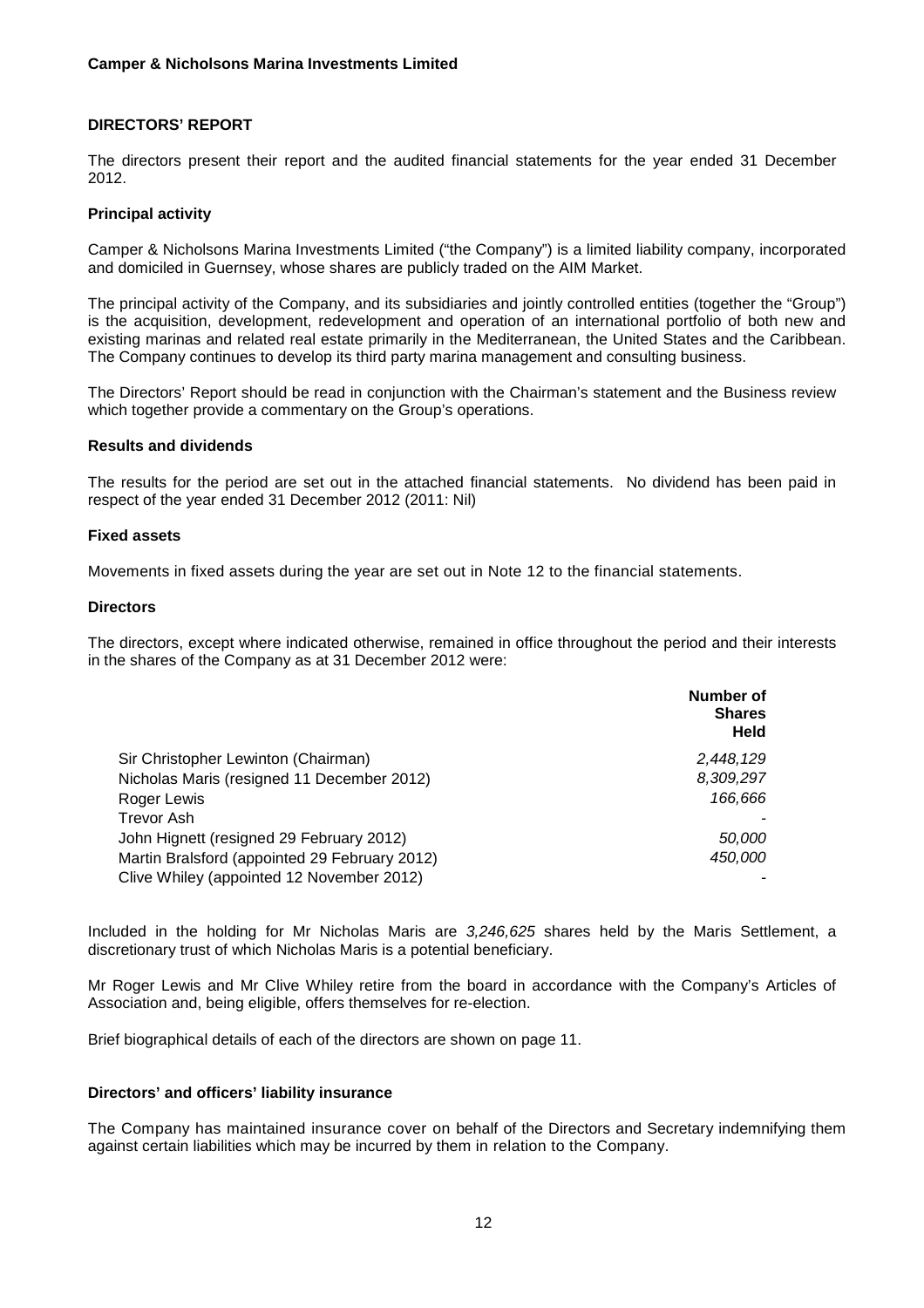#### **Statement of directors' responsibilities**

The directors are responsible for preparing the Directors' Report and the financial statements in accordance with applicable law and regulations.

Company law requires the directors to prepare financial statements for each financial year. Under that law they have elected to prepare the financial statements in accordance with International Financial Reporting Standards and applicable law.

The financial statements are required by law to give a true and fair view of the state of affairs of the company and of the profit or loss of the company for that period.

In preparing these financial statements, the directors are required to:

- select suitable accounting policies and then apply them consistently;
- make judgements and estimates that are reasonable and prudent:
- state whether applicable accounting standards have been followed, subject to any material departures disclosed and explained in the financial statements; and
- prepare the financial statements on the going concern basis unless it is inappropriate to presume that the company will continue in business.

The directors are responsible for keeping proper accounting records which disclose with reasonable accuracy at any time the financial position of the company and to enable them to ensure that the financial statements comply with The Companies (Guernsey) Law, 2008, International Financial Reporting Standards, and the AIM Rules of the London Stock Exchange. They have general responsibility for taking such steps as are reasonably open to them to safeguard the assets of the company and to prevent and detect fraud and other irregularities.

#### **Going concern**

The Group's business activities, together with the factors likely to affect its future development, performance and financial position are set out in the Business Review. The financial position of the Group, its cash balances and borrowings are set out in notes 18, 20 and 21 of the consolidated financial statements. The Group's financial risk management objectives and policies are set out in note 28 and note 29 sets out the Group's financial instruments and risk.

Having completed the €4.6 million fundraising at the beginning of May 2013 and after making the necessary enquiries, the directors confirm that they are satisfied that the company has adequate resources to continue in business for the foreseeable future. The directors believe that it is appropriate to continue to apply the going concern basis in preparing the consolidated financial statements.

# **Substantial shareholdings**

Individual shareholdings representing 3% or more of the company's issued share capital at the date of this report are detailed in note 30 to the accounts.

# **Corporate governance**

#### *Introduction*

As a closed-ended investment company registered in Guernsey and AIM listed, the Company is eligible for exemption from the requirements of the Combined Code issued by the Financial Reporting Council. However, the board recognises the importance of good corporate practice and is committed to maintaining high standards of corporate governance throughout the Group. It has put in place a framework which it considers appropriate for a company of this size, nature and stage of development.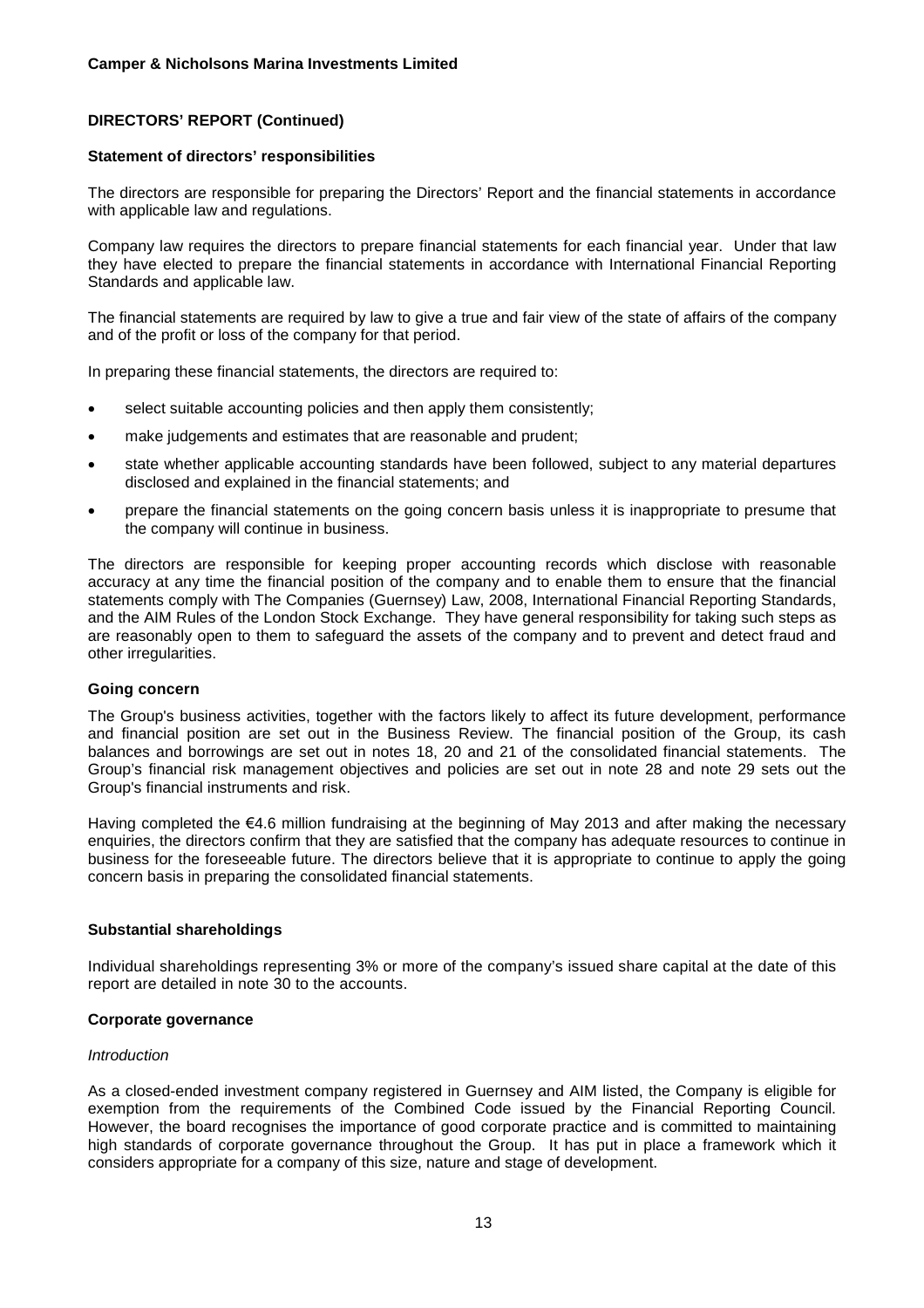#### *Board of directors*

The Company has a board of five non-executive directors.

The board meets regularly on a quarterly basis, and on other occasions as required, to review the investment performance and monitor compliance with the investment policy laid down by the board. The board has a formal schedule of matters specifically reserved for its decisions, including *inter alia* strategy, investment and dividend policies, gearing etc.

The table below sets out the number of board meetings held during the year ended 31 December 2012 and the number of meetings attended by each director:

|                                               | <b>Scheduled</b><br><b>Board Meetings</b> |                 | Ad Hoc<br><b>Board Meetings</b> |                 |
|-----------------------------------------------|-------------------------------------------|-----------------|---------------------------------|-----------------|
|                                               | <b>Held</b>                               | <b>Attended</b> | Held                            | <b>Attended</b> |
| Sir Christopher Lewinton (Chairman)           |                                           |                 |                                 |                 |
| Roger Lewis                                   |                                           |                 |                                 |                 |
| <b>Trevor Ash</b>                             |                                           |                 |                                 |                 |
| Martin Bralsford (appointed 29 February 2012) | 4                                         |                 |                                 |                 |
| Clive Whiley (appointed 12 November 2012)     |                                           |                 |                                 |                 |
| Nicholas Maris (resigned 11 December 2012)    |                                           |                 |                                 |                 |
| John Hignett (resigned 29 February 2012)      |                                           |                 |                                 |                 |

The Company's Articles of Association require that one third of the directors should retire by rotation each year and seek re-election at the annual general meeting and that directors appointed by the board should seek re-appointment at the next annual general meeting. All directors therefore submit themselves for re-election at least every three years.

All Directors' contracts are for one year.

|                         |                        | <b>Unexpired</b><br>term of<br>Contractual<br><b>Annual rate</b> | contract at 31            |            | <b>Emoluments in year</b><br>ended 31 December<br>2012 |  |
|-------------------------|------------------------|------------------------------------------------------------------|---------------------------|------------|--------------------------------------------------------|--|
|                         | Date of<br>appointment | <b>December</b><br>2012                                          | of Directors<br>fees<br>€ | Group<br>€ | <b>Parent</b><br>company<br>€                          |  |
| Sir Christopher         |                        |                                                                  |                           |            |                                                        |  |
| Lewinton (Chairman)     | 19-Dec-08              | 12 months                                                        | 80,185                    | 131,211    | 124,223                                                |  |
| Roger Lewis             | 20-Oct-06              | 10 months                                                        | 30,830                    | 37,720     | 30,732                                                 |  |
| <b>Trevor Ash</b>       | 20-Oct-06              | 10 months                                                        | 34,530                    | 34,420     | 34,420                                                 |  |
| <b>Martin Bralsford</b> | 29-Feb-12              | 2 months                                                         | 30,830                    | 25,735     | 25,735                                                 |  |
| Clive Whiley            | 12-Nov-12              | 11 months                                                        | 30,830                    |            |                                                        |  |
|                         |                        |                                                                  | 207,205                   | 229,086    | 215,110                                                |  |
| <b>Former Directors</b> |                        |                                                                  |                           |            |                                                        |  |
| Nicholas Maris          |                        | Resigned 11-Dec-12                                               | 30,830                    | 512,641    | 31,856                                                 |  |
| John Hignett            |                        | Resigned 29-Feb-12                                               | 30,830                    | 6,260      | 4,996                                                  |  |
|                         |                        |                                                                  | 61,660                    | 518,901    | 36,852                                                 |  |

Further details relating to Directors' remuneration are provided in Note 5 to the Financial Statements.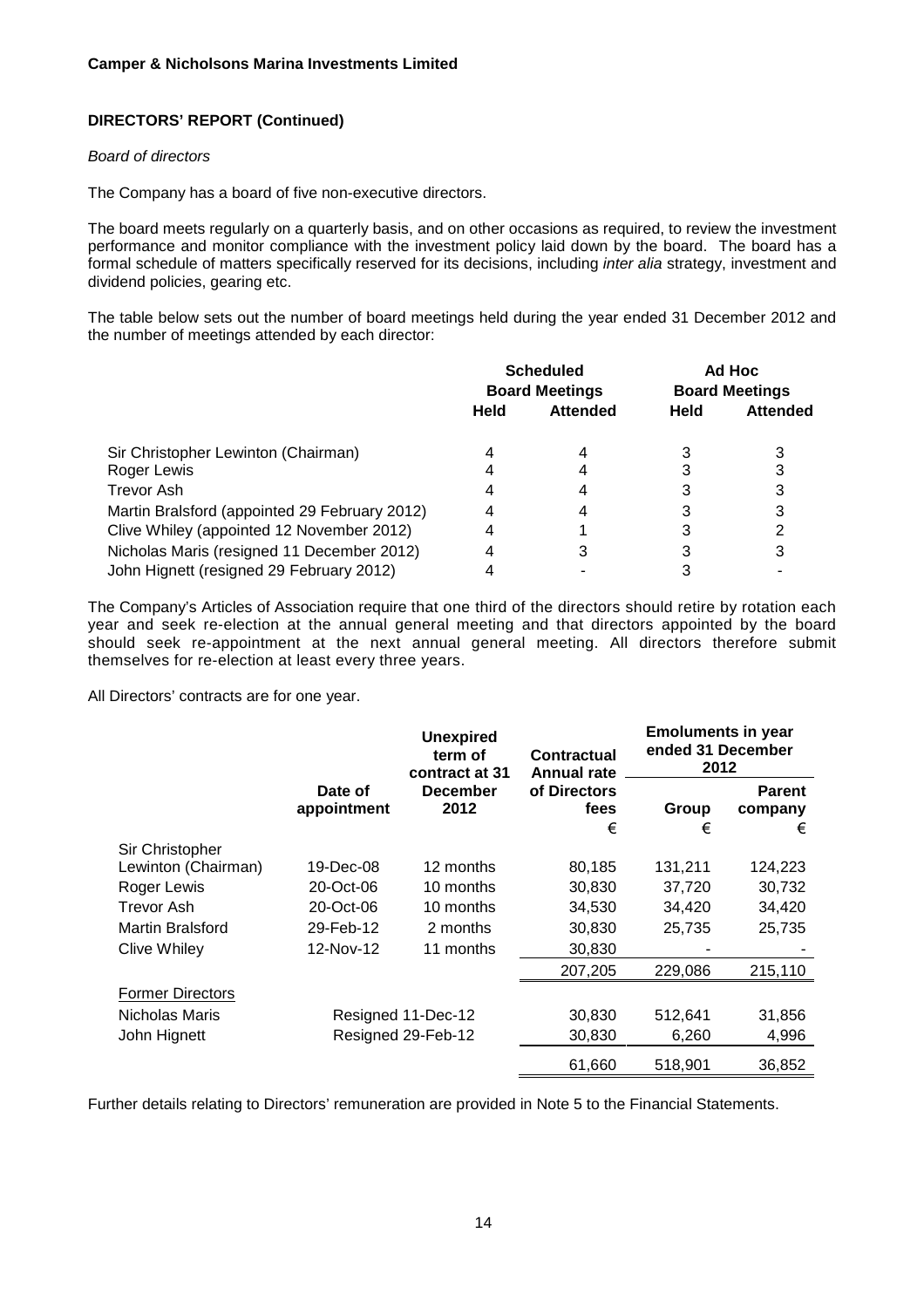#### **Corporate governance** (continued)

The board has established Remuneration, Nominations and Audit Committees each with formally delegated duties and responsibilities.

#### *Remuneration Committee*

The Remuneration Committee is responsible for considering and making recommendations to the Board on the policy and on the quantum, structure and composition of remuneration packages of senior executives in the Group. In addition, it reviews the operation of the company's incentive schemes. Rewards are linked to both individual performance and the performance of the company or the Marina SPV which employs the executive.

The Remuneration Committee comprises Roger Lewis (Chairman), Martin Bralsford, Sir Christopher Lewinton and Clive Whiley.

#### *Nominations Committee*

The Nominations Committee is responsible for reviewing the composition of the Board and proposing appointments to and terminations from the Board to meet the desired composition and for proposing appointments to the various Board Committees. In addition, the committee has responsibility for reviewing the remuneration and terms of appointment of the non-executive Directors on the Board.

The Nominations Committee comprises Sir Christopher Lewinton, Roger Lewis and Clive Whiley.

#### *Audit Committee*

The audit committee consists of Trevor Ash (chairman), Roger Lewis and Martin Bralsford. The audit committee deals with matters relating to audit, financial reporting and internal control systems. The committee meets as required and has direct access to KPMG Channel Islands Limited, the Company's auditor.

#### *Internal controls*

The directors have overall responsibility for keeping under review the effectiveness of the Company's systems of internal controls. The purpose of these controls is to ensure that proper accounting records are maintained, the company's assets are safeguarded and the financial information used within the business and for publication is accurate and reliable; such a system can only provide reasonable and not absolute assurance against material misstatement or loss. The system of internal controls is designed to manage rather than eliminate the risk of failure to achieve the business objectives. The board regularly reviews financial results and investment performance with its investment manager.

Fort Management Services Ltd is engaged to carry out the administration including some of the accounting function of the Company and retains physical custody of the documents of title relating to investments.

The directors confirm that they have established a continuing process throughout the year and up to the date of this report for identifying, evaluating and managing the significant potential risks faced by the Company and have reviewed the effectiveness of the internal control systems. As part of this process an annual review of the internal control systems is carried out in accordance with the Turnbull guidelines for internal control. The Board does not consider it necessary to maintain a separate internal audit function.

#### *Risk management*

Management of liquid funds is carried out in accordance with the policy guidelines laid down and regularly reviewed by the Board. In general the guidelines require that un-invested cash will be held in money market funds. Group borrowings are monitored with a view to minimising both interest rate and currency risk. Wherever possible, borrowing is in the operational currency of the borrowing entity.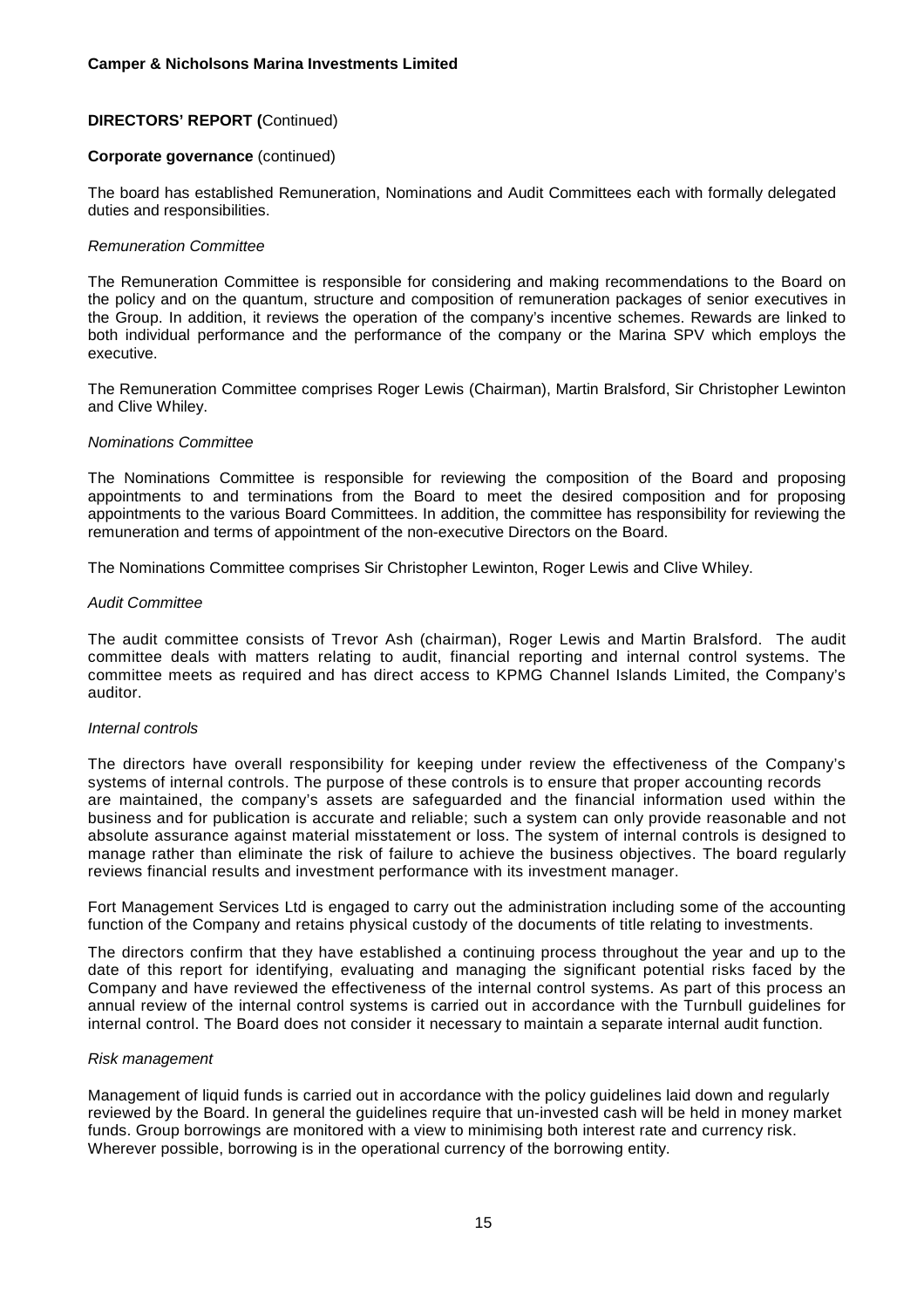#### **Relations with shareholders**

The board recognises the value of maintaining regular communications with shareholders. In addition to the formal business of the annual general meeting, an opportunity is given to all shareholders to question the board on matters relating to the Company's operation and performance. Proxy voting figures for each resolution are announced at the annual general meeting.

The board is also happy to respond to any written queries made by shareholders during the course of the year and can be contacted at the Registered Office. Alternatively, the investment adviser is happy to answer any questions shareholders may have and can be contacted in the UK on 0203 405 1782.

#### **Annual General Meeting**

Notice convening the 2013 annual general meeting of the Company and a form of proxy in respect of that meeting can each be found at the end of this document.

#### **Disclosure of information to auditors**

The directors who held office at the date of approval of this directors' report confirm that, so far as they are each aware, there is no relevant audit information of which the Company's auditors are unaware; and each director has taken all the steps that he ought to have taken as a director to make himself aware of any relevant audit information and to establish that the Company's auditors are aware of that information.

#### **Auditor**

KPMG Channel Islands Limited have expressed their willingness to continue in office as auditors.

#### **By Order of the Board**

Shaftesbury Limited Secretary, 8 May 2013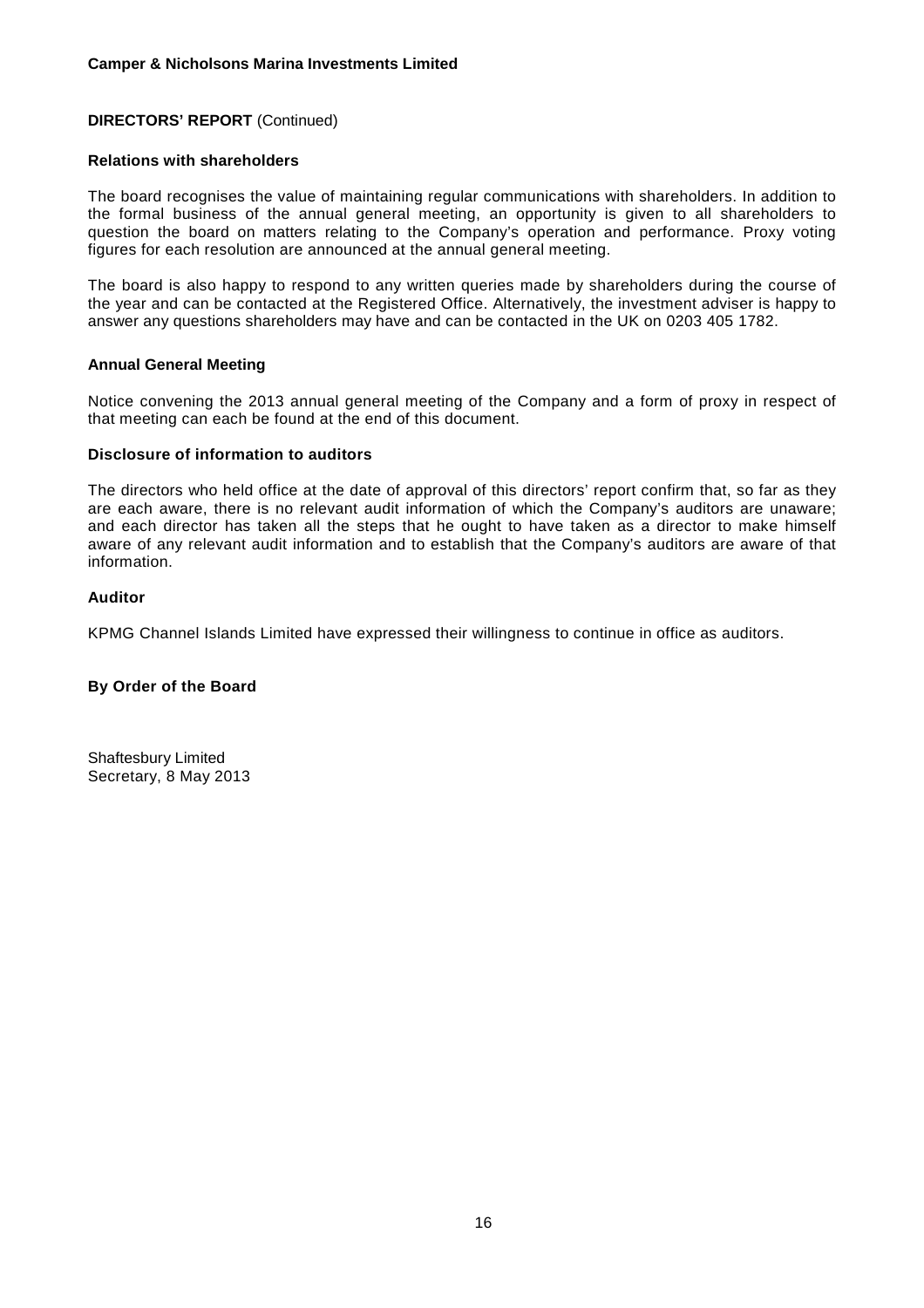#### **Independent auditor's report to the members of Camper & Nicholsons Marina Investments Limited**

We have audited the consolidated financial statements (the "financial statements") of Camper & Nicholsons Marina Investments Limited ("the Company" and "Group") for the year ended 31 December 2012 which comprise the Consolidated Statement of Comprehensive Income, the Consolidated Statement of Changes in Equity, the Consolidated Statement of Financial Position, the Consolidated Statement of Cash Flows, and the related notes. The financial reporting framework that has been applied in their preparation is applicable law and International Financial Reporting Standards as issued by the IASB..

This report is made solely to the Company's members, as a body, in accordance with section 262 of the Companies (Guernsey) Law, 2008. Our audit work has been undertaken so that we might state to the Company's members those matters we are required to state to them in an auditor's report and for no other purpose. To the fullest extent permitted by law, we do not accept or assume responsibility to anyone other than the Company and the Company's members as a body, for our audit work, for this report, or for the opinions we have formed.

#### **Respective responsibilities of directors and auditors**

As explained more fully in the Statement of Directors' Responsibilities set out on page 13, the directors are responsible for the preparation of the financial statements and for being satisfied that they give a true and fair view. Our responsibility is to audit and express an opinion on the consolidated financial statements in accordance with applicable law and International Standards on Auditing (UK and Ireland). Those standards require us to comply with the Auditing Practices Board's (APB's) Ethical Standards for Auditors.

# **Scope of the audit of the financial statements**

An audit involves obtaining evidence about the amounts and disclosures in the consolidated financial statements sufficient to give reasonable assurance that the consolidated financial statements are free from material misstatement, whether caused by fraud or error. This includes an assessment of: whether the accounting policies are appropriate to the Group's circumstances and have been consistently applied and adequately disclosed; the reasonableness of significant accounting estimates made by the Board of Directors; and the overall presentation of the consolidated financial statements.

In addition, we read all the financial and non-financial information in the Chairman's Statement, Business Review and Directors' Report to identify material inconsistencies with the audited consolidated financial statements. If we become aware of any apparent material misstatements or inconsistencies we consider the implications for our report.

# **Opinion on consolidated financial statements**

In our opinion the consolidated financial statements:

- give a true and fair view of the state of the Group's affairs as at 31 December 2012 and of its loss for the year then ended;
- are in accordance with International Financial Reporting Standards as issued by the IASB; and
- comply with the Companies (Guernsey) Law, 2008.

#### **Matters on which we are required to report by exception**

We have nothing to report in respect of the following matters where the Companies (Guernsey) Law 2008 requires us to report to you if, in our opinion:

- the Company has not kept proper accounting records, or
- the consolidated financial statements are not in agreement with the accounting records; or
- we have not received all the information and explanations, which to the best of our knowledge and belief are necessary for the purpose of our audit.

KPMG Channel Islands Limited Guernsey, Channel Islands *Chartered Accountants* 8 May 2013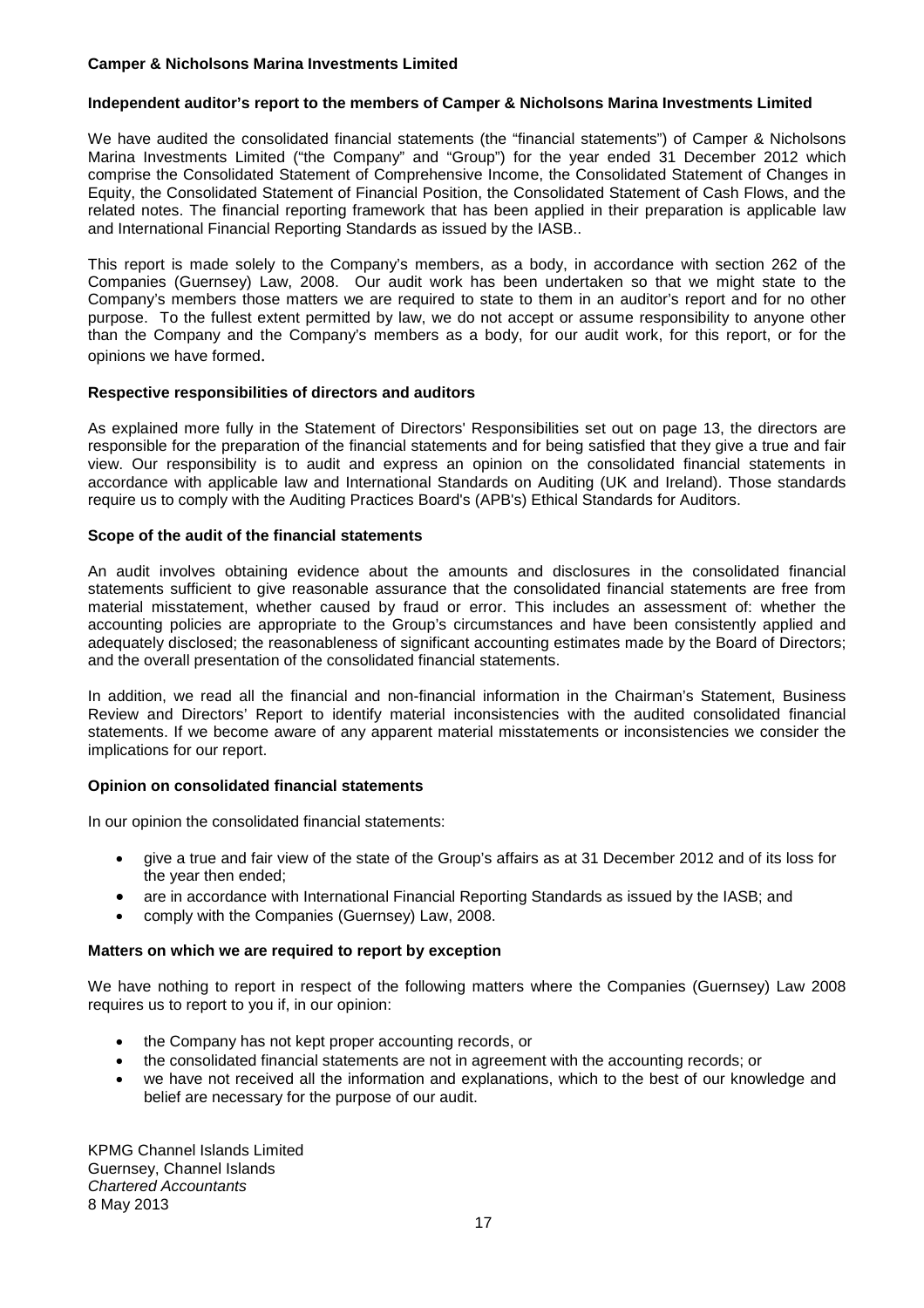# **Camper & Nicholsons Marina Investments Limited Consolidated Statement of Comprehensive Income for the year ended 31 December 2012**

|                                              | Note | 2012          | 2011           |
|----------------------------------------------|------|---------------|----------------|
|                                              |      | €             | €              |
| Marina operating activities                  |      | 6,229,087     | 5,097,041      |
| Licensing of super yacht berths              |      | 3,220,781     | 1,176,794      |
| Marina consultancy fees                      |      | 1,588,930     | 920,382        |
| Revenue                                      |      | 11,038,798    | 7,194,217      |
| Cost of sales                                |      | (2,328,137)   | (1,736,723)    |
| <b>Gross Profit</b>                          |      | 8,710,661     | 5,457,494      |
| Directors' remuneration                      | 5    | 747,987       | 312,163        |
| Salaries & wages                             |      | 2,724,422     | 2,460,487      |
| Audit fees                                   |      | 157,598       | 141,214        |
| Rent and rates                               |      | 1,235,874     | 1,009,200      |
| Other general administration expenses        | 6    | 1,929,202     | 1,620,879      |
| Legal & professional and fundraising fees    |      | 359,495       | 266,874        |
| Promotion                                    |      | 417,169       | 522,023        |
| Depreciation                                 |      | 1,174,127     | 1,324,028      |
| Exchange differences                         |      | 38,783        | (12, 138)      |
| Operating expenses                           |      | 8,784,657     | 7,644,730      |
| <b>Operating loss</b>                        |      | (73,996)      | (2, 187, 236)  |
| Impairment loss on Port Louis assets         | 13   | (3,768,021)   | (9,994,898)    |
| Strategic review costs                       | 7    |               | (1,259,004)    |
|                                              |      | (3,842,017)   | (13, 441, 138) |
| Finance income                               |      | 157,314       | 138,369        |
| Finance expense                              |      | (1,680,643)   | (1,804,181)    |
|                                              |      | (1,523,329)   | (1,665,812)    |
| Loss before tax                              |      | (5,365,346)   | (15, 106, 950) |
| Taxation                                     | 8    | 112,379       | (147, 731)     |
| Loss for the year from continuing activities |      | (5,252,967)   | (15, 254, 681) |
| Other comprehensive income                   |      |               |                |
| Fair value reserve                           |      | 48,601        | (12,000)       |
| Foreign exchange reserve                     |      | (141, 050)    | 90,163         |
| Other comprehensive income for the year      |      | (92, 449)     | 78,163         |
| Total comprehensive income for the year      |      | (5,345,416)   | (15, 176, 518) |
| Loss attributable to:                        |      |               |                |
| Equity shareholders                          |      | (5,570,059)   | (15, 122, 379) |
| Non-controlling interest                     |      | 317,092       | (132, 302)     |
| Loss for the year                            |      | (5, 252, 967) | (15, 254, 681) |
| Total comprehensive income attributable to:  |      |               |                |
| Equity shareholders                          |      | (5,672,632)   | (15,041,716)   |
| Non-controlling interest                     |      | 327,216       | (134, 802)     |
| Total comprehensive income for the year      |      | (5,345,416)   | (15, 176, 518) |
| Loss per share (Euro cents)                  |      |               |                |
| basic, attributable to equity shareholders   | 9    | (6.94)        | (22.46)        |
| diluted, attributable to equity shareholders | 9    | (6.94)        | (22.46)        |

The accompanying notes on pages 22 to 50 form an integral part of these consolidated financial statements.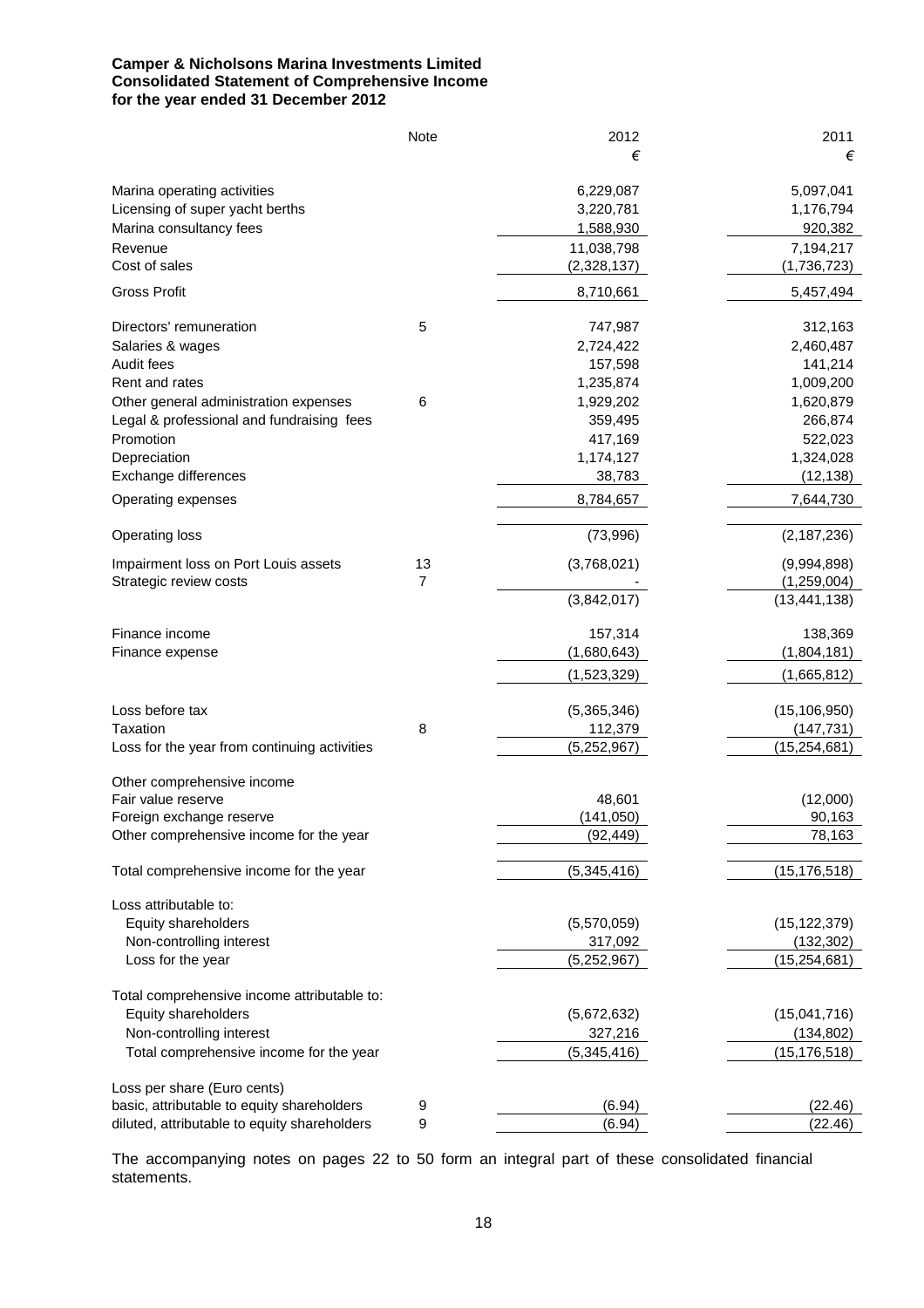# **Camper & Nicholsons Marina Investments Limited Consolidated Statement of Changes in Equity for the year ended 31 December 2012**

|                                          | <b>Issued</b>  | <b>Fair Value</b><br><b>Share</b><br><b>Option</b> | <b>Retained</b> | <b>Fair Value</b> | Foreign<br><b>Exchange</b> |                | Non-<br>controlling |                     |
|------------------------------------------|----------------|----------------------------------------------------|-----------------|-------------------|----------------------------|----------------|---------------------|---------------------|
|                                          | <b>Capital</b> | <b>Reserve</b>                                     | <b>Earnings</b> | <b>Reserve</b>    | <b>Reserve</b>             | <b>Total</b>   | <b>Interests</b>    | <b>Total Equity</b> |
|                                          | €              | €                                                  | €               | €                 | €                          | €              | €                   | €                   |
| Year Ended 31 December 2011              |                |                                                    |                 |                   |                            |                |                     |                     |
| At 1 January 2011                        | 49,631,877     | 78,957                                             | (14, 282, 145)  |                   | 2,726,687                  | 38, 155, 376   | 732,186             | 38,887,562          |
| Exchange adjustment on IC Cesme reserves |                |                                                    | 499,984         |                   |                            | 499,984        |                     | 499,984             |
| Elimination of share option reserve      | 78,957         | (78, 957)                                          |                 |                   |                            |                |                     |                     |
| Issue of share capital                   | 4,522,898      |                                                    |                 |                   | $\overline{\phantom{a}}$   | 4,522,898      |                     | 4,522,898           |
| Total comprehensive income for the year  |                |                                                    |                 |                   |                            |                |                     |                     |
| Loss for the year                        |                | ۰                                                  | (15, 122, 379)  |                   | $\overline{\phantom{a}}$   | (15, 122, 379) | (132, 302)          | (15, 254, 681)      |
| Other comprehensive income               |                |                                                    |                 |                   |                            |                |                     |                     |
| Fair value reserve                       |                |                                                    | $\sim$          | (9,500)           |                            | (9,500)        | (2,500)             | (12,000)            |
| Foreign currency translation differences |                |                                                    |                 |                   | 90,163                     | 90,163         |                     | 90,163              |
| At 31 December 2011                      | 54,233,732     | $\overline{\phantom{a}}$                           | (28,904,540)    | (9,500)           | 2,816,850                  | 28,136,542     | 597,384             | 28,733,926          |
| Year Ended 31 December 2012              |                |                                                    |                 |                   |                            |                |                     |                     |
| At 1 January 2012                        | 54,233,732     |                                                    | (28, 904, 540)  | (9,500)           | 2,816,850                  | 28,136,542     | 597,384             | 28,733,926          |
| Total Comprehensive income for the year  |                |                                                    |                 |                   |                            |                |                     |                     |
| Loss for the year                        |                | $\overline{\phantom{a}}$                           | (5,570,059)     |                   |                            | (5,570,059)    | 317,092             | (5,252,967)         |
| Other comprehensive income               |                |                                                    |                 |                   |                            |                |                     |                     |
| Fair value reserve                       |                |                                                    |                 | 38,477            |                            | 38,477         | 10,124              | 48,601              |
| Foreign currency translation differences |                |                                                    |                 |                   | (141,050)                  | (141, 050)     |                     | (141,050)           |
| At 31 December 2012                      | 54,233,732     | ۰                                                  | (34, 474, 599)  | 28,977            | 2,675,800                  | 22,463,910     | 924,600             | 23,388,510          |

The accompanying notes on pages 22 to 50 form an integral part of these consolidated financial statements.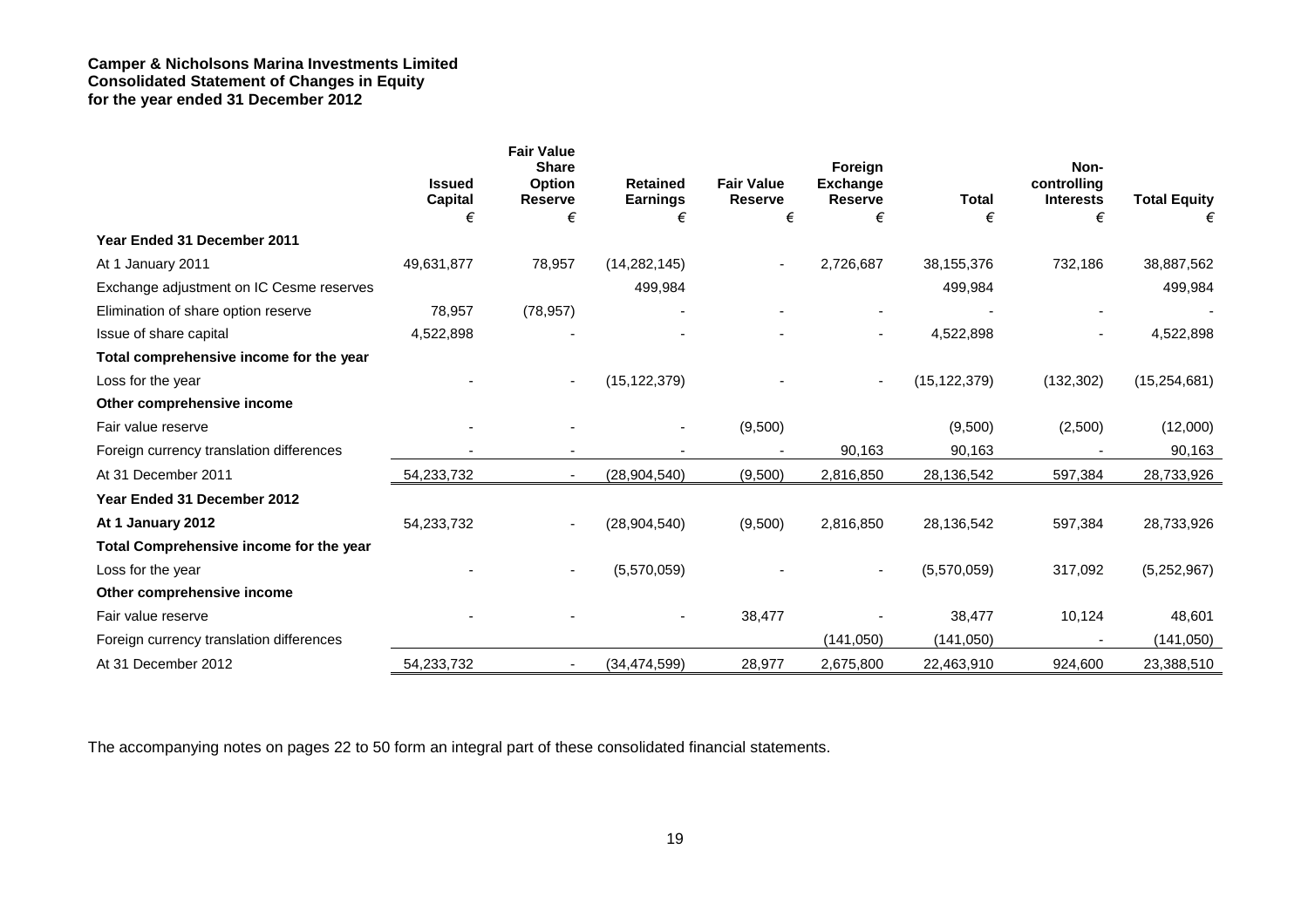# **Camper & Nicholsons Marina Investments Limited Consolidated Statement of Financial Position As at 31 December 2012**

|                                                 |             | 31 December 2012         | 31 December 2011          |
|-------------------------------------------------|-------------|--------------------------|---------------------------|
|                                                 | <b>Note</b> | €                        | €                         |
| Non current assets                              |             |                          |                           |
| Property, plant and equipment                   | 12          | 31,544,965               | 36,814,233                |
| Cash pledge                                     | 14          | 3,502,535                | 2,738,246                 |
| Deferred tax asset                              |             | 489,951                  |                           |
| Available for sale financial assets             | 15          | 1,612,501                | 1,563,900                 |
| Goodwill                                        | 16          | 10,976,014               | 10,976,014                |
|                                                 |             | 48,125,966               | 52,092,393                |
| <b>Current assets</b>                           |             |                          |                           |
| Trade and other receivables                     | 17          | 3,794,967                | 1,971,637                 |
| Cash and cash equivalents                       | 18          | 4,864,152                | 6,993,944                 |
|                                                 |             | 8,659,119                | 8,965,581                 |
| <b>TOTAL ASSETS</b>                             |             | 56,785,085               | 61,057,974                |
| <b>Current Liabilities</b>                      |             |                          |                           |
| Trade and other payables                        | 19          | 5,128,216                | 3,486,342                 |
| Loans repayable within one year                 | 21          | 2,629,074                | 1,526,089                 |
|                                                 |             | 7,757,290                | 5,012,431                 |
| TOTAL ASSETS LESS CURRENT<br><b>LIABILITIES</b> |             | 49,027,795               | 56,045,543                |
| <b>Non current liabilities</b>                  |             |                          |                           |
| Loans repayable after more than one year        | 21          | 13,812,881               | 15,692,593                |
| Unsecured 7% Bond                               | 20          | 11,654,570               | 11,619,024                |
| Other payables                                  |             | 171,834                  |                           |
|                                                 |             | 25,639,285               | 27,311,617                |
| <b>NET ASSETS</b>                               |             | 23,388,510               | 28,733,926                |
|                                                 |             |                          |                           |
| Equity attributable to equity shareholders      |             |                          |                           |
| Issued capital                                  | 22          | 54,233,732               | 54,233,732                |
| Retained earnings<br>Fair value reserve         |             | (34, 474, 599)<br>28,977 | (28, 904, 540)<br>(9,500) |
| Foreign exchange reserve                        |             | 2,675,800                | 2,816,850                 |
|                                                 |             | 22,463,910               | 28,136,542                |
|                                                 |             |                          |                           |
| <b>Non-controlling interest</b>                 | 25          | 924,600                  | 597,384                   |
| Total equity                                    |             | 23,388,510               | 28,733,926                |
| Net Assets per share:                           | 23          |                          |                           |
| basic, attributable to ordinary equity shares   |             | 27.99c                   | 35.06c                    |
| diluted, attributable to ordinary equity shares |             | 27.99c                   | 35.06c                    |

The consolidated financial statements on pages 18 to 50 were approved by the Board of Directors on 8 May 2013.

# Sir C Lewinton, Chairman T C Ash, Director

The accompanying notes on pages 22 to 50 form an integral part of these consolidated financial statements.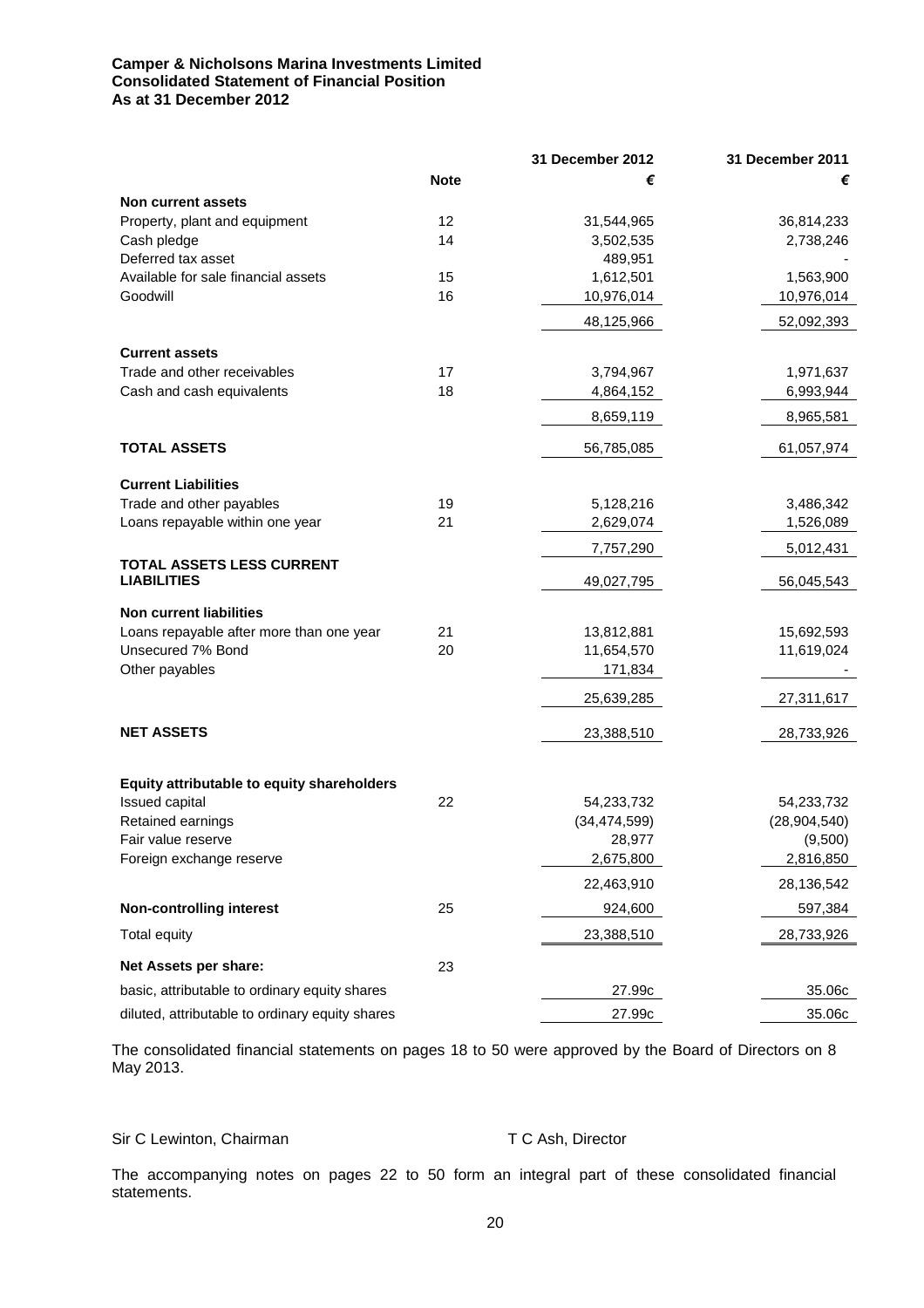# **Camper & Nicholsons Marina Investments Limited Consolidated Statement of Cash Flows for the year ended 31 December 2012**

|                                                                         | Year ended            | Year ended            |
|-------------------------------------------------------------------------|-----------------------|-----------------------|
|                                                                         | 31 December 2012<br>€ | 31 December 2011<br>€ |
| Cash flows from operating activities                                    |                       |                       |
| Loss before taxation                                                    | (5,365,346)           | (15, 106, 950)        |
| Adjusted for:                                                           |                       |                       |
| Finance income                                                          | (157, 314)            | (138, 369)            |
| Finance expense                                                         | 1,680,643             | 1,804,181             |
| Depreciation                                                            | 1,174,127             | 1,324,028             |
| Asset impairment loss                                                   | 3,768,021             | 9,994,898             |
| Unrealised foreign exchange loss                                        | (21, 201)             | (225, 082)            |
|                                                                         | 1,078,930             | (2,347,294)           |
| (Increase)/Decrease in receivables                                      | (1,826,044)           | 42,722                |
| Increase/(Decrease) in payables                                         | 1,769,120             | (308, 112)            |
| Income tax expense                                                      | (377, 572)            | (147, 731)            |
| Net cash flows from operating activities                                | 644,434               | (2,760,415)           |
|                                                                         |                       |                       |
| Cash flow from investing activities                                     |                       |                       |
| Acquisition of property, plant & equipment                              | (557, 491)            | (1,020,855)           |
| Disposals of property plant and equipment                               | 665,665               | 616,380               |
| Acquisition of available for sale financial assets<br>Interest received |                       | (1,575,900)           |
|                                                                         | 157,314               | 138,369               |
| Net cash flows from investing activities                                | 265,488               | (1,842,006)           |
| Cash flows from financing activities                                    |                       |                       |
| Proceeds of borrowings                                                  | 766,796               | 763,627               |
| Proceeds from new share issue                                           |                       | 4,522,898             |
| Increase in cash pledge                                                 | (764, 289)            | (755, 246)            |
| Repayment of borrowings                                                 | (1,382,779)           | (2, 115, 236)         |
| Interest paid                                                           | (1,680,643)           | (1,804,181)           |
| Net cash flows from financing activities                                | (3,060,915)           | 611,862               |
|                                                                         |                       |                       |
| Net decrease in cash and cash equivalents                               | (2, 150, 993)         | (3,990,559)           |
| Opening cash and cash equivalents                                       | 6,993,944             | 10,759,421            |
| Effect of exchange rate fluctuations on cash held                       | 21,201                | 225,082               |
| <b>Closing cash and cash equivalents</b>                                | 4,864,152             | 6,993,944             |

The accompanying notes on pages 22 to 50 form an integral part of these consolidated financial statements.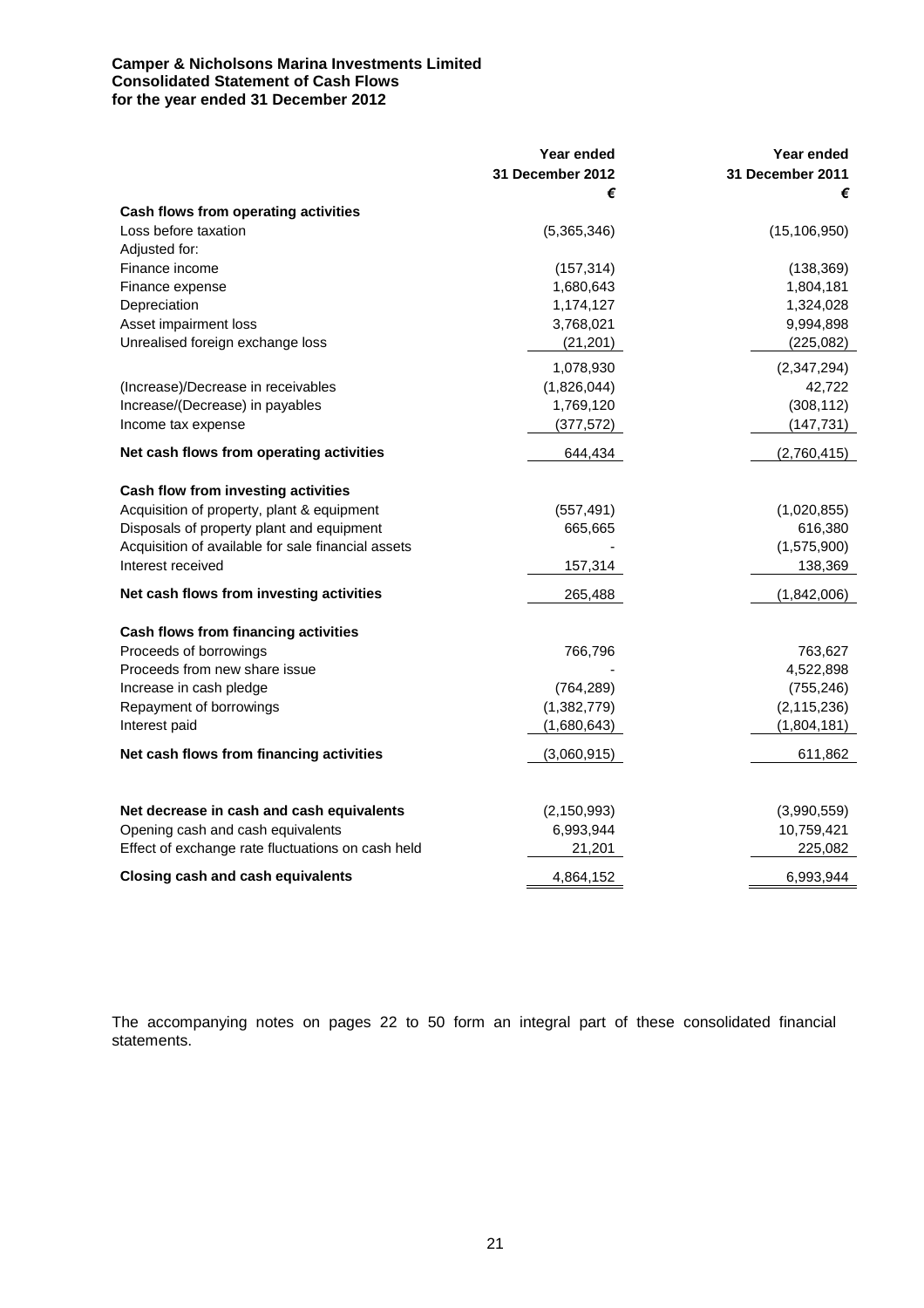# **1. Corporate Information**

Camper & Nicholsons Marina Investments Limited ("the Company") is a limited liability company, registered and domiciled in Guernsey, whose shares are publicly traded on the AIM Market.

The principal activity of the Company and its subsidiaries and joint ventures ("the Group") during 2012 was the acquisition, development, redevelopment and operation of an international portfolio of both new and existing marinas and related real estate in the Mediterranean and the United States / Caribbean. The Group has also continued to develop its third party marina management and consulting business.

# **2. Basis of preparation and accounting policies**

#### *Basis of preparation*

The consolidated financial statements of the Group for the year to 31 December 2012 have been prepared on a historical cost basis except that available for sale financial assets are valued at fair value in the consolidated financial statements. The consolidated financial statements are presented in Euros.

#### *Going concern*

The Group's business activities, together with the factors likely to affect its future development, performance and financial position are set out in the Business Review. The financial position of the Group, its cash balances and borrowings are set out in notes 18, 20 and 21 of the consolidated financial statements. The Group's financial risk management objectives and policies are set out in note 28 and note 29 sets out the Group's financial instruments and risk.

Having completed the €4.6 million fundraising at the beginning of May 2013 and completed the negotiations with Scotiabank for the removal of the Debt Service Coverage Ratio covenant on its loan to a subsidiary company, the Board believes that the Group has adequate resources to continue trading for the foreseeable future and that it is appropriate to adopt the going concern basis for the preparation of these consolidated financial statements.

#### *Statement of compliance*

The consolidated financial statements of the Group, which give a true and fair view, have been prepared in accordance with International Financial Reporting Standards (IFRS) and are in compliance with The Companies (Guernsey) Law 2008. With the adoption of The Companies (Guernsey) Law 2008, the Company is no longer required to disclose Company financial statements. The consolidated financial statements were authorised for issue by the Board of Directors on 8 May 2013.

#### *Basis of consolidation*

The consolidated financial statements comprise the financial statements of the Group at 31 December each year. The financial statements of the subsidiaries are prepared for the same reporting year as the parent company, using consistent accounting policies.

#### (i) Subsidiaries

Subsidiaries are fully consolidated from the date of acquisition, being the date on which the Group obtains control, and continue to be consolidated until the date that such control ceases.

#### (ii) Business Combinations

Business combinations are accounted for using the acquisition method as at the acquisition date, which is the date on which control is transferred to the Group. Control is the power to govern the financial and operating policies of an entity so as to obtain benefits from its activities. In assessing control, the Group takes into consideration potential voting rights that currently are exercisable.

The Group assesses goodwill at the acquisition date as:

- the fair value of the consideration transferred; plus
- the recognised amount of any non-controlling interests in the acquiree; plus if the business combination is achieved in stages, the fair value of the existing equity interest in the acquiree; less
- the net recognised amount (generally fair value) of the identifiable assets acquired and liabilities assumed.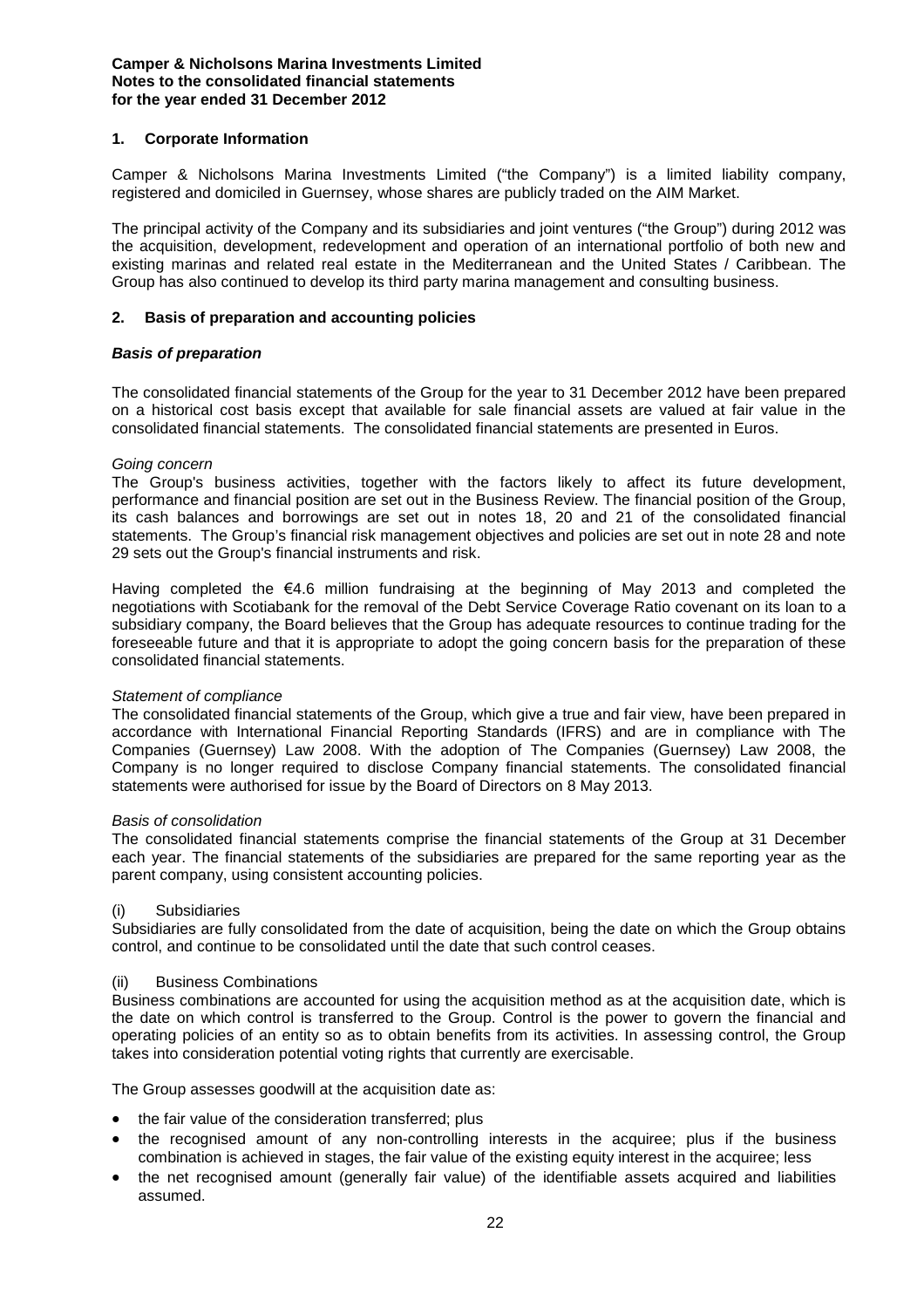#### *Basis of preparation (continued)*

When the excess is negative, a bargain purchase gain is recognised immediately in the Consolidated Statement of Comprehensive Income.

The consideration transferred does not include amounts related to the settlement of pre-existing relationships. Such amounts are generally recognised in profit or loss.

Transaction costs related to the acquisition, other than those associated with the issue of debt or equity securities, that the Group incurs in connection with a business combination are expensed as incurred.

Any contingent consideration payable is recognised at fair value at the acquisition date. If the contingent consideration is classified as equity, it is not re-measured and settlement is accounted for within equity. Otherwise, subsequent changes to the fair value of the contingent consideration are recognised in the Consolidated Statement of Comprehensive Income.

When share-based payment awards (replacement awards) are required to be exchanged for awards held by the acquiree's employees (acquiree's awards) and relate to past services, then all or a portion of the amount of the acquirer's replacement awards is included in measuring the consideration transferred in the business combination. This determination is based on the market-based value of the replacement awards compared with the market-based value of the acquiree's awards and the extent to which the replacement awards relate to past and/or future service.

#### (iii) Acquisitions of non-controlling interests

Acquisitions of non-controlling interests are accounted for as transactions with owners in their capacity as owners and therefore no goodwill is recognised as a result of such transactions. The adjustments to noncontrolling interests are based on a proportionate amount of the net assets of the subsidiary.

#### (iv) Interests in Jointly Controlled Entities

The Group has interests in two joint ventures, which are jointly controlled entities. A joint venture is a contractual arrangement whereby two or more parties undertake an economic activity that is subject to joint control and a jointly controlled entity is a joint venture that involves the establishment of a separate entity in which each venturer has an interest. The Group recognises its interest in its joint ventures using proportionate consolidation. The Group combines its share of each of the assets, liabilities, income and expenses of the joint venture with the similar items, line by line, in its consolidated financial statements.

The financial statements for the joint ventures are prepared for the same reporting year as the parent company using consistent accounting policies.

When the Group contributes or sells assets to the joint venture, any portion of gain or loss from the transaction is recognised based on the substance of the transaction.

A joint venture is proportionately consolidated until the date when the Group ceases to have joint control over the joint venture.

#### (v) Loss of control

On the loss of control, the Group derecognises the assets and liabilities of the subsidiary, any noncontrolling interests and the other components of equity related to the subsidiary. Any surplus or deficit arising on the loss of control is recognised in the Consolidated Statement of Comprehensive Income. If the Group retains any interest in the previous subsidiary, then such interest is measured at fair value at the date that control is lost. Subsequently it is accounted for as an equity-accounted investee or as an available for sale financial asset depending on the level of influence retained.

# (vi) Transactions eliminated on consolidation

All intra-Group balances, transactions, income and expenses and profits and losses resulting from intra-Group transactions that are recognised in assets, are eliminated in full.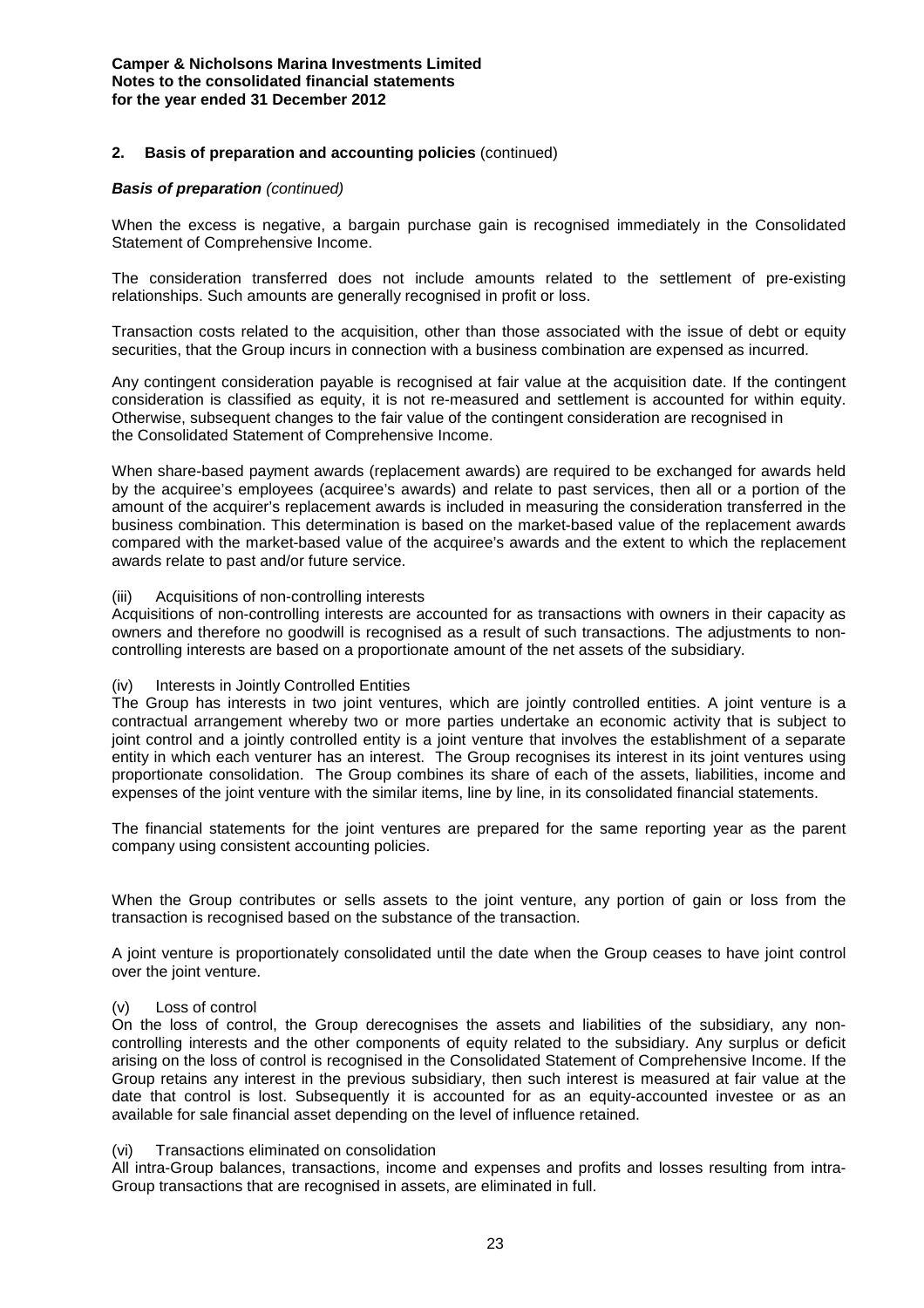# **2. Basis of preparation and accounting policies** (continued)

#### *Significant accounting judgments, estimates and assumptions*

The preparation of the consolidated financial statements requires management to make judgments, estimates and assumptions that affect the reported amounts of revenues, expenses, assets and liabilities, and the disclosure of contingent liabilities, at the reporting date. However, uncertainty about these assumptions and estimates could result in outcomes that could require a material adjustment to the carrying amount of the asset or liability affected in the future.

Information about critical judgements in applying accounting policies that have the most significant effect on the amounts recognised in the consolidated financial statements is included in the following notes:

- Note 2 Revenue recognition
- Notes 2 and 26 Lease classification

#### *Estimates and assumptions*

The key assumptions concerning the future and other key sources of estimation uncertainty at the reporting date, that have a significant risk of causing a material adjustment to the carrying amounts of assets and liabilities within the next financial year are discussed below.

#### *Impairment of non-financial assets*

The Group assesses whether there are any indicators of impairment for all non-financial assets at each reporting date. Goodwill and other indefinite life intangibles are tested for impairment annually and at other times when such indicators exist. Other non-financial assets are tested for impairment when there are indicators that the carrying amounts may not be recoverable.

#### *Impairment of financial assets*

A financial asset not carried at fair value through profit or loss is assessed at each reporting date to determine whether there is objective evidence that it is impaired. A financial asset is impaired if objective evidence indicates that a loss event has occurred after the initial recognition of the asset, and that the loss event had a negative effect on the estimated future cash flows of that asset that can be estimated reliably.

Objective evidence that financial assets (including equity securities) are impaired can include default or delinquency by a debtor, restructuring of an amount due to the Group on terms that the Group would not consider otherwise, indications that a debtor or issuer will enter bankruptcy, adverse changes in the payment status of borrowers or issuers in the Group, economic conditions that correlate with defaults or the disappearance of an active market for a security.

#### *Share-based payments*

The Group measures the cost of equity-settled transactions by reference to the fair value of the equity instruments at the date at which they are granted. This cost is included as a Fair Value Option Reserve in the Statement of Financial Position. Estimating fair value requires determining the most appropriate valuation model for a grant of equity instruments, which is dependent on the terms and conditions of the grant. This also requires determining the most appropriate inputs to the valuation model including the expected life of the option, volatility and dividend yield and making assumptions about them. If the option expires the cost is transferred from the Fair Value Option Reserve to Issued Capital.

#### *Deferred Tax Assets*

Deferred tax assets are recognised for all unused tax losses to the extent that it is probable that taxable profit will be available against which the losses can be utilised. Significant management judgment is required to determine the amount of deferred tax assets that can be recognised, based upon the likely timing and level of future taxable profits together with future tax planning strategies. The carrying value of recognised tax losses at 31 December 2012 was €489,951 (2011: Nil).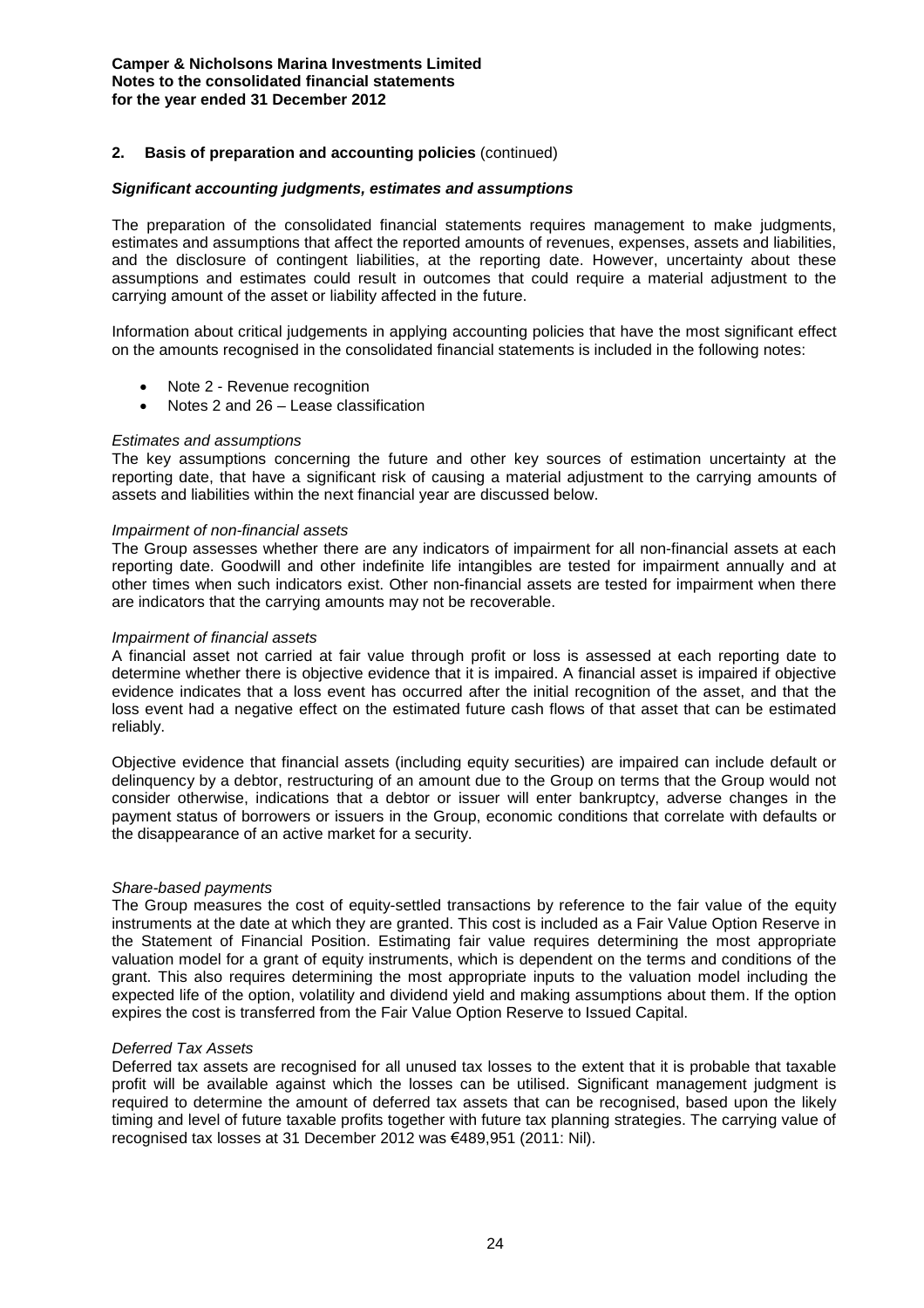#### **Summary of significant accounting policies**

#### *Goodwill*

After initial recognition, goodwill is measured at cost less any accumulated impairment losses. For the purpose of impairment testing, goodwill acquired in a business combination is, from the acquisition date, allocated to each of the Group's cash generating units that are expected to benefit from the synergies of the combination, irrespective of whether other assets or liabilities of the acquiree are assigned to those units.

#### *Revenue Recognition*

Revenue is recognised to the extent that it is probable that the economic benefits will flow to the Group and the revenue can be reliably measured. Revenue is measured at the fair value of the consideration received, excluding discounts, rebates and sales taxes or duty. The following specific recognition criteria must be met before revenue is recognised:

#### *Licensing of super yacht berths*

Super yacht berths are licensed to berth holders on terms which transfer substantially all the risks and rewards incidental to ownership. Revenue from such licensing is recognised in the statement of comprehensive income on the signing of the licensing agreements with the berth-holders, on the basis that they give effect to the sale of the Group's right to the use of such berths.

#### *Rendering of marina operating activities and consultancy fees*

Revenue from the rendering of marina operating activities and consultancy fees is recognised when the services have been delivered. When services are delivered evenly over a period of time the revenue is recognised pro rata to the time elapsed.

#### *Rental income*

Rental income from operating leases is recognised on a straight line basis over the term of the rental.

#### *Interest income*

Interest income is recognised as interest accrues (using the effective interest method that is the rate that exactly discounts estimated future cash receipts through the expected life of the financial instrument to the net carrying amount of the financial asset).

#### *Dividends*

Dividends are recognised by the parent company when the company's right to receive the payment is established. Intragroup dividends are eliminated in the consolidated financial statements.

#### *Expenses*

All expenses are accounted for on an accruals basis. Operating expenses are charged wholly to the Consolidated Statement of Comprehensive Income. Costs of issue of shares for cash are charged to shareholders' equity and share capital is shown in the consolidated Statement of Financial Position net of such costs. Costs incurred in issuing shares as consideration for the acquisition of business combinations are charged as an expense in the Consolidated Statement of Comprehensive Income.

#### *Finance Income and Finance Expense*

Finance income comprises interest income on funds invested (including available-for-sale financial assets), dividend income, and gains on the disposal of available-for-sale financial assets. Interest income is recognised as it accrues in the Consolidated Statement of Comprehensive Income. Dividend income is recognised in the Consolidated Statement of Comprehensive Income on the date that the Group's right to receive payment is established, which in the case of quoted securities is normally the ex-dividend date.

Finance costs comprise interest expense on borrowings and impairment losses recognised on financial assets (other than trade receivables).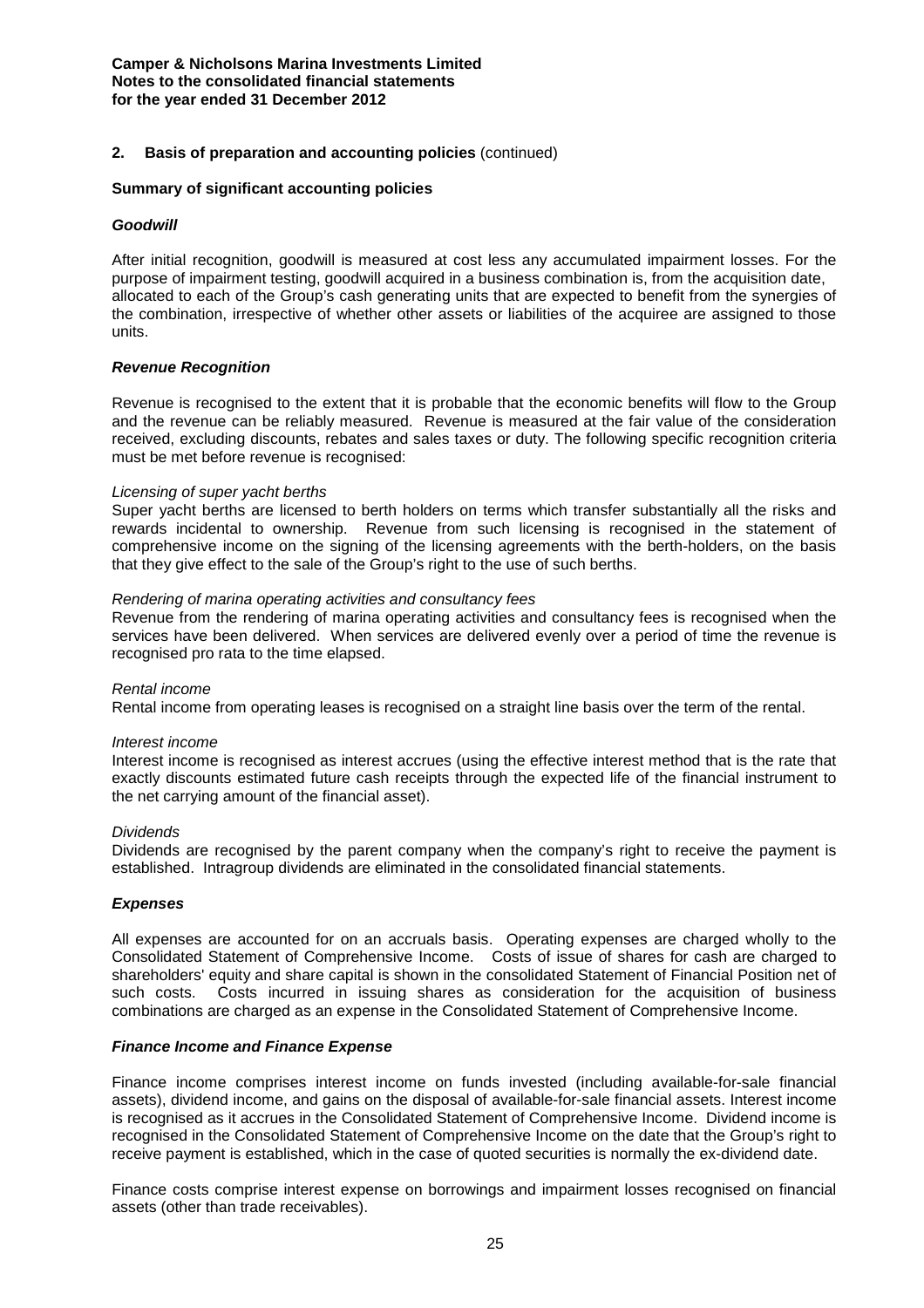#### **Finance Income and Finance Expense** (continued)

Borrowing costs that are not directly related to the acquisition or construction of a qualifying asset are recognised in the Consolidated Statement of Comprehensive Income using the effective interest method.

Foreign currency gains and losses are reported on a net basis as either finance income or finance cost depending on whether foreign currency movements are in a net gain or net loss position.

#### *Taxation*

#### *Current income tax*

Current income tax assets and liabilities for the current and prior periods are measured at the amount expected to be recovered from or paid to the taxation authorities. The tax rates and tax laws used to compute the amount are those that are enacted or substantively enacted by the reporting date.

#### *Deferred income tax*

Deferred income tax is provided using the liability method on temporary differences at the balance sheet date between the tax bases of assets and liabilities and their carrying amounts for financial reporting purposes.

Deferred income tax assets and liabilities are recognised for all taxable temporary differences, except:

- where the deferred tax liability arises from the initial recognition of goodwill, and
- in respect of taxable temporary differences associated with investments in subsidiaries or joint ventures where the timing of the reversal of the temporary differences can be controlled and it is probable that the temporary differences will not reverse in the foreseeable future.

The carrying amount of deferred income tax assets and liabilities is reviewed at each balance sheet date and reduced to the extent that it is no longer probable that sufficient taxable profit will be available to allow all or part of the deferred tax asset to be utilised.

Deferred income tax assets and liabilities are measured at the tax rates expected to apply to the year when the asset is realised or the liability is settled, based on tax rates (and tax laws) that had been enacted or substantially enacted at the reporting date.

Deferred tax assets and liabilities are offset, if a legally enforceable right exists to set off current tax assets against current income tax liabilities and the deferred taxes relate to the same taxable entity and the same taxation authority.

#### *Sales tax*

Revenues, expenses and assets are recognised net of the amount of sales tax except:

- where the sales tax incurred on a purchase of assets or services is not recoverable from the taxation authority, in which case the sales tax is recognised as part of the cost of acquisition of the asset or as part of the expense item as applicable; and
- receivables and payables that are stated with the amount of sales tax included.

The net amount of sales tax recoverable from, or payable to, the taxation authority is included as part of receivables or payables in the consolidated Statement of Financial Position.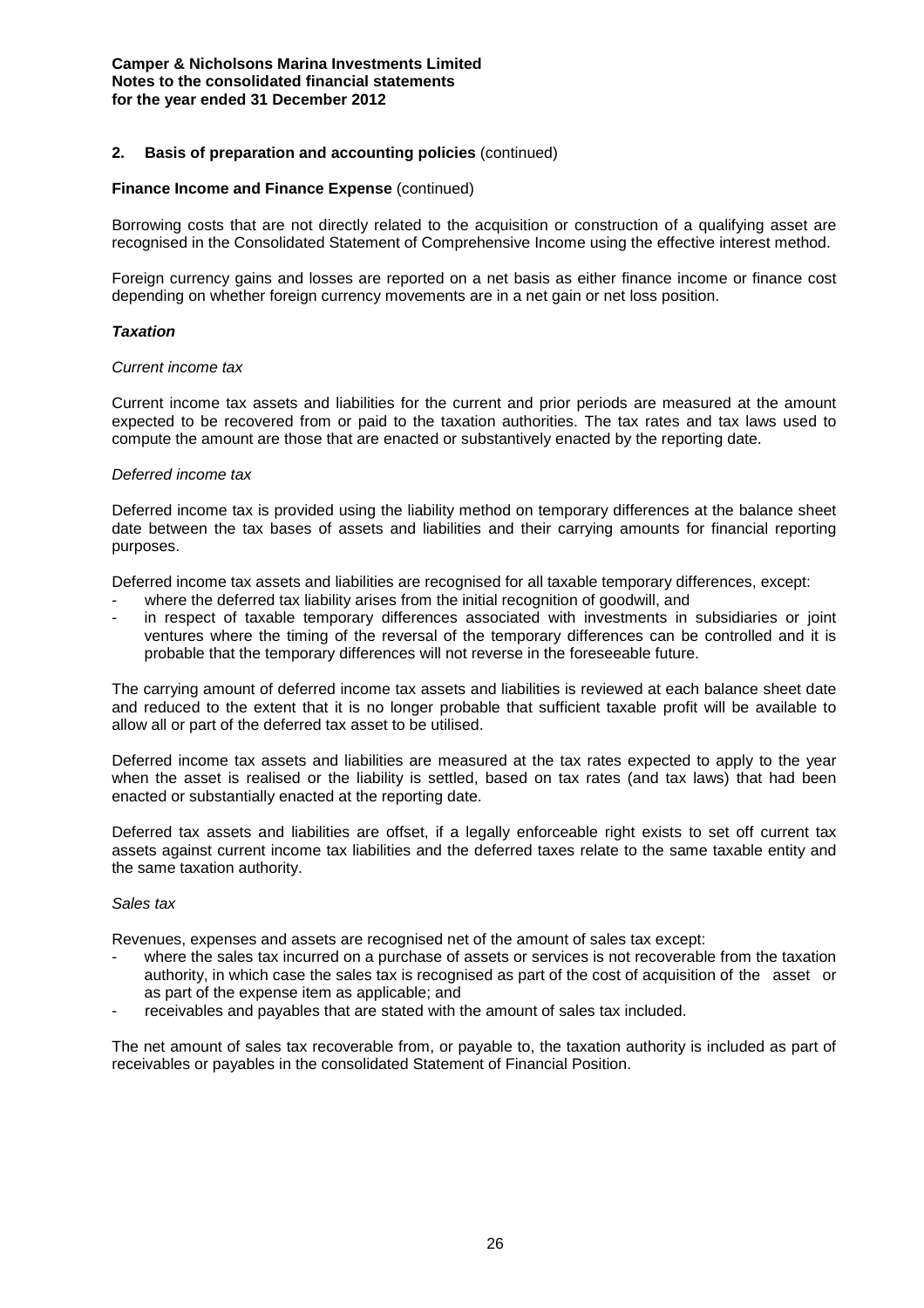#### *Property, plant and equipment*

#### *(i) Recognition and measurement*

Items of property, plant and equipment are measured at cost less accumulated depreciation and accumulated impairment losses.

Cost includes expenditure that is directly attributable to the acquisition of the asset, including interest incurred during the construction phase.

When parts of an item of property, plant and equipment have different useful lives, they are accounted for as separate items of property, plant and equipment. Purchased software that is integral to the functionality of the related equipment is capitalised as part of that equipment.

Any gain or loss on disposal of an item of property, plant and equipment (calculated as the difference between the net proceeds from disposal and the carrying amount of the item) is recognised in the Consolidated Statement of Comprehensive Income.

#### *(ii) Subsequent costs*

Subsequent expenditure is capitalised only when it is probable that the future economic benefits associated with the expenditure will flow to the Group. On-going repairs and maintenance is expensed as incurred.

#### *(iii) Long term berth licences*

As described above under Revenue recognition, part of the Group's operating activities involves the licensing of superyacht berths under finance leases typically for periods of 25-30 years. The cost of such berths is apportioned between that part attributable to the initial licensing period, which is recognised immediately in the consolidated statement of comprehensive income, and that part (the residual amount) attributable to the time period which extends beyond the initial licensing period. The method of cost apportionment used represents a fair reflection of the pattern of future economic benefits estimated to accrue from the licensing of such berths. The residual amount is classified in the consolidated Statement of Financial Position as 'deferred costs' and included with non-current assets.

#### *(iv) Depreciation*

Items of property, plant and equipment are depreciated on a straight-line basis in profit or loss over the estimated useful lives of each component. Leased assets are depreciated over the shorter of the lease term and their useful lives unless it is reasonably certain that the Group will obtain ownership by the end of the lease term. Land is not depreciated.

Items of property, plant and equipment are depreciated from the date they are installed and are ready for use. Assets in course of construction are not depreciated.

The estimated useful lives for the current and comparative years of significant items of property, plant and equipment are as follows:

| Leasehold seabed  | 99 years      |
|-------------------|---------------|
| <b>Buildings</b>  | $10-24$ years |
| Superyacht berths | 50 years      |
| Pontoons          | 25 years      |
| Motor vehicles    | 5 years       |
| Other equipment   | 5 years       |

Depreciation methods, useful lives and residual values are reviewed at each reporting date and adjusted if appropriate.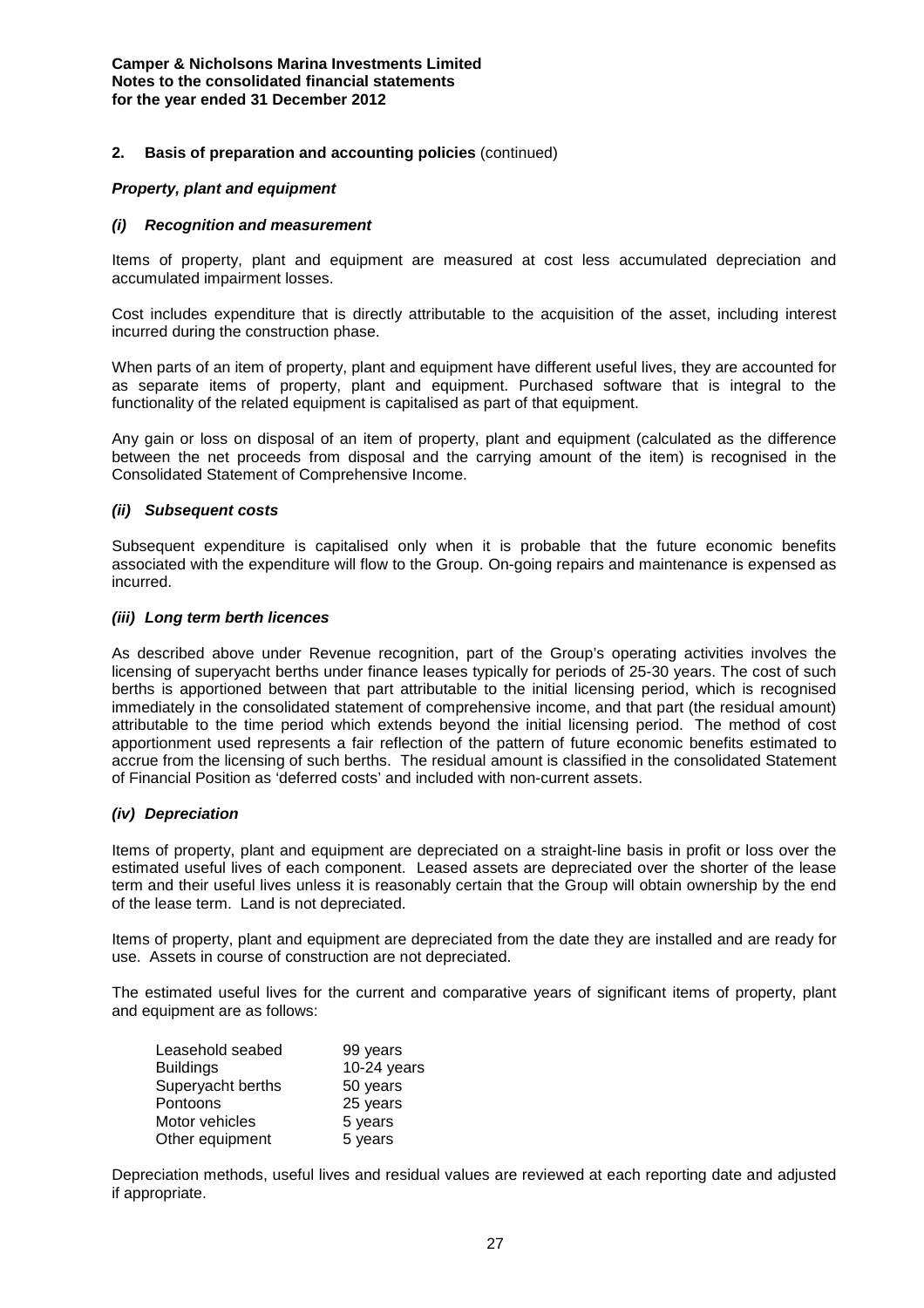#### *Property, plant and equipment (continued)*

In relation to the superyacht berths, depreciation is provided up to the point when a long term licensing contract is signed, at which time the carrying amount of such berths is apportioned and accounted for as explained in Revenue Recognition above.

#### *Available for sale financial assets*

Listed redeemable notes held by the Group that are traded in an active market are classified as Available for Sale financial assets and are stated at fair value at the end of each reporting period. Fair value is determined by reference to the quoted price of the relevant security at close of business on the last trading day of the reporting period by the stock exchange on which it is most actively traded. Changes in fair value are recognised in other comprehensive income and presented within equity in the fair value reserve.

Interest income, calculated using the effective interest method, is recognised in profit or loss. When an investment is derecognised, the gain or loss accumulated in equity is reclassified to profit or loss.

Available for sale financial assets are classified as non-current assets if they are expected to be held for a period exceeding one year otherwise they are shown as current assets.

# *Cash and cash equivalents*

Cash and short term deposits in the consolidated Statement of Financial Position comprise cash at banks and at hand and short term deposits with an original maturity of three months or less.

For the purposes of the consolidated Statement of Cash Flows, cash and cash equivalents consist of cash and cash equivalents as defined above, net of outstanding bank overdrafts.

# *Trade and other receivables*

Trade receivables are recognised and carried at the lower of their original invoiced value and recoverable amount. Where the time value of money is material, receivables are carried at amortised cost. Provision is made where there is objective evidence that the Group will not be able to recover balances in full. Balances are written off when the probability of recovery is assessed as being remote.

#### *Trade and other payables*

Trade payables are included at the lower of their original invoiced value and the amount payable.

#### *Interest bearing loans and borrowings*

Obligations for loans and borrowings are recognised when the Group becomes party to the related contracts and are measured initially at fair value less directly attributable transaction costs.

After initial recognition interest-bearing loans and borrowings are subsequently measured at amortised cost using the effective interest rate method.

Gains and losses arising on the repurchase, settlement or otherwise cancellation of liabilities are realised respectively in finance revenue and finance cost.

Borrowing costs that are not directly attributable to the acquisition, construction or production of a qualifying asset are recognised as expense using the effective interest method.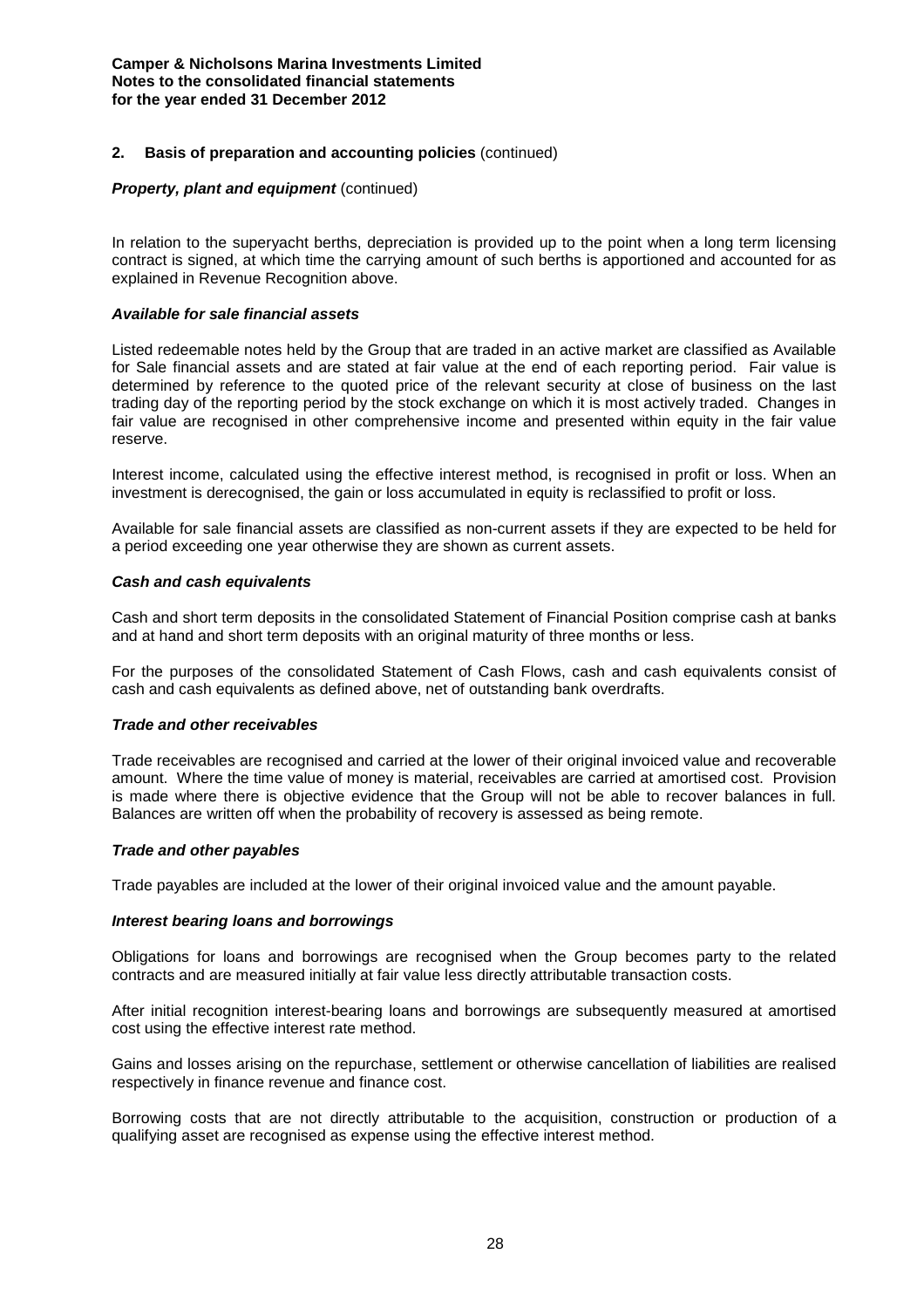# **2. Basis of preparation and accounting policies** (continued)

# *Foreign currency*

#### *(i) Foreign currency transactions*

The consolidated financial statements are prepared in Euros, which is the Company's functional and presentational currency. Each entity in the Group determines its own functional currency and items included in the financial statements of each entity are measured using that functional currency. Transactions in foreign currency are initially recorded at the functional currency rate ruling at the date of the transaction.

Monetary assets and liabilities denominated in foreign currencies are retranslated at the functional currency rate of exchange ruling at the reporting date.

Non monetary items that are measured in terms of historical cost in a foreign currency are translated using the exchange rate as at the date of the initial transaction.

Non monetary items measured at fair value in a foreign currency are translated using the exchange rates at the date when the fair value was determined.

All differences are taken to the consolidated Statement of Comprehensive Income.

#### *(ii) Foreign operations*

The assets and liabilities of foreign operations, including goodwill and fair value adjustments arising on acquisition, are translated to Euro at exchange rates at the reporting date. The income and expenses of foreign operations are translated to Euro at exchange rates at the dates of the transactions.

Foreign currency differences are recognised in other comprehensive income, and presented in the foreign exchange reserve in equity. However, if the operation is a non-wholly-owned subsidiary, then the relevant proportionate share of the translation difference is allocated to the non-controlling interests. When a foreign operation is disposed of such that control, significant influence or joint control is lost, the cumulative amount in the translation reserve related to that foreign operation is reclassified to profit or loss as part of the gain or loss on disposal. When the Group disposes of only part of its interest in a subsidiary that includes a foreign operation while retaining control, the relevant proportion of the cumulative amount is reattributed to non-controlling interests. When the Group disposes of only part of its investment in an associate or joint venture that includes a foreign operation while retaining significant influence or joint control, the relevant proportion of the cumulative amount is reclassified to profit or loss.

When the settlement of a monetary item receivable from or payable to a foreign operation is neither planned nor likely in the foreseeable future, foreign exchange gains and losses arising from such a monetary item are considered to form part of a net investment in a foreign operation and are recognised in other comprehensive income, and presented in the foreign exchange reserve in equity.

#### *Impairment of non-financial assets*

The carrying amounts of the Group's non-financial assets, other than deferred tax assets, are reviewed at each reporting date to determine whether there is any indication of impairment. If any such indication exists, then the asset's recoverable amount is estimated. Goodwill and indefinite-lived intangible assets are tested annually for impairment. An impairment loss is recognised if the carrying amount of an asset or cash generating unit (CGU) exceeds its recoverable amount.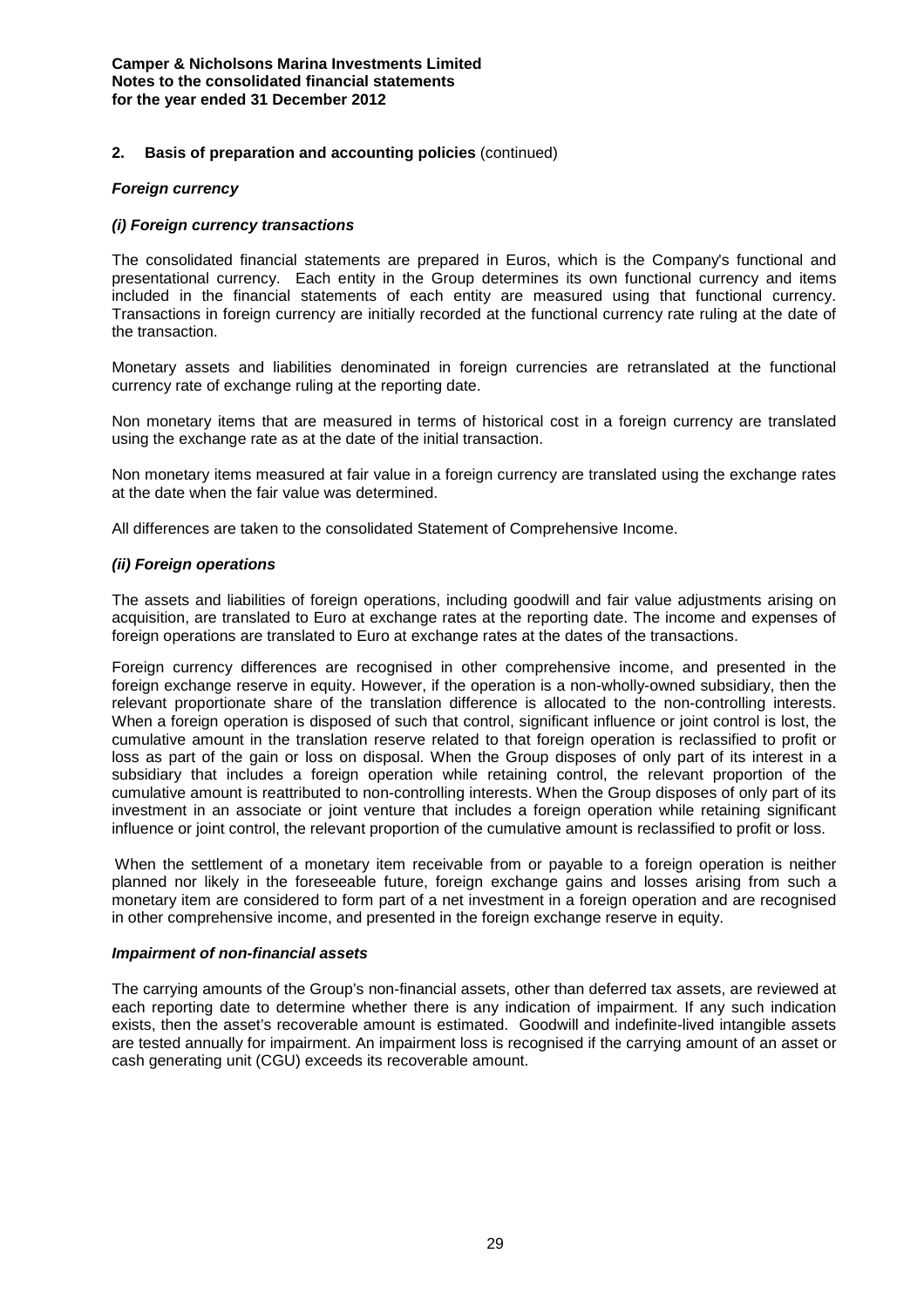#### **2. Basis of preparation and accounting policies** (continued)

#### *Impairment of non-financial assets (continued)*

The recoverable amount of an asset or CGU is the greater of its value in use and its fair value less costs to sell. In assessing value in use, the estimated future cash flows are discounted to their present value using a pre-tax discount rate that reflects current market assessments of the time value of money and the risks specific to the asset or CGU. For the purpose of impairment testing, assets are grouped together into the smallest group of assets that generates cash inflows from continuing use that are largely independent of the cash inflows of other assets or CGUs. Subject to an operating segment ceiling test, CGUs to which goodwill has been allocated are aggregated so that the level at which impairment testing is performed reflects the lowest level at which goodwill is monitored for internal reporting purposes. Goodwill acquired in a business combination is allocated to groups of CGUs that are expected to benefit from the synergies of the combination.

Impairment losses are recognised in the Consolidated Statement of Comprehensive Income. Impairment losses recognised in respect of CGUs are allocated first to reduce the carrying amount of any goodwill allocated to the CGU and then to reduce the other assets in the CGU on a pro rata basis.

An impairment loss in respect of goodwill is not reversed. For other assets, an impairment loss is reversed only to the extent that the asset's carrying amount does not exceed the carrying amount that would have been determined, net of depreciation or amortisation, if no impairment loss had been recognised.

#### *Share Capital*

#### Ordinary shares

Ordinary shares are classified as equity. Incremental costs directly attributable to the issue of ordinary shares are recognised as a deduction from equity.

#### *Provisions*

A provision is recognised when the Group has a legal or constructive obligation as a result of a past event and it is probable that an outflow of economic benefits will be required to settle the obligation. If the effect is material, expected future cash flows are discounted using a current pre-tax discount rate that reflects, where appropriate, the risks specific to the liability.

Where the Group expects some or all of a provision to be reimbursed, for example under an insurance policy, the reimbursement is recognised as a separate asset but only when recovery is virtually certain. The expense relating to any provision is presented in the Consolidated Statement of Comprehensive Income net of any reimbursement. Where discounting is used, the increase in the provision due to unwinding the discount is recognised as a finance cost.

#### *Leases*

Leases in terms of which the Group assumes substantially all the risks and rewards of ownership are classified as finance leases. Other leases are operating leases and not recognised in the consolidated Statement of Financial Position; lease payments under operating leases are straight lined across the term of the lease.

#### *Share based payment transactions*

The company granted share options to each of its placing agents. These options were valued at the grant date using the Black and Scholes valuation method and were recognised as an expense, with a corresponding increase in equity. These options all expired on 29 January 2012 at which time none had been exercised. The value at which they were recognized in the cost of equity was transferred to Issued Capital during 2011. As no share options remain there is no potential dilution of the Group's earnings for the year ended 31 December 2012 or of the net assets of the Group at the reporting date.

The Group has no other share based payment transactions.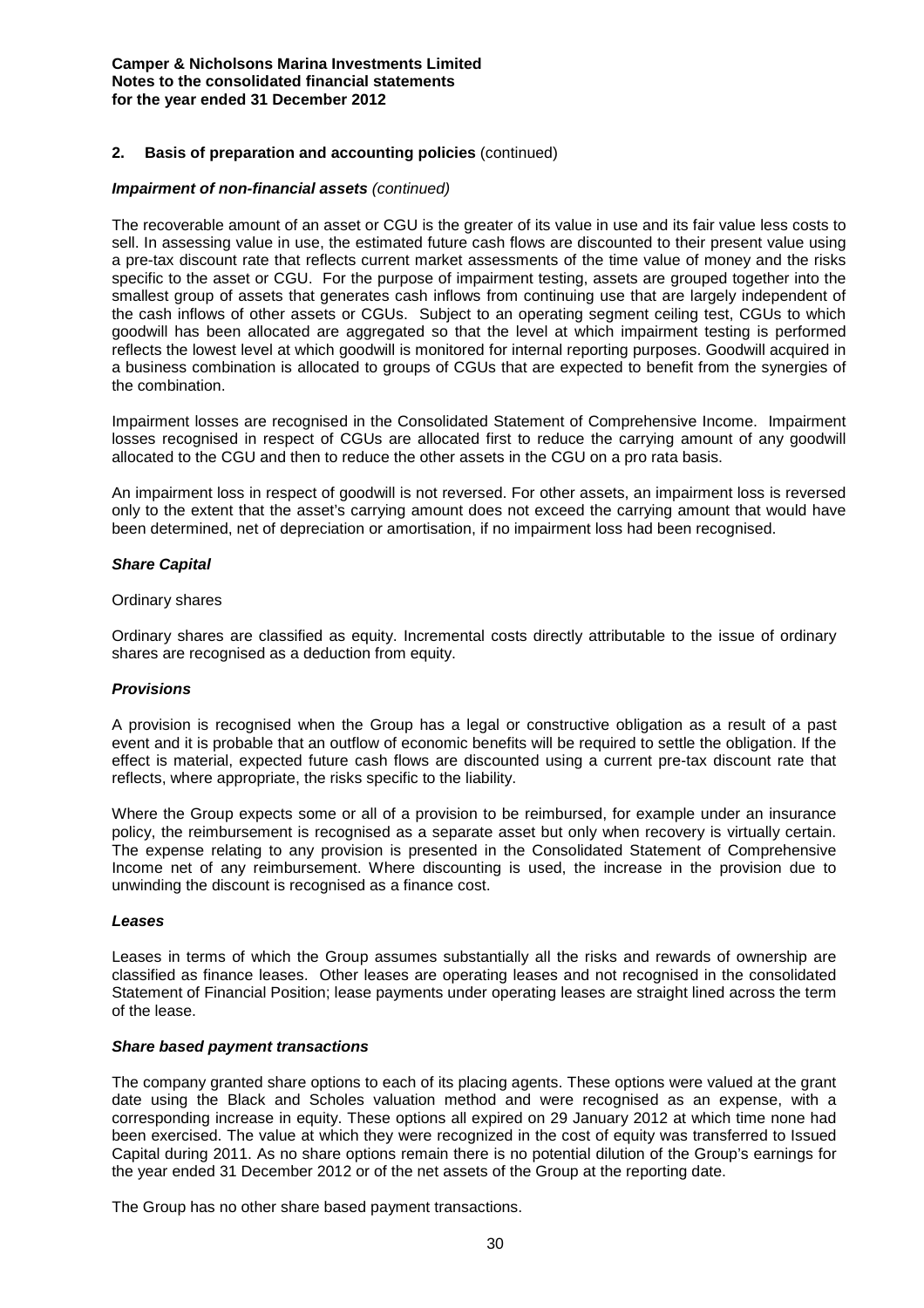#### *Segment reporting*

An operating segment is a component of the Group that engages in business activities from which it may earn revenues and incur expenses, including revenues and expenses that relate to transactions with any of the Group's other components. All operating segments' operating results are reviewed by the CEO of Camper & Nicholsons Marinas, the Group's chief operating decision maker, to make decisions about resources to be allocated to the segment and assess its performance.

Reported segment results include items directly attributable to a segment as well as those that can be allocated on a reasonable basis. Unallocated items comprise mainly corporate assets and liabilities (primarily Camper & Nicholsons Marina Investments Limited) and head office expenses.

Segment capital expenditure is the total cost incurred during the period to acquire property, plant and equipment, and intangible assets other than goodwill.

# *Standards issued but not yet effective*

A number of new standards, amendment to standards and interpretations are effective for annual accounts beginning after 1 January 2013, and have not been applied in preparing these consolidated financial statements. None of these is expected to have a significant effect on the consolidated financial statements

of the Group, except for IFRS *9 Financial Instruments*, IFRS 10 *Consolidated Financial Statements,* IFRS 11 *Joint arrangements* and IFRS 12 *Disclosure of Interests in Other Entities*, the adoption of which become mandatory for the Group's 2013 financial statements.

Implementation of IFRS 9 could change the classification and measurement of financial assets.

IFRS 10 introduces a single control model to determine whether an investee should be consolidated. As a result, the Group may need to change its consolidation conclusion in respect of its investees, which may lead to changes in the current accounting for these investees.

Under IFRS 11, the structure of the joint arrangement, although still an important consideration, is no longer the main factor in determining the type of joint arrangement and therefore the subsequent accounting. The Group's interest in a joint venture, which is an arrangement in which the parties have rights to the net assets, will be equity-accounted. The Group may need to reclassify its joint arrangements, which may lead to changes in current accounting for these interests.

IFRS 12 brings together into a single standard all the disclosure requirements about an entity's interests in subsidiaries, joint arrangements, associates and unconsolidated structured entities. IFRS 12 requires the disclosure of information about the nature, risks and financial effects of these interests.

# **3 Seasonality of operations**

Marinas derive their income from several sources some of which will produce greater revenues during the summer months and while these seasonally-affected sources are generally relatively small in relation to the overall level of sales they can make an important contribution to profitability. The timing of long term berth sales, which are neither seasonal by nature nor capable of accurate prediction, can have a more significant impact on the level of both sales and profits.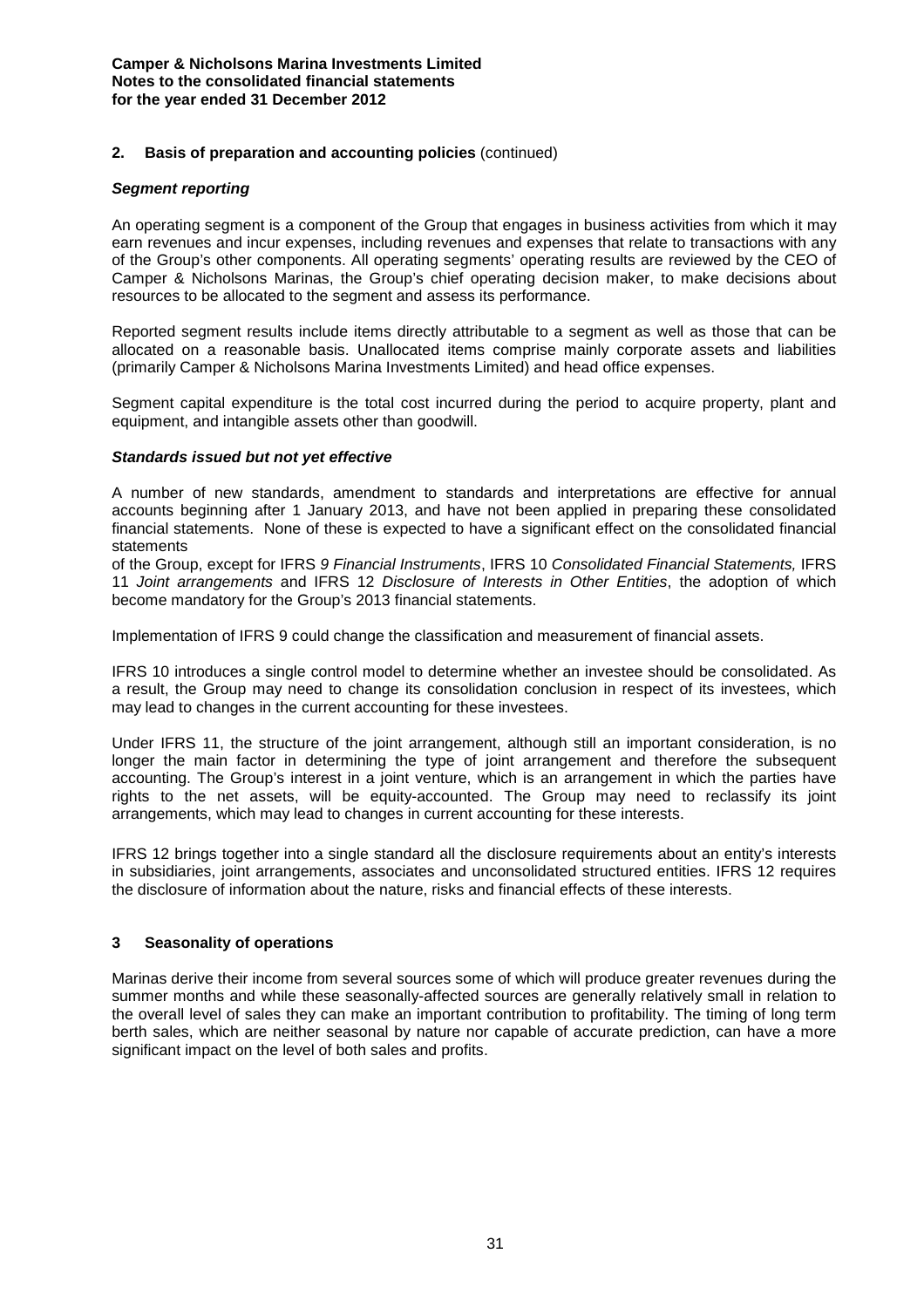# **4 Segmental Reporting**

Under the "management approach" to segmental reporting, the Company believes there are two separately reportable segments to its business, Marina operations and Marina consultancy. These two operating segments are managed separately as they have different resource and capital requirements. A summary of the business operations in each of these two operating segments is given below:

*Marina operations:* ownership and operation of high quality marina facilities providing berthing and ancillary services for yachts and super yachts.

*Marina consultancy:* provision through multi-year contracts of a range of services, including consultancy, to third party marinas.

The results for these two segments for the year ended 31 December 2012 are set out below:-

|                                                                  | Marina       | Marina      | Parent      |                |
|------------------------------------------------------------------|--------------|-------------|-------------|----------------|
|                                                                  | Operations   | Consultancy | Company     | Total          |
|                                                                  | €            | €           | €           | €              |
| For the year ended 31 December 2012                              |              |             |             |                |
| Revenues from external customers                                 | 9,449,868    | 1,588,930   | -           | 11,038,798     |
| Intersegment revenues                                            |              | 2,161,596   | 94,479      | 2,256,075      |
| Interest revenue                                                 | 121,957      | 70          | 35,287      | 157,314        |
| Interest expense                                                 | (1,660,364)  |             | (20, 279)   | (1,680,643)    |
| Depreciation & amortisation                                      | 1,125,668    | 48,459      |             | 1,174,127      |
| Reportable segment profit / (loss)                               | 479,525      | (288, 157)  | (1,788,693) | (1,597,325)    |
| Asset impairment                                                 | (3,768,021)  |             |             | (3,768,021)    |
| Reportable segment assets                                        | 50,480,943   | 2,002,093   | 32,831,164  | 85,314,200     |
| Expenditures for reportable<br>segment<br>non-<br>current assets | 643,102      | 57,433      |             | 700,535        |
| Reportable segment liabilities                                   | (57,367,658) | (1,841,851) | (492,386)   | (59, 701, 895) |

|                                                                     | Marina       | Marina      | Parent      |                |
|---------------------------------------------------------------------|--------------|-------------|-------------|----------------|
|                                                                     | Operations   | Consultancy | Company     | Total          |
|                                                                     | €            | €           | €           | €              |
| For the year ended 31 December 2011                                 |              |             |             |                |
| Revenues from external customers                                    | 6,273,835    | 920,382     | ۰           | 7,194,217      |
| Intersegment revenues                                               |              | 2,134,417   | 106,540     | 2,240,957      |
| Interest revenue                                                    | 93,993       | 327         | 44,049      | 138,369        |
| Interest expense                                                    | (1,699,057)  | (31, 847)   | (73, 277)   | (1,804,181)    |
| Depreciation & amortisation                                         | 1,239,031    | 84,997      |             | 1,324,028      |
| Reportable segment loss                                             | (2,036,678)  | (810, 712)  | (2,264,662) | (5, 112, 052)  |
| Asset impairment                                                    | (9,994,898)  |             | ۰           | (9,994,898)    |
| Reportable segment assets                                           | 52,261,253   | 2,226,856   | 34,768,691  | 89,256,800     |
| Expenditures for<br>reportable<br>segment<br>non-<br>current assets | 585,641      | 103,313     |             | 688,954        |
| Reportable segment liabilities                                      | (55,866,000) | (1,841,732) | (639, 604)  | (58, 347, 336) |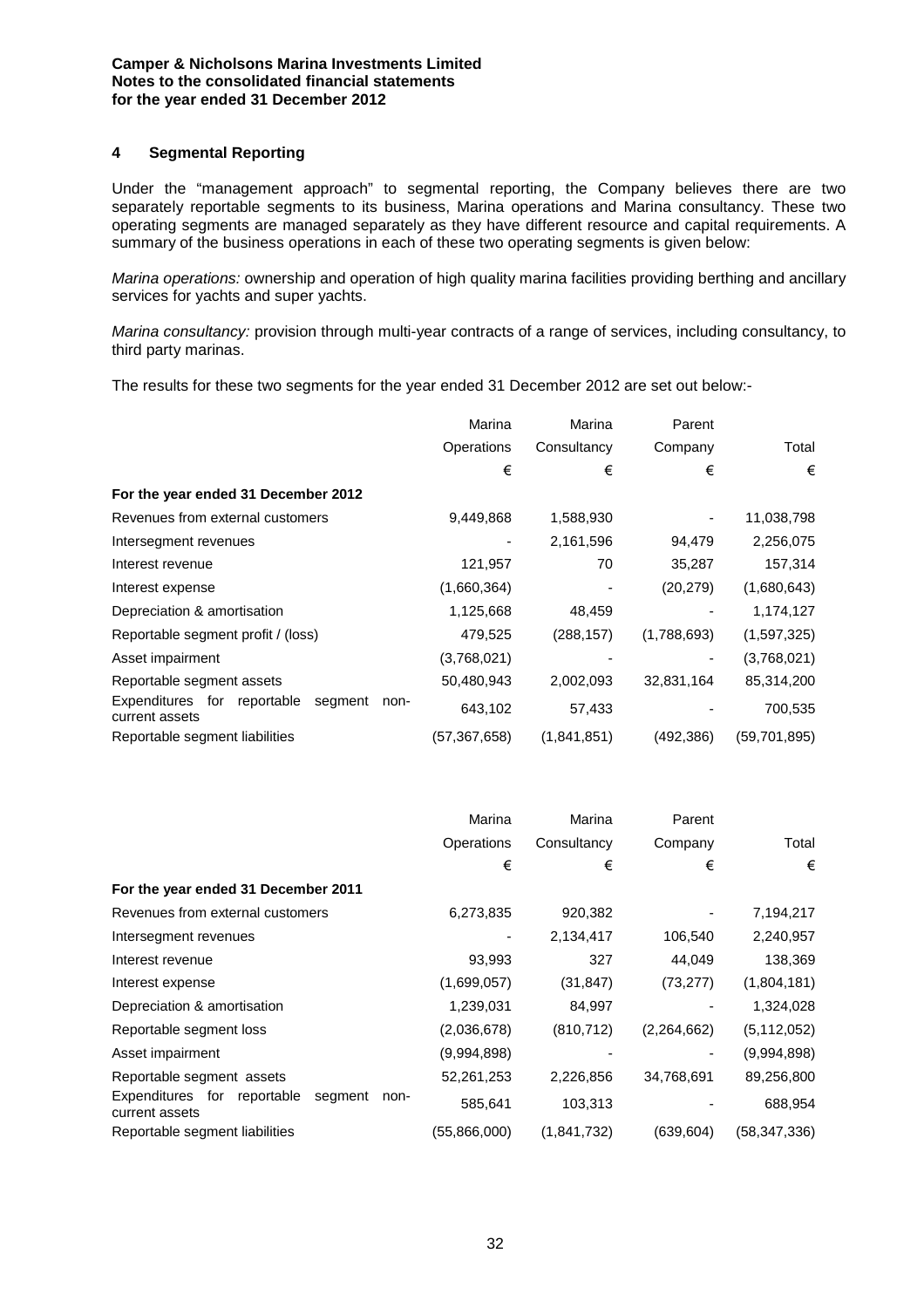# **Segmental reporting** (continued)

#### **Reconciliation of reportable segment revenues and profit and loss**

|                                                     | 31 Dec 2012                           | 31 Dec 2011                    |
|-----------------------------------------------------|---------------------------------------|--------------------------------|
|                                                     | €                                     | €                              |
| <b>Revenues</b>                                     |                                       |                                |
| Total revenues for reportable segments              | 13,200,394                            | 9,328,634                      |
| Other revenues                                      | 94,479                                | 106,540                        |
| Elimination of inter-segment revenues               | (2,256,075)                           | (2, 240, 957)                  |
| <b>Group Revenues</b>                               | 11,038,798                            | 7,194,217                      |
| Profit & loss                                       |                                       |                                |
| Total profit and loss for reportable segments       | 191,368                               | (2,847,390)                    |
| Other profit or loss                                | (1,788,693)                           | (2,264,662)                    |
| Group loss                                          | (1,597,325)                           | (5, 112, 052)                  |
| <b>Assets</b>                                       |                                       |                                |
| Total assets for reportable segments                | 52,483,036                            | 54,488,109                     |
| Other assets                                        | 32,831,164                            | 34,768,691                     |
| Less: intercompany loans                            | (26, 305, 320)                        | (26,023,288)                   |
| Less: investments in subsidiaries (net of goodwill) | (2, 223, 795)                         | (2, 175, 538)                  |
| <b>Group Assets</b>                                 | 56,785,085                            | 61,057,974                     |
| <b>Liabilities</b>                                  |                                       |                                |
| Total liabilities for reportable segments           | (59, 209, 509)                        | (57, 707, 732)                 |
| Other liabilities                                   | (492, 386)                            | (639, 604)                     |
| Less: intercompany loans                            | 26,305,320                            | 26,023,288                     |
| Group liabilities                                   | (33, 396, 575)                        | (32, 324, 048)                 |
| <b>Directors' remuneration</b><br>5                 |                                       |                                |
|                                                     | Year ended<br><b>31 December 2012</b> | Year ended<br>31 December 2011 |
|                                                     | €                                     | €                              |
| Directors' fees - Parent Company                    | 236,547                               | 165,568                        |

Directors' fees – Other Group Companies 161,884 161,884 146,595 Mr Maris's contractual and statutory entitlements and ex gratia payment **349,556** -**Total** 747,987 312,163

Mr Maris was given notice of the termination of his employment on 22 November 2012 and he was placed on gardening leave. Provision has been made in these accounts for the full cost of the remainder of the remuneration due to Mr Maris under the terms of his contract of employment, for his statutory entitlements and an ex gratia payment.

The 2012 Parent Company Directors' fees include an additional fee of £58,000 (€71,067) approved by the Board for Sir Christopher Lewinton in recognition of additional duties carried out. This was paid in 2013.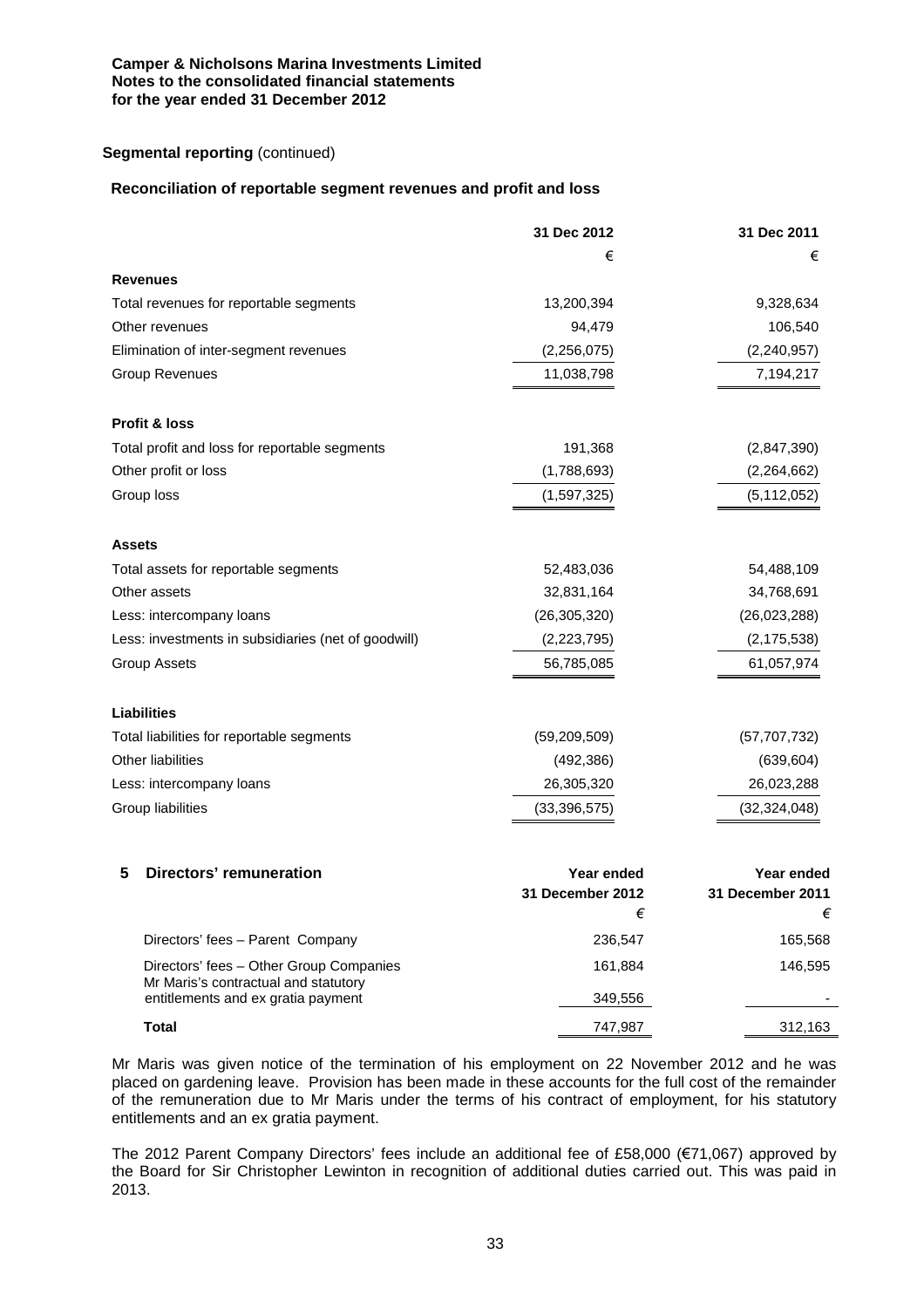#### **6 Other general administration expenses**

|                                 | Year ended       | Year ended       |
|---------------------------------|------------------|------------------|
|                                 | 31 December 2012 | 31 December 2011 |
|                                 | €                | €                |
| Communications including travel | 293,238          | 303,485          |
| Repairs & maintenance           | 258,421          | 217,614          |
| Security                        | 150,967          | 142,556          |
| Insurance                       | 218,859          | 198,596          |
| Electricity, water & gas        | 222,182          | 173,636          |
| Administration fees             | 61,608           | 57,681           |
| Printing stationery & postage   | 47,499           | 38,378           |
| Bank charges                    | 103,121          | 99,379           |
| Bad debt provision              | 30,492           | 11,030           |
| Trade Marks & Licence fees      | 154,711          | 139,484          |
| Other                           | 388,104          | 239,040          |
| <b>Total</b>                    | 1,929,202        | 1,620,879        |
|                                 |                  |                  |

| <b>Strategic review costs</b> | Year ended               | Year ended       |
|-------------------------------|--------------------------|------------------|
|                               | 31 December 2012         | 31 December 2011 |
|                               | €                        | €                |
| <b>Strategic Review</b>       |                          | 579,116          |
| Restructuring costs           | -                        | 262,580          |
| Malta Office closure costs    | ٠                        | 417,308          |
| Total                         | $\overline{\phantom{0}}$ | 1,259,004        |

During 2011, CBRE Limited were appointed to carry out a Strategic Review of the business. As a result of the review, First Eastern Marina Investments Limited made a significant investment in new share capital in the Company and a new joint venture was created between the Company and First Eastern to access the fast growing Asian market. A further result of the review was the decision to close the Malta office, the cost of which was incurred in 2011. There were no Strategic Review costs incurred during 2012.

Also during 2011, the Group completed the transaction whereby the Company's 45% equity interest in IC Cesme Marina Yatirim Turizm ve Isletmeleri Sirketi ("IC Cesme") was sold to its' principal subsidiary, Grand Harbour Marina plc ("GHM"). The restructuring costs above incurred in 2011 include the costs of both the Company and GHM for that related party transaction.

# **8 Taxation**

# **8.1 Taxation charge**

The parent company, Camper & Nicholsons Marina Investments Limited is a Guernsey Exempt Company and is therefore not subject to taxation on its income under the Income Tax (Exempt Bodies) (Guernsey) Ordinance, 1989. An annual exempt fee of £600 has been paid. The Group's tax charge during the year is calculated as shown in the table below. The current period charge relates to the 12% final tax charge on the long term berth sales completed at Grand Harbour Marina.

|                                                 | Year ended       | Year ended       |
|-------------------------------------------------|------------------|------------------|
|                                                 | 31 December 2012 | 31 December 2011 |
|                                                 | €                | €                |
| Current period                                  | 377,572          | 148,358          |
| Tax over provided in prior periods              |                  | (627)            |
| Deferred tax – movement in temporary difference | (489, 951)       | -                |
| Total (credit)/charge                           | (112,379)        | 147,731          |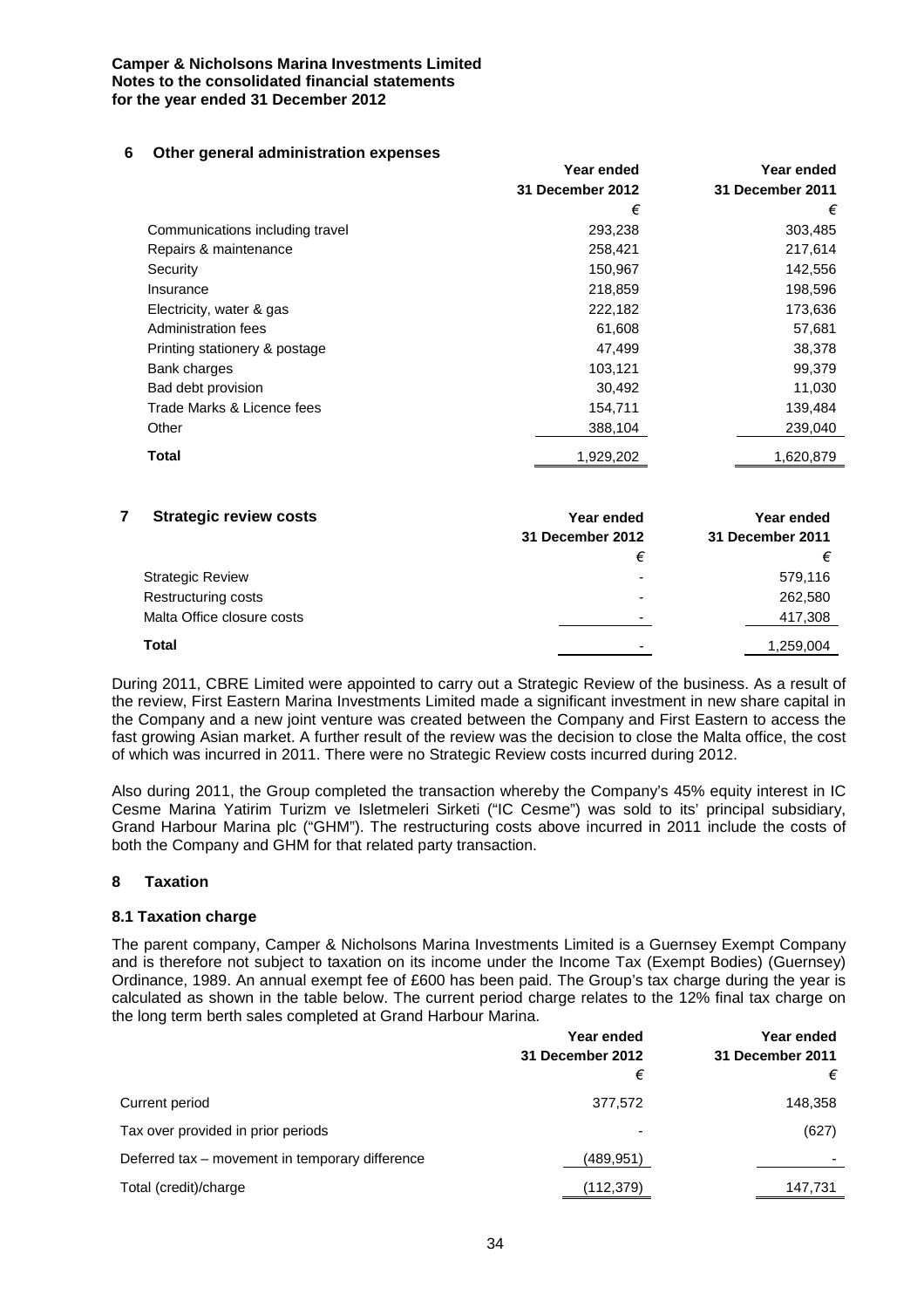# **Taxation** (continued)

#### **8.2 Reconciliation of taxation charge**

A reconciliation between tax expense and the product of accounting profit multiplied by domestic tax rates in the countries of operation for the year ended 31 December 2012 is as follows:

|                                                                                                                                                 | Year ended<br>31 December 2012 | Year ended<br><b>31 December 2011</b> |
|-------------------------------------------------------------------------------------------------------------------------------------------------|--------------------------------|---------------------------------------|
|                                                                                                                                                 | €                              | €                                     |
| Accounting loss before income tax                                                                                                               | (5,365,346)                    | (15, 106, 950)                        |
| Income tax using the country domestic rates                                                                                                     | 469,955                        | (425, 413)                            |
| Tax effect of:                                                                                                                                  |                                |                                       |
| <b>Brought forward losses</b><br>Profit on sale of long-term berths taxed                                                                       | (17,092)                       | (19, 191)                             |
| separately                                                                                                                                      | (704, 040)                     |                                       |
| Expenses not deductible for income tax                                                                                                          | 411,909                        | 207,468                               |
| Current tax (over) provided in prior periods<br>Movement in deductible temporary                                                                |                                | (627)                                 |
| differences not recognised                                                                                                                      |                                | (17, 313)                             |
| Interest accrued taxable on receipt                                                                                                             | (11, 480)                      |                                       |
| Losses carried forward                                                                                                                          | 26,111                         | 254,449                               |
| 12% final tax on berth sales                                                                                                                    | 377,568                        | 148,358                               |
| Recognition of previously unrecognised unrelieved tax losses and<br>unabsorbed capital allowances                                               | (460, 679)                     |                                       |
| Change in recognised unrelieved tax losses and unabsorbed capital<br>allowances<br>Unabsorbed capital allowances not previously recognised, now | (29, 272)                      |                                       |
| absorbed                                                                                                                                        | (175, 359)                     |                                       |
| Income tax (credit)/charge for the year                                                                                                         | (112, 379)                     | 147,731                               |

# **9 Earnings per share**

Basic earnings per share amounts are calculated by dividing €5,570,059 Group net loss (2011: €15,122,379 Group net loss) for the year attributable to ordinary equity holders of the parent by 80,243,615 (2011: 67,327,691) being the weighted average number of ordinary shares outstanding during the period.

The weighted average number of shares used to calculate the basic and diluted earnings per share in both 2012 and 2011 is the same because there were no outstanding options.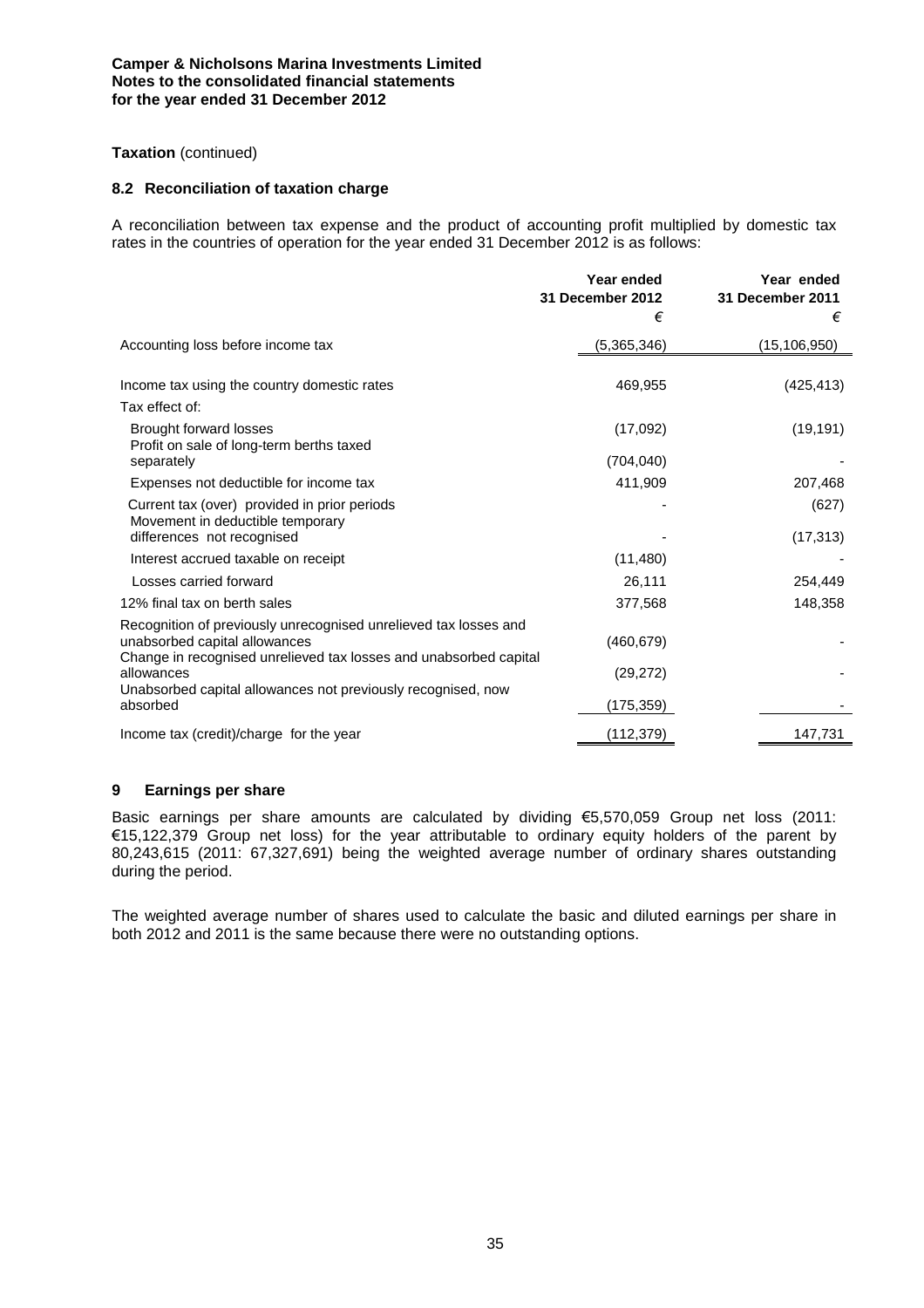# **10 Subsidiaries and jointly controlled entities**

| <b>Subsidiaries</b>                                                          | <b>Activity</b>                                                                   | <b>Country of</b><br>Incorporation | 70<br><b>Equity</b><br><b>Interest</b> |
|------------------------------------------------------------------------------|-----------------------------------------------------------------------------------|------------------------------------|----------------------------------------|
| Camper & Nicholsons Marinas (Malta) Ltd                                      | Investment Holding                                                                | Malta                              | 100.00                                 |
| Camper & Nicholsons Caribbean Holdings Ltd                                   | Investment Holding                                                                | <b>Bahamas</b>                     | 100.00                                 |
| Camper & Nicholsons Grenada Ltd                                              | Property Holding                                                                  | Grenada                            | 100.00                                 |
| Camper & Nicholsons Grenada Services Ltd                                     | Marina Operator                                                                   | Grenada                            | 100.00                                 |
| Grand Harbour Marina plc (including its'<br>subsidiary Maris Marine Limited) | Marina Operator                                                                   | Malta                              | 79.17                                  |
| Camper & Nicholsons Marinas International Ltd                                | Group Investment Management<br>and Third Party Marina<br>Management & Consultancy | Malta                              | 100.00                                 |
| Camper & Nicholsons Marinas Ltd                                              | Group Investment Management<br>and Third Party Marina<br>Management & Consultancy | UK                                 | 100.00                                 |
| Jointly controlled entities                                                  |                                                                                   |                                    |                                        |
| Camper & Nicholsons First Eastern Ltd                                        | Third Party Marina Management<br>& Consultancy                                    | Hong Kong                          | 50.00                                  |
| IC Cesme Marina Yatirim Turizm ve Isletmeleri<br>Sirketi                     | Marina Operator                                                                   | Turkey                             | 35.63*                                 |

**%**

\* The Group's subsidiary Grand Harbour Marina plc, owns a 45% equity interest in IC Cesme Marina.

# **11 Jointly Controlled Entities**

The Group has a 45% interest in IC Cesme Marina Yatirim Turizm ve Isletmeleri Sirketi ("IC Cesme"), a jointly controlled entity which operates a marina in Turkey. As at 31 December 2012 the Group had invested €1.8 million (2011: €1.8 million) in the equity of IC Cesme.

The company has a 50% interest in Camper & Nicholsons First Eastern Limited "CNFE"), a jointly controlled entity established during 2011 which is involved in marina management and consultancy in the Asia Pacific region. The company agreed to provide funding of up to \$1.25 million to CNFE over 2 years of which \$0.5 million was provided in 2011.

The share of the assets, liabilities, income and expenses of the jointly controlled entities at 31 December 2012 and for the year then ended, which are included in the consolidated financial statements, are as follows:

|                            | 31 December 2012 | 31 Dec 2011 |               |             |
|----------------------------|------------------|-------------|---------------|-------------|
|                            | IC Cesme         | <b>CNFE</b> | Total         | Total       |
|                            | €                | €           | €             | €           |
| <b>Current assets</b>      | 989,461          | 155,056     | 1,144,517     | 752,301     |
| Non-current assets         | 6,677,153        | 4,392       | 6,681,545     | 6,767,788   |
|                            | 7,666,614        | 159,448     | 7,826,062     | 7,520,089   |
| <b>Current liabilities</b> | (1,644,050)      | (184, 119)  | (1,828,169)   | (1,001,620) |
| Non-current liabilities    | (6, 156, 627)    |             | (6, 156, 627) | (6,203,800) |
|                            | (134,063)        | (24, 671)   | (158, 734)    | 314.669     |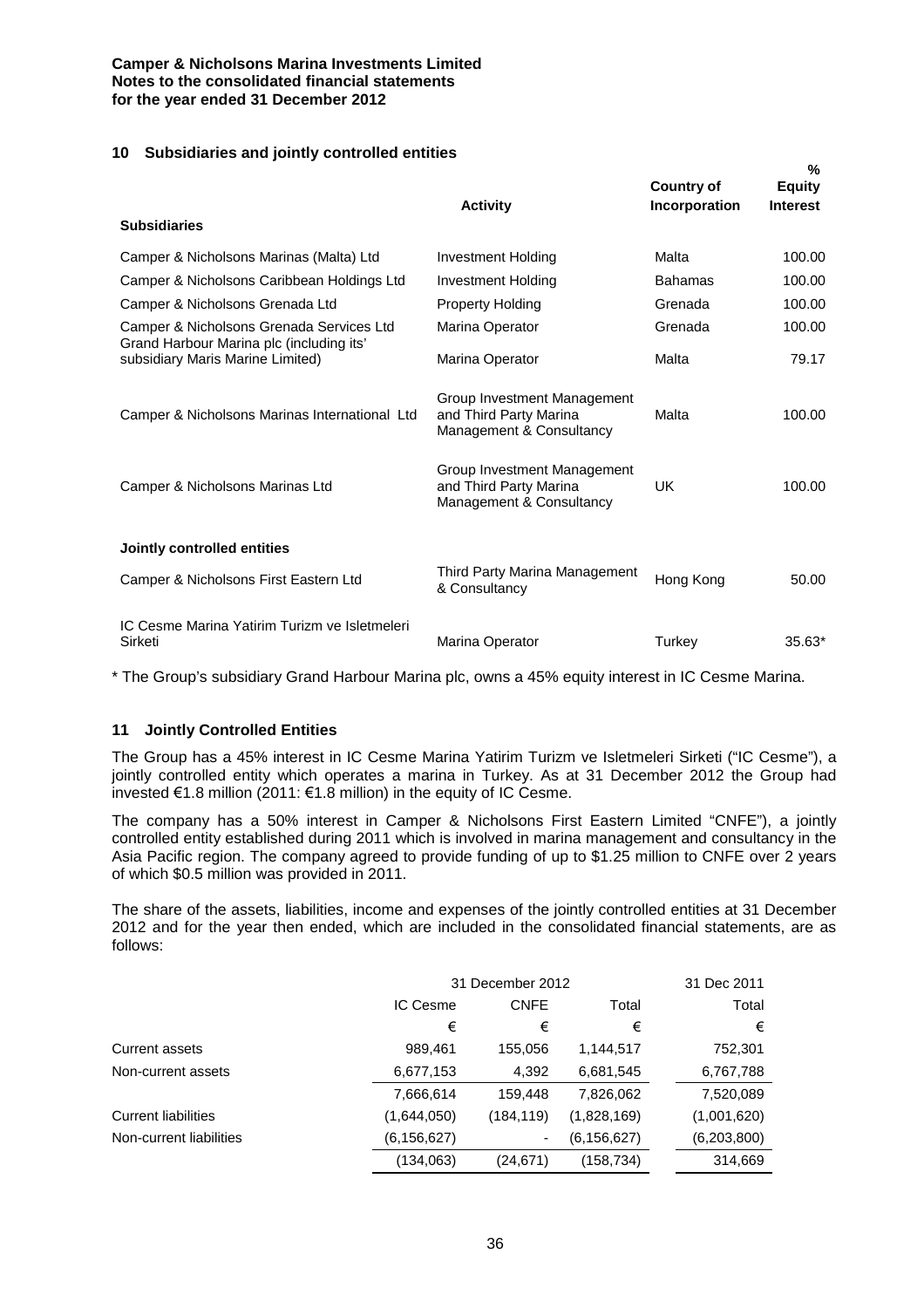# **11 Jointly Controlled Entities (continued)**

|                                | 31 December 2012 | 31 Dec 2011 |             |             |
|--------------------------------|------------------|-------------|-------------|-------------|
|                                | IC Cesme         | <b>CNFE</b> | Total       | Total       |
|                                | €                | €           | €           | €           |
| Revenue                        | 1,849,946        | 67.006      | 1,939,276   | 1,346,515   |
| Operating expenses             | (1,652,616)      | (412, 667)  | (2,060,340) | (1,732,387) |
| Finance revenue                | 10,425           | 3           | 10,428      | 5,545       |
| Finance costs                  | (338,309)        | ۰           | (338,309)   | (344,054)   |
| Loss before & after income tax | (130, 554)       | (345,658)   | (448,945)   | (724,381)   |
| Non-controlling interest       | 27,194           |             | 27,194      | 87,883      |
| Earnings                       | (103,360)        | (345,658)   | (421,751)   | (636,498)   |

As reported in the 2010 Financial Statements, the Company sold its 45% beneficial equity investment in IC Cesme to its subsidiary, Grand Harbour Marina plc for consideration of €1.9 million in March 2011. The investment was sold at a price derived from an independent valuation completed by the Group's valuers, CBRE Limited.

# **12 Property, plant and equipment**

|                                             |                           | <b>Deferred</b><br>super<br>vacht | <b>Equipment</b><br>& |                          |                              |             |
|---------------------------------------------|---------------------------|-----------------------------------|-----------------------|--------------------------|------------------------------|-------------|
|                                             | <b>Marina</b><br>Develop. | berth<br>costs                    | office<br>furniture   | <b>Motor</b><br>vehicles | Leasehold<br><b>Property</b> | Total       |
| Cost:                                       | €                         | €                                 | €                     | €                        | €                            | €           |
| Year ended 31 December 2011                 |                           |                                   |                       |                          |                              |             |
| At 1 January 2011<br>Exchange adjustment on | 46,983,445                | 527,771                           | 4,977,868             | 79,448                   | 256,871                      | 52,825,403  |
| IC Cesme fixed assets                       | 458,956                   |                                   | 11,283                | 1,552                    |                              | 471,791     |
| Additions                                   | 474,716                   |                                   | 169,469               |                          | 44,769                       | 688,954     |
| <b>Reallocations</b>                        | 3,262,146                 |                                   | (3,262,146)           |                          |                              |             |
| Sale of berths                              | (339, 025)                |                                   |                       |                          |                              | (339, 025)  |
| Deferred costs                              | (24,064)                  | 24,064                            |                       |                          |                              |             |
| <b>Disposals</b><br>Impairment charge (Note |                           |                                   | (158, 114)            |                          | (256, 871)                   | (414, 985)  |
| 13)                                         | (9,994,898)               |                                   |                       |                          |                              | (9,994,898) |
| Exchange to closing rate                    | 156,174                   |                                   | (212,280)             | (69)                     | 1,748                        | (54, 427)   |
| As at 31 December 2011                      | 40,977,450                | 551,835                           | 1,526,080             | 80,931                   | 46,517                       | 43,182,813  |
| Year ended 31 December 2012                 |                           |                                   |                       |                          |                              |             |
| <b>Additions</b>                            | 474,743                   |                                   | 206,512               | 7,016                    | 1,992                        | 690,263     |
| <b>Reallocations</b>                        |                           |                                   |                       |                          |                              |             |
| Sale of berths                              | (705, 737)                |                                   |                       |                          |                              | (705, 737)  |
| Deferred costs                              | (39, 171)                 | (56,009)                          |                       |                          |                              | (95, 180)   |
| <b>Disposals</b><br>Impairment charge (Note | (59, 742)                 |                                   | (14, 297)             |                          |                              | (74, 039)   |
| 13)                                         | (3,768,021)               |                                   |                       |                          |                              | (3,768,021) |
| Exchange to closing rate                    | (309, 034)                |                                   | 1,012                 | (404)                    | 1,081                        | (307,345)   |
| As at 31 December 2012                      | 36,570,488                | 495,826                           | 1,719,307             | 87,543                   | 49,590                       | 38,922,754  |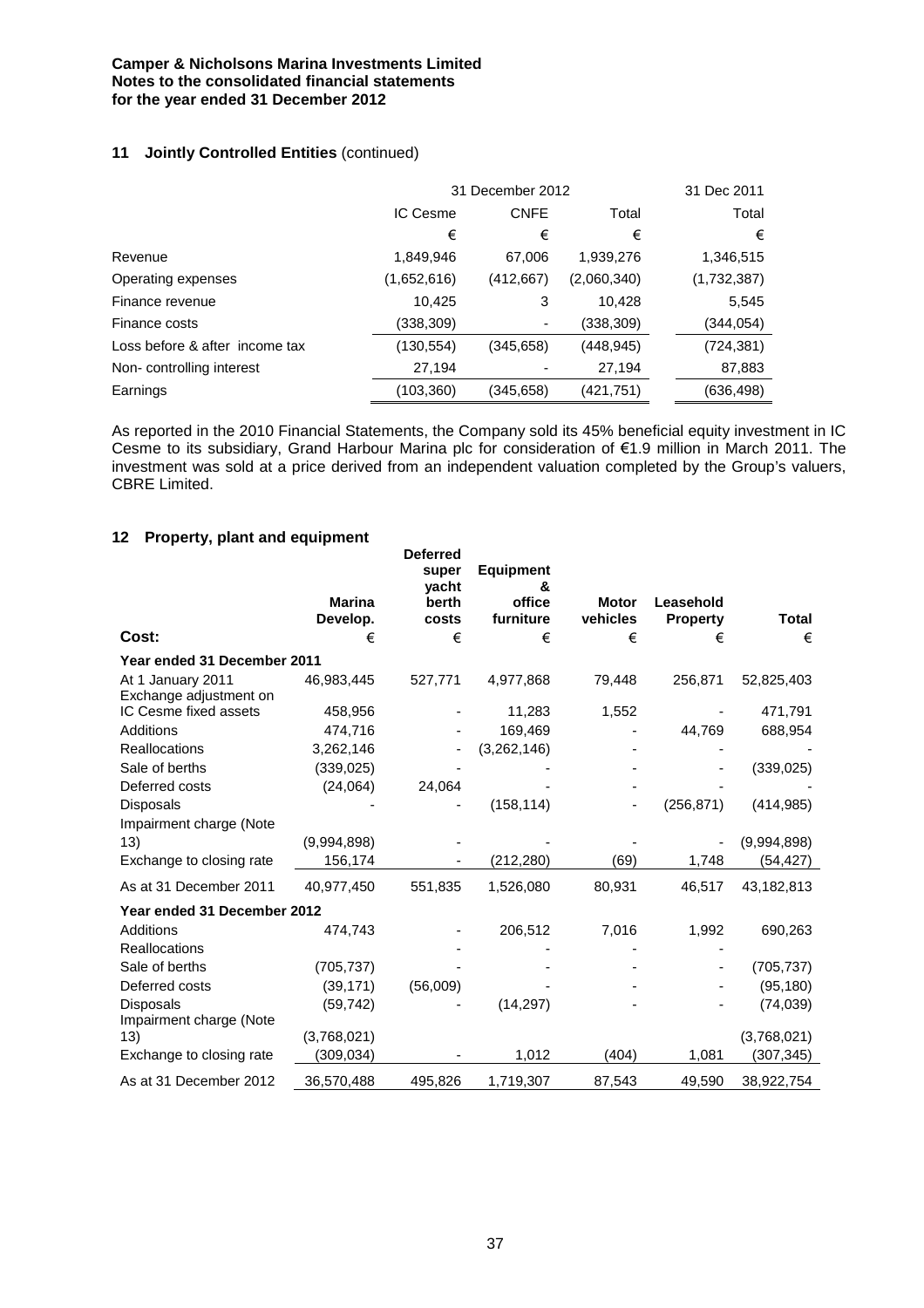# **12 Property, plant and equipment** (continued)

|                                             | <b>Marina</b><br>Develop. | <b>Deferred</b><br>super<br>vacht<br>berth<br>costs | <b>Equipment</b><br>&<br>office<br>furniture | <b>Motor</b><br>vehicles | Leasehold<br><b>Property</b> | Total      |
|---------------------------------------------|---------------------------|-----------------------------------------------------|----------------------------------------------|--------------------------|------------------------------|------------|
| Depreciation:                               | €                         | €                                                   | €                                            | €                        | €                            | €          |
| Year ended 31 December 2011                 |                           |                                                     |                                              |                          |                              |            |
| At 1 January 2011<br>Exchange adjustment on | 3,480,537                 | 3,613                                               | 1,644,208                                    | 27,425                   | 26,747                       | 5,182,530  |
| IC Cesme fixed assets                       | (31, 198)                 |                                                     | 2,464                                        | 540                      |                              | (28, 194)  |
| <b>Reallocations</b>                        | 1,092,789                 |                                                     | (1,092,789)                                  |                          |                              |            |
| Depreciation charge                         | 1,061,881                 |                                                     | 233,587                                      | 15,550                   | 13,010                       | 1,324,028  |
| Disposals                                   | (21, 607)                 | 1,444                                               | (78, 457)                                    |                          | (39,010)                     | (137, 630) |
| Exchange to closing rate                    | 97,634                    |                                                     | (70, 166)                                    | 349                      | 29                           | 27,846     |
| As at 31 December 2011                      | 5,680,036                 | 5,057                                               | 638,847                                      | 43,864                   | 776                          | 6,368,580  |
| Year ended 31 December 2012                 |                           |                                                     |                                              |                          |                              |            |
| Depreciation charge                         | 893,896                   |                                                     | 250,058                                      | 20,259                   | 9,914                        | 1,174,127  |
| Disposals                                   | (103, 637)                |                                                     | (10, 474)                                    |                          |                              | (114, 111) |
| Exchange to closing rate                    | (50,511)                  |                                                     | 253                                          | (504)                    | (45)                         | (50,807)   |
| As at 31 December 2012                      | 6,419,784                 | 5,057                                               | 878,684                                      | 63,619                   | 10,645                       | 7,377,789  |
| <b>Net Book Value:</b>                      |                           |                                                     |                                              |                          |                              |            |
| As at 31 December 2011                      | 35,297,414                | 546,778                                             | 887,233                                      | 37,067                   | 45,741                       | 36,814,233 |
| As at 31 December 2012                      | 30,150,704                | 490,769                                             | 840,623                                      | 23,924                   | 38,945                       | 31.544.965 |

# **13. Asset Impairment charge**

During 2012 the Port Louis Marina generated further significant increases in on-going operating revenues, completed the sale of two small berths and maintained operating expenses at the same level as the prior year. In spite of this performance the marina continues to remain below the performance levels previously expected. CBRE Ltd have completed their annual valuation and having considered the low levels of super yacht berth sales, the continued slow take up of annual berthing contracts and the generally weak economic climate, have reduced their valuation of the asset to \$22.6 million (2011: \$26.8 million) or €17.1 million (2011: €20.7 million). The Group has reconsidered the value in use estimate for Port Louis Marina. Based on forecast future cash flows of the asset over its life, using an assumed discount rate of 15% (2011: 14.3%) and a terminal growth rate of 4% (2011: 5%) per annum, the value-in-use is estimated at \$23.1 million (2011: \$28.7 million) or €17.5 million (2011: €22.2 million) as compared with the book value of \$28.1 million (2011: \$41.8 million) or €21.3 million(2011: €32.3 million). Although the Directors remain confident that Port Louis Marina remains a sound long term investment, based on the currently estimated value in use, the financial statements for 2012 include an impairment charge of \$5 million (2011: (\$13.1 million) or €3.8 million (2011: €10.0 million) which represents the difference between the carrying value and the current estimated value in use,

# **14 Cash pledge**

As detailed in Note 21, the subordinated loan provided by Isbank to IC Cesme is secured against cash pledges made by the IC Cesme Marina shareholders. The Company's interest in IC Cesme Marina was sold to Grand Harbour Marina plc ("GHM") in March 2011. Part of the contractual terms of the sale required GHM to take over the Company's obligations to Isbank. At 31 December 2012 the Group's share of the cash pledge amounting to €3,499,247 (31 December 2011: €2,738,246) including interest added of €53,747 (31 December 2011: €23,996) continued to be held in the Company's name but in line with the terms of the sale agreement, GHM has lodged an equivalent sum with the Company in anticipation of Isbank agreeing to substitute GHM for the Company in relation to the banking arrangements for IC Cesme.

In addition the Group's 50% owned Joint Venture CNFE has pledged cash of €4,872 (2011:Nil) of which the Group's share is €2,436 (2011: Nil), in support of two CNFE Company credit cards.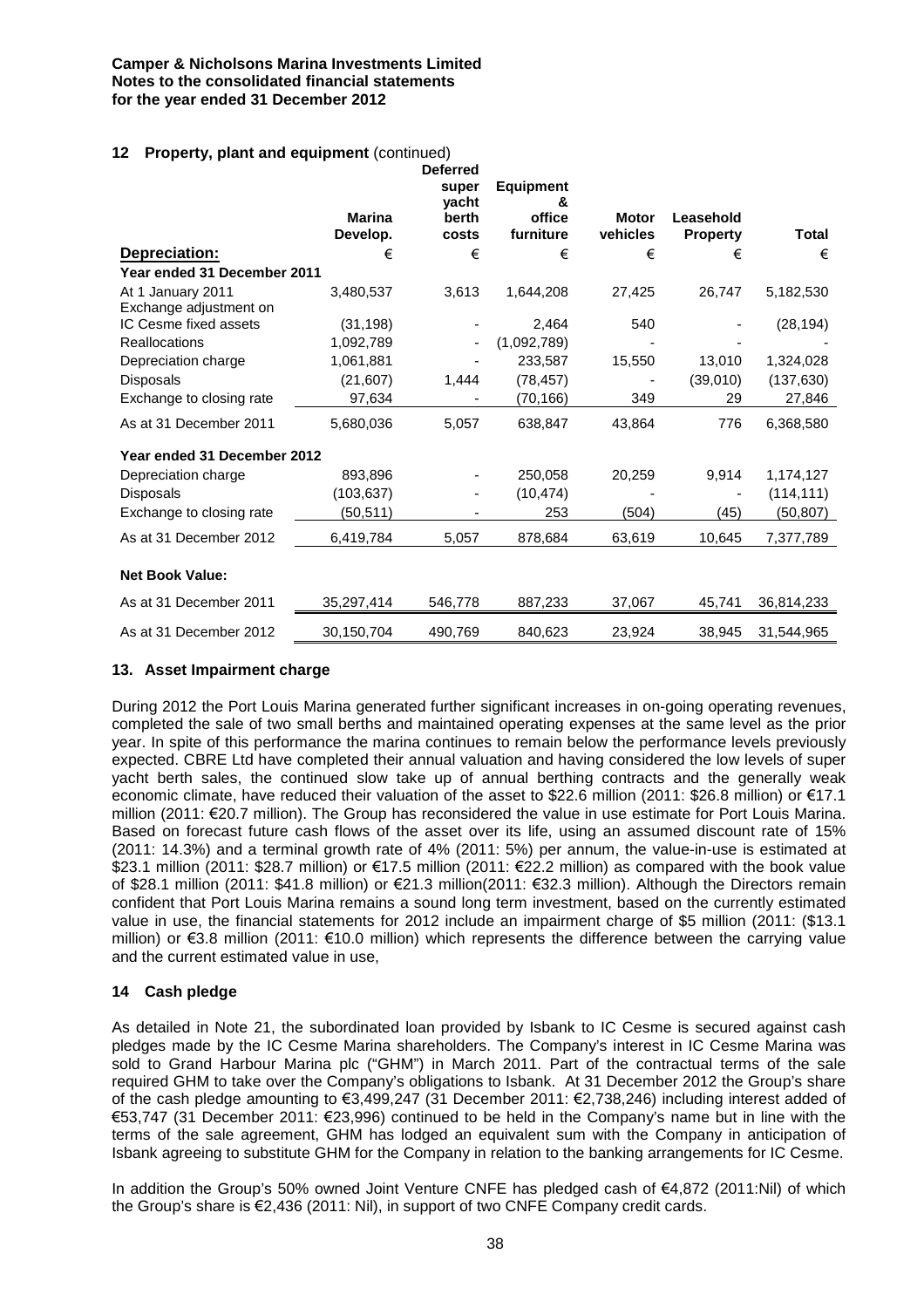# **15 Available for sale financial assets**

At 31 December 2012, the Group held Available for sale financial assets which consisted of an investment in Malta Government Bonds amounting to €1,563,900. Although the investment will be sold and will not be held to maturity, it is not expected that a sale will be completed in the short term. Consequently, the investment in Malta Government Bonds was classified as a non-current asset.

#### **16 Goodwill**

Goodwill arises from the following acquisitions:

|                                                                 |                    | 31 December 2012                                            |            | 31 December 2011 |  |
|-----------------------------------------------------------------|--------------------|-------------------------------------------------------------|------------|------------------|--|
|                                                                 | <b>Acquisition</b> | Group share of<br>fair value of<br>assets/<br>(liabilities) |            |                  |  |
|                                                                 | Cost               | acquired                                                    | Goodwill   | Goodwill         |  |
|                                                                 | €                  | €                                                           | €          | €                |  |
| Grand Harbour Marina plc                                        | 11,167,684         | 1,835,062                                                   | 9,332,622  | 9,332,622        |  |
| <b>IC Cesme Marina Yatirim</b><br>Turizm ve Isletmeleri Sirketi | 1,084,091          | 711.900                                                     | 372.191    | 372,191          |  |
| Camper & Nicholsons Marina<br><b>Holdings</b>                   | 125,808            | (1, 145, 393)                                               | 1,271,201  | 1,271,201        |  |
|                                                                 |                    |                                                             | 10.976.014 | 10.976.014       |  |

The company commissions annual professional valuations of the marinas in which it has a financial interest and reviews the carrying value of marina related goodwill by reference to those valuations. Valuations of Grand Harbour Marina and Cesme Marina were carried out as at 31 December 2012 by the specialist leisure consultancy team of CBRE Limited, the company's independent property valuer. Having reviewed these valuations and completed value in use assessments, the Directors have concluded that no adjustment to the carrying value of goodwill was necessary at 31 December 2012.

# **17 Trade and other receivables**

|                                | 31 December 2012 | 31 December 2011 |
|--------------------------------|------------------|------------------|
|                                | €                | €                |
| Trade receivables              | 3,194,160        | 1,279,303        |
| Taxation recoverable           | 34,076           | 33,022           |
| Other receivables              | 158.911          | 247,069          |
| Prepayments and accrued income | 407,820          | 412,243          |
|                                | 3,794,967        | 1,971,637        |

Trade receivables are non-interest bearing and are generally on 30-90 days terms. The significant increase in trade receivables relates primarily to an increase at Grand Harbour Marina generated by the super yacht berth sale concluded in the last month of the year. 50% of the sales value of €3.15m was paid on completion with further instalments of €0.8m due in each of March and June 2013.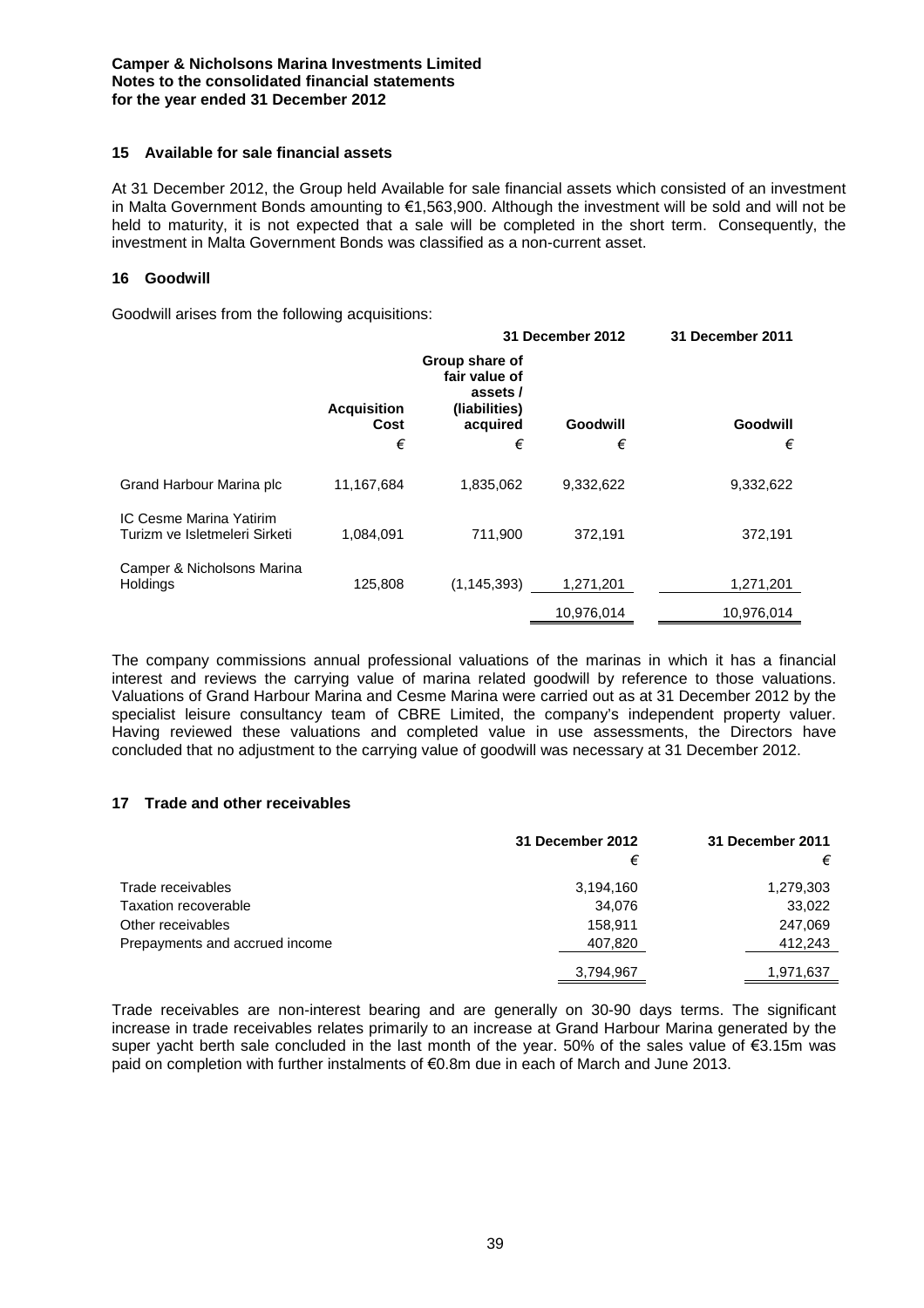#### **17 Trade and other receivables** (continued)

As at 31 December 2012 the ageing analysis of trade receivables was as follows:-

|                               | 31 December 2012<br>€ | 31 December 2011<br>€ |
|-------------------------------|-----------------------|-----------------------|
| Neither past due nor impaired | 2,380,033             | 750,844               |
| Past due but not impaired:    |                       |                       |
| Less than 30 days             | 74,037                | 49,595                |
| Between 30 and 60 days        | 133,033               | 161,119               |
| Between 60 and 90 days        | 367,014               | 113,467               |
| Between 90 and 120 days       | 47,838                | 85,215                |
| Greater than 120 days         | 184,686               | 119,051               |
| Past due and impaired:        |                       |                       |
| Less than 120 days            | 37,049                | 741                   |
| Greater than 120 days         | 65,996                | 218,551               |
| Less impairment               | (95,526)              | (219,280)             |
|                               | 3,194,160             | 1,279,303             |

# **18 Cash and cash equivalents**

|                                                    | 31 December 2012 | 31 December 2011 |
|----------------------------------------------------|------------------|------------------|
|                                                    |                  | €                |
| Cash and cash equivalents comprise the following:- |                  |                  |
| Cash at bank and in hand                           | 3.654.228        | 1.647.163        |
| Short term deposits                                | 1,209,924        | 5,346,781        |
|                                                    | 4,864,152        | 6,993,944        |

# **19 Trade and other payables**

|                  | <b>UI DUUUIIIDUI LUIL</b> | 9 I PCCCINCI LUI I |
|------------------|---------------------------|--------------------|
|                  | €                         | €                  |
| Trade payables   | 375,916                   | 411,860            |
| Other payables   | 1,115,533                 | 466,741            |
| Accrued expenses | 2,604,849                 | 1,752,032          |
| Deferred revenue | 1,031,918                 | 855,709            |
|                  | 5,128,216                 | 3,486,342          |

**31 December 2012 31 December 2011**

Trade payables are non-interest bearing and are normally settled on 30-90 day terms.

#### **20 Unsecured Bond Issue**

During the period ended 31 December 2010, Grand Harbour Marina plc ("GHM") issued €10,000,000 bonds, with an over-allotment option of €2,000,000 bearing an interest rate of 7%, redeemable on 25 February 2020 and subject to an early redemption option that may be exercised by GHM between 2017 and 2020.

As at 31 December 2012 the outstanding balance related to these bonds was €11,654,570 (31 December 2011: €11,619,024) which can be analysed as shown in the table below: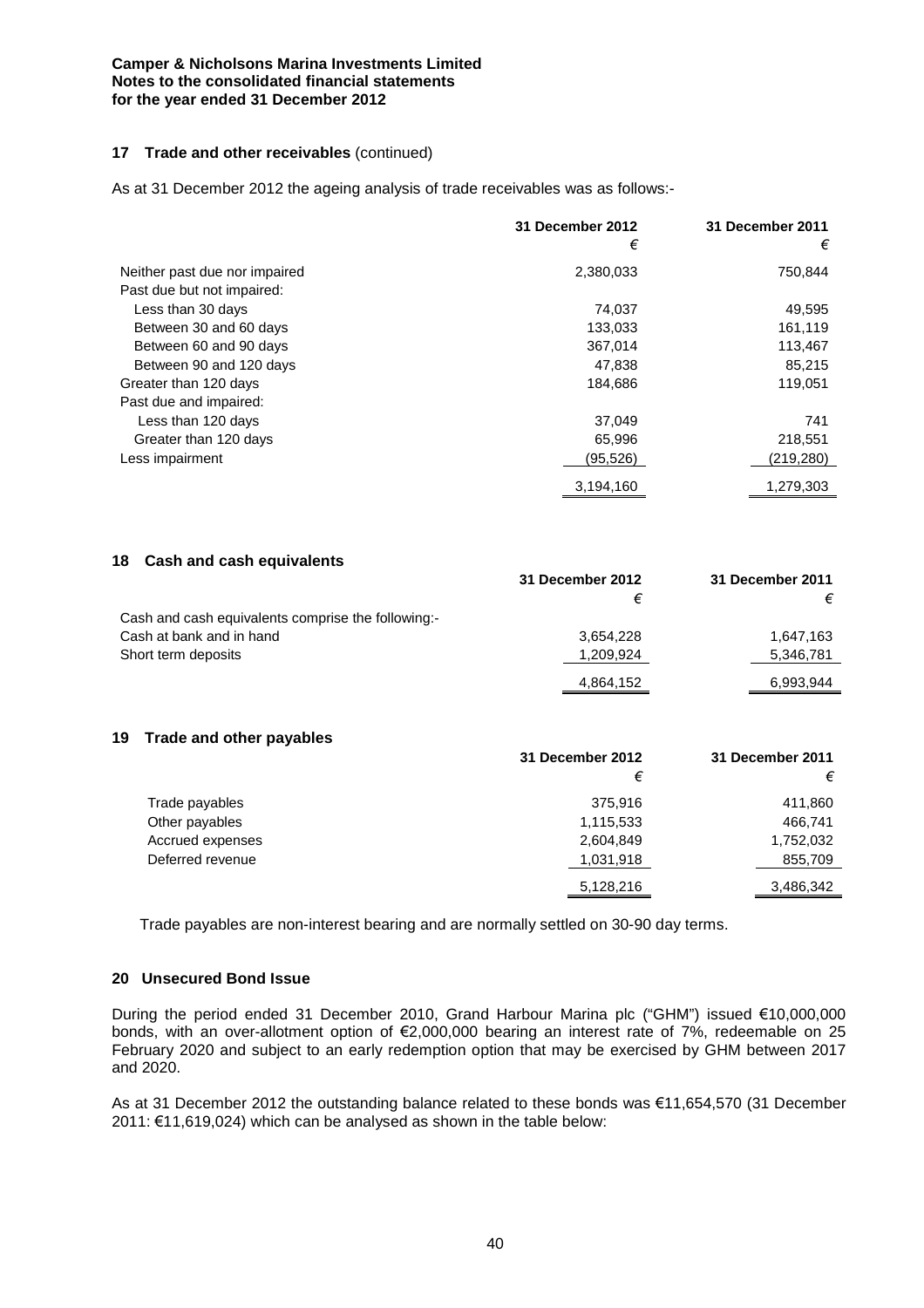# **20 Unsecured Bond Issue** (continued)

|                                   | 31 December 2012 | 31 December 2011 |
|-----------------------------------|------------------|------------------|
|                                   |                  |                  |
| Opening balance                   | 11,619,024       | 11,586,647       |
| Amortisation of transaction costs | 35.546           | 32,377           |
| Balance at year end               | 11,654,570       | 11,619,024       |

# **21 Interest bearing loans and deposits**

|                             | 31 December 2012 | 31 December 2011 |
|-----------------------------|------------------|------------------|
|                             | €                | €                |
| Scotia Bank Loan A          | 3,475,754        | 4,290,693        |
| Scotia Bank Loan B          | 5,684,400        | 5,796,750        |
| Isbank Loan                 | 3,672,552        | 3,917,387        |
| Isbank Subordinated Loan    | 3,431,249        | 2,700,000        |
| <b>Total Bank Loans</b>     | 16,263,955       | 16,704,830       |
| <b>Bank Overdrafts</b>      | 15,250           | 25,602           |
|                             | 16,279,205       | 16,730,432       |
| Unsecured 7% Bond (Note 20) | 11,654,570       | 11,619,024       |
| Other Loan                  | 162.750          | 488,250          |
| <b>Total Loans</b>          | 28,096,525       | 28,837,706       |

| Repayable within one year          | 2.629.074  | 1,526,089  |
|------------------------------------|------------|------------|
| Repayable after more than one year | 25,467,451 | 27,311,617 |
|                                    | 28,096,525 | 28,837,706 |

|                         | <b>Interest</b><br>Rate at 31<br><b>December</b><br>2012<br>% | <b>Interest</b><br>Rate at 31<br><b>December</b><br>2011<br>% | <b>Due</b><br>2013<br>€ | Due<br>2014<br>€         | Due 2015<br>& 2016<br>€ | <b>Due 2017</b><br>& 2018<br>€ | Due 2019<br>& 2020<br>€ | <b>Total</b><br>€ |
|-------------------------|---------------------------------------------------------------|---------------------------------------------------------------|-------------------------|--------------------------|-------------------------|--------------------------------|-------------------------|-------------------|
| Scotia Bank Loan A      | 3.31%                                                         | 3.40%                                                         | 1,503,900               | 1,804,680                | 167,174                 |                                |                         | 3,475,754         |
| Scotia Bank Loan B      | 5.70%                                                         | 5.70%                                                         |                         | $\overline{\phantom{a}}$ | 5,684,400               |                                | $\blacksquare$          | 5,684,400         |
| Isbank Loan             | 7.17%                                                         | 7.26%                                                         | 489,674                 | 489,674                  | 979,348                 | 979,348                        | 734,508                 | 3,672,552         |
| Isbank sub loan         | 1.40%                                                         | 1.40%                                                         | 457,500                 | 457,500                  | 915,000                 | 915,000                        | 686,249                 | 3,431,249         |
| Bank overdraft          | 5.00%                                                         | 5.00%                                                         | 15,250                  | $\blacksquare$           |                         | $\overline{\phantom{0}}$       |                         | 15,250            |
| Unsecured 7% Bond       | 7.00%                                                         | 7.00%                                                         |                         |                          |                         | ۰.                             | 11,654,570              | 11,654,570        |
| Other Loan (Note<br>27) | 5.61%                                                         | 6.71%                                                         | 162,750                 |                          |                         |                                |                         | 162,750           |
| Total                   |                                                               |                                                               | 2,629,074               | 2,751,854                | 7,745,922               | 1,894,348                      | 13,075,327              | 28,096,525        |
|                         |                                                               |                                                               |                         |                          |                         |                                |                         |                   |

Information on the maturity profiles of the loans is given in Note 29.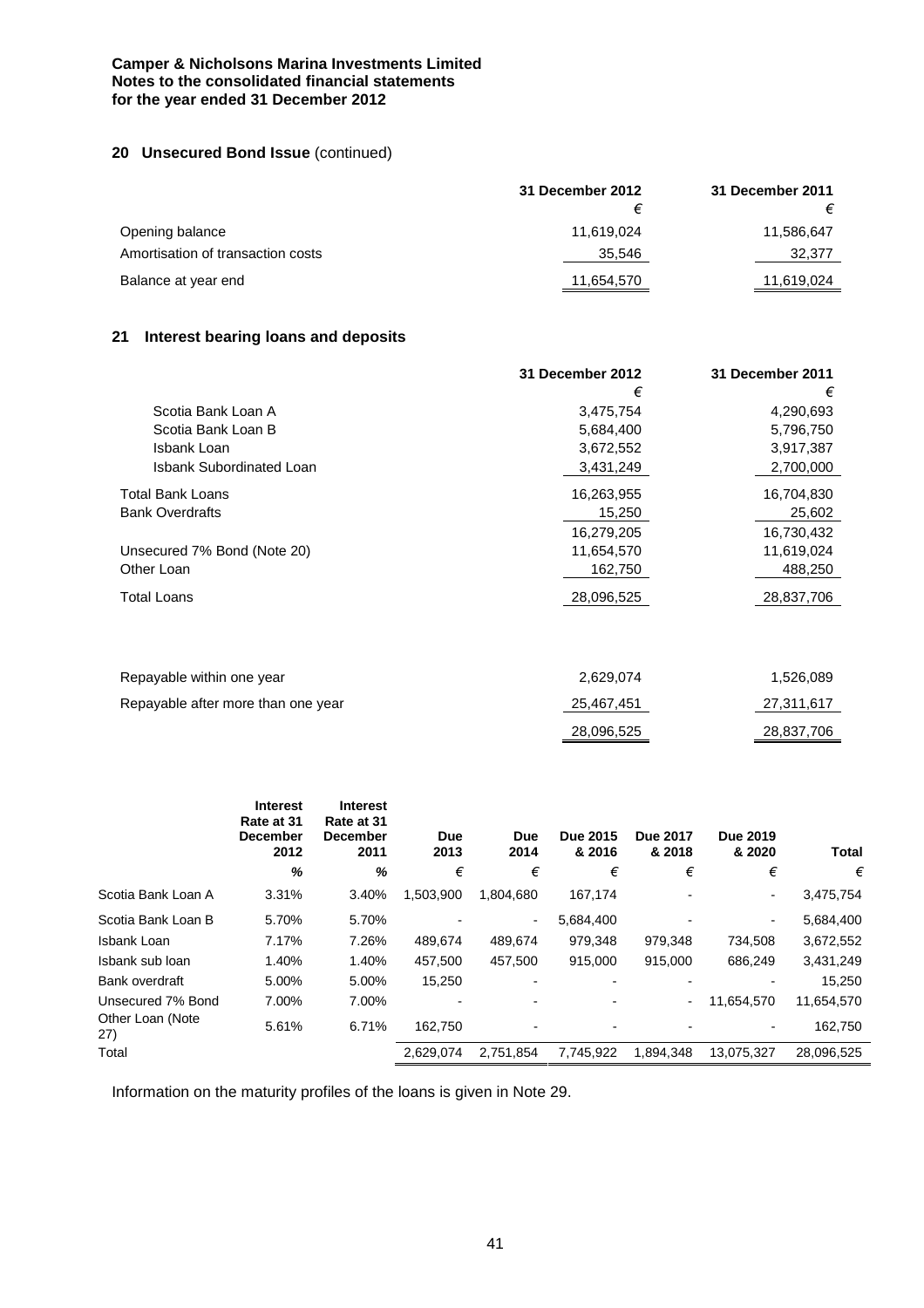# **21 Interest bearing loans and deposits** (continued)

#### **Security**:

The Scotia Bank loan in respect of Camper & Nicholsons Grenada Limited ("CNGL") is secured by:

First ranking and continuing sum Demand Mortgage Debenture stamped for US\$15,000,000 or equivalent charge over the fixed assets, goodwill, and uncalled capital of the borrower and a floating charge over all other assets.

The loan has been shown in two parts as Scotia Bank Loan A and Loan B to reflect the different repayment profiles. Scotia Bank Loan A, originally for US\$7,500,000 is repayable in quarterly instalments that commenced at 30 June 2010 with the final payment due in June 2015. Scotia Bank Loan B for US\$7,500,000, on which the interest rate has been fixed at 5.7% as shown above, is the bullet payment due in June 2015.

The Isbank loan is provided to IC Cesme in the form of a Term Facility Agreement ("Term Facility") in the amount of €9,249,386. This loan is repayable in semi-annual instalments which commenced in December 2011. In addition to the Term Facility Isbank provided a loan in the form of a General Cash and Non-Cash Credit Agreement (the "Subordinated Loan") with a maximum facility of €10 million. The Subordinated Loan has been secured against cash pledges by the shareholders and is repayable commensurate with the Term Facility. The Group's audited consolidated statement of financial position includes 45% of the value of these loans from Isbank reflecting its shareholding % in IC Cesme Marina. The Isbank loans are guaranteed by the shareholders as detailed in note 26.

The bank overdraft in respect of Grand Harbour Marina plc ("GHM") is secured by:

- a first general hypothec for €1,747,030 on overdraft basis over all assets, present and future given by Grand Harbour Marina plc; and
- a first special hypothec for  $\epsilon$ 1,747,030 on overdraft basis over the temporary utile dominium for 99 years commencing from 2 June 1999 over the land measuring 1,410 square metres at Cottonera Waterfront Vittoriosa; and

Details of the Grand Harbour Marina 7% unsecured bond are given in Note 20.

The Other Loan is secured by a share charge in favour of the lender over shares that the Parent Company or its subsidiary owns in Camper & Nicholsons Marinas International Limited.

### **22 Share Capital**

|                                 | <b>Authorised</b> | <b>Issued &amp; Fully Paid</b> |            |
|---------------------------------|-------------------|--------------------------------|------------|
|                                 |                   | 2012                           | 2011       |
| Ordinary shares of no par value | Unlimited         | 80.243.615                     | 80,243,615 |

The share capital is shown in the consolidated Statement of Financial Position net of issue costs of €2,552,043 (2011: €2,552,043).

#### **23 Net asset value per share**

The calculation of basic net asset value per share as at 31 December 2012 is based on net assets of €22,463,910 (2011: €28,136,542) attributable to the equity shareholders, divided by the 80,243,615 (2011: 80,243,615) ordinary shares in issue at that date. The basic and diluted net asset value per share are the same as at 31 December 2012 there were no options outstanding.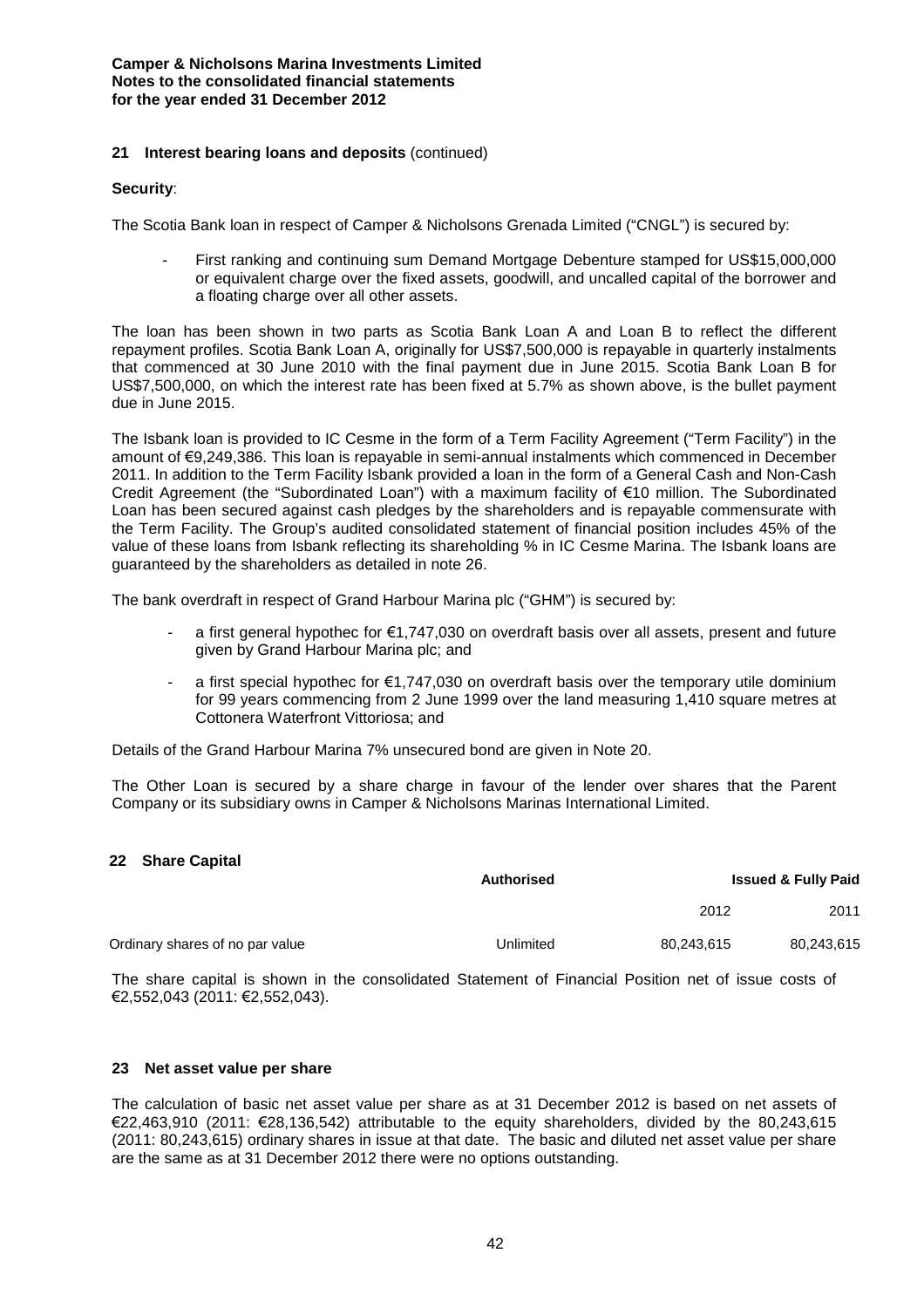# **24 Share-based payments**

Following the expiry in 2011 of options granted to each of the Company's placing agents, Arbuthnot Securities Limited and Cantor Fitzgerald Europe, in respect of the share issue at Listing in January 2007, there were no share based transactions during 2012.

# **25 Non-controlling interest**

The non-controlling interest is all attributable to the 20.83% non-controlling shareholding in Grand Harbour Marina plc.

# **26 Commitments and contingencies**

#### **Operating lease commitments – Group as lessee**

The Group carries on business from three marinas and three office premises all of which are held under non-cancellable operating leases. Rentals are payable as follows:

|                            |                         | 2012             |                         | 2011                    |
|----------------------------|-------------------------|------------------|-------------------------|-------------------------|
|                            | €'000<br><b>Minimum</b> | €'000<br>Maximum | €'000<br><b>Minimum</b> | €'000<br><b>Maximum</b> |
| Less than one year         | 798                     | 1.176            | 722                     | 1,043                   |
| Between one and five years | 3,072                   | 4.599            | 3.142                   | 4.794                   |
| More than 5 years          | 12.921                  | 19.251           | 13.402                  | 20,114                  |
| Total                      | 16,791                  | 25.026           | 17.266                  | 25,951                  |

The marina leases have (a) 87 years, (b) 94 years and (c) 21 years unexpired at 31 December 2012. In respect of lease (a) the Group has the option to terminate in 2033 and in respect of lease (b) the original term can be extended for a further 99 years. The rent payable under lease (a) is based on a percentage of turnover, subject to defined minimum and maximum levels; under lease (b) the rent is dependent upon the square footage brought into use; and under lease (c) the 2012 rent of €0.8 million, 45% of which is included in the Group's results, is subject to index linking.

The office premises' leases range in length between 5 and 25 years and the rents are reviewable periodically to prevailing market rates. The unexpired periods of these leases at 31 December 2012 were between 2 and 18 years. The Group ceased to occupy one of the offices during 2012 and a sub-letting is currently being sought. Provision has been made for the cost of holding the property until the date by which it is anticipated that the sub-letting will be achieved.

#### **Finance lease commitments – Group as lessor**

The Group has granted a number of licences ranging in duration from 25 to 45 years in respect of berths at Grand Harbour Marina. The licence fees payable for the berth are accounted for in the year of sale and consequently there is no future licence fee income. Licensees are required to pay annual service charges to defray the costs of maintenance of the berths. Because all amounts receivable under long term licenses are collected at the outset of the contract, the Group's gross and net investment in finance leases is zero.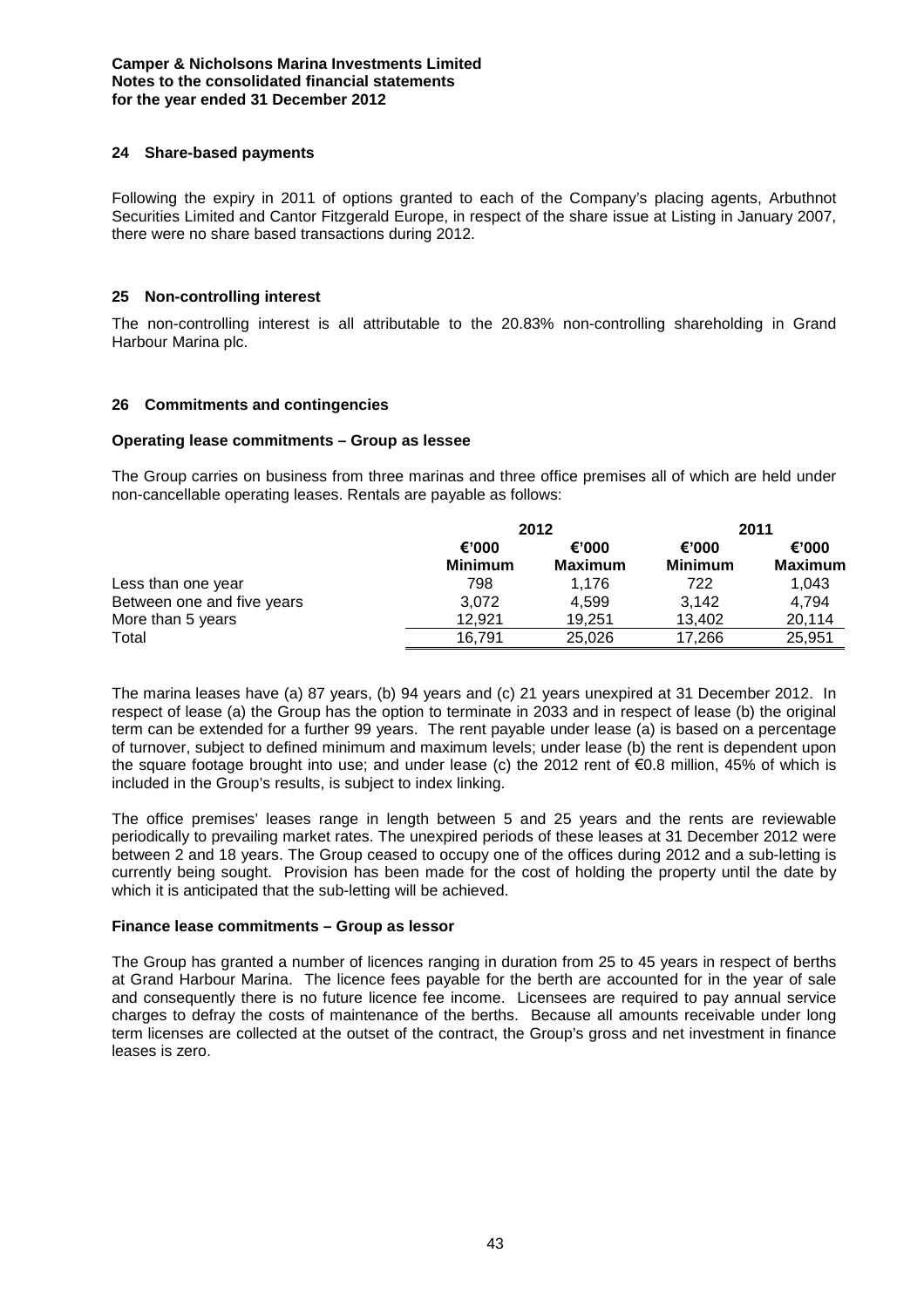# **26 Commitments and contingencies** (continued)

#### **Finance lease and hire purchase commitments**

At the reporting date the Group has no commitments as lessee under finance leases.

#### **Capital commitments**

At 31 December 2012, the Group had contracted capital commitments of €Nil (2011: €24,811).

### **Contingent liabilities**

The Company had no contingencies at 31 December 2012 (2011: Nil) but the Group had the following:

#### **Litigation and claims**

At 31 December 2012, a subsidiary was party to claims amounting to €160,084 (2011: €160,084) for contract works carried out by third parties.

At 31 December 2012, another subsidiary was party to a claim amounting to €99k (2011: €Nil) for medical expenses, lost earnings and general damages in respect of an accident at the Marina in September 2010.

While liability is not admitted, if defence against these actions is unsuccessful, the disclosed amounts could become due although in respect of the claim relating to the accident at the marina any award should be met by the company's insurers. The directors do not expect the company to be found liable and no provision has been made for these claims in the consolidated financial statements.

#### **Guarantees**

The Company has provided an unlimited guarantee in favour of The Bank of Nova Scotia in support of a loan facility provided to Camper & Nicholsons Grenada Limited.

The Company currently acts as a guarantor and sponsor of IC Cesme's repayment obligations under the Term Facility and the Subordinated Loan to the extent of 45% of any non-payment. As part of the contractual arrangements for the sale of the Company's interest in IC Cesme to GHM, GHM has agreed to become guarantor in place of the Company but the legal formalities relating to this substitution had not been completed at the reporting date. GHM has indemnified the Company against any loss arising. The Group's potential liability at 31 December 2012 was €7,103,800 (2011: €6,617,387).

Grand Harbour Marina plc, a subsidiary, has provided a guarantee in respect of a performance bond amounting to €34,941 (2011: €34,941).

Camper & Nicholsons Grenada Services Limited, a subsidiary, has provided an unlimited guarantee in favour of The Bank of Nova Scotia in support of a loan facility provided to Camper & Nicholsons Grenada Limited.

#### **Trade Mark Licence**

The Company has an exclusive, perpetual, global licence to use the Camper & Nicholsons brand and related trademarks in connection with marinas and marina related services and is liable to pay a royalty of, generally, 1.5% of the marina related turnover of entities licensed to use the brand and of 1.5% of fees earned from marina related consultancy services provided to third party clients, subject to a minimum annual payment of €125,000 (base year 2009) rising annually in line with RPI.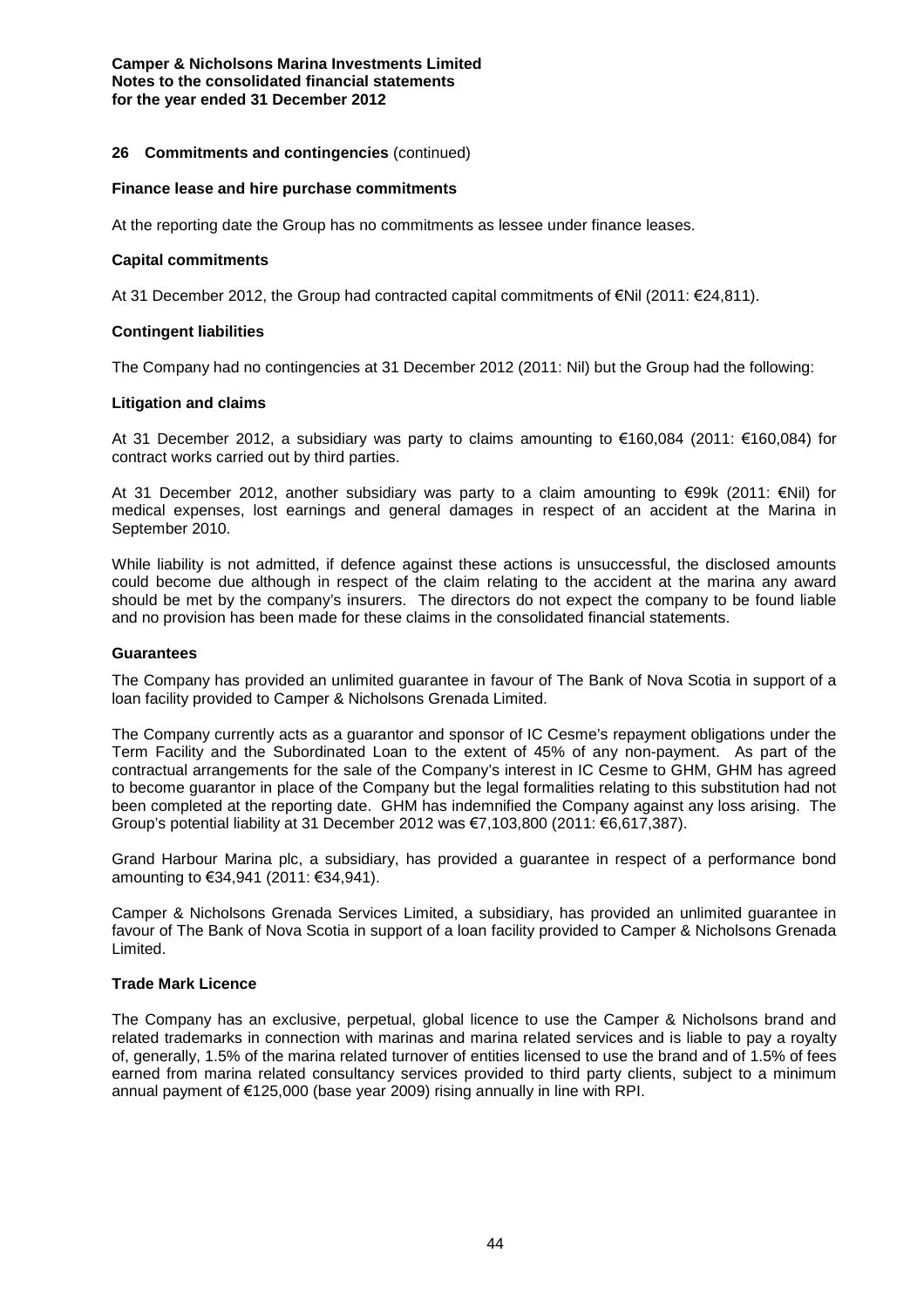# **27 Related party transactions**

# **27.1 Transactions with key management personnel**

Information on Directors' Emoluments, the key terms of their contracts and their interests in the shares of the Company is given in the Directors' Report.

# **27.2 Loan from Maris Marine Holdings Limited**

Management of the Group was internalised in December 2008 when the Company acquired its Manager and Investment Advisor. The acquisition involved €1.5m of deferred consideration which, at the Company's request, was converted into a loan with extended payment terms. As at 31 December 2012, the Company had a loan of €162,750 from Maris Marine Holdings Limited, a company of which Nicholas Maris is a controlling shareholder. The loan is repayable by monthly instalments of €27,125 The Company may, in its discretion, accelerate any or all of the repayments (in whole or in part). The loan is subject to immediate repayment in the event of a sale or on a change of control of the Company. Interest is payable semiannually on the loan at the rate of 5.5 per cent above Euribor. The loan is secured by a charge in favour of the lender over the shares that the Company or its subsidiary owns in Camper & Nicholsons Marinas International Limited.

# **27.3 Accounting services provided to Maris Marine Holdings Limited**

Maris Marine Holdings Limited, a company of which Nicholas Maris is the controlling shareholder, has been charged €15,600 (2011: €15,900) for accounting services provided by an employee of Camper & Nicholsons Marinas Limited. At 31 December 2012 €Nil (2011: €Nil) was due to Camper & Nicholsons Marinas Limited and is included in trade debtors.

# **27.4 Marina database**

The Company owns a database containing information on the global super-yacht fleet, existing and under construction and marinas worldwide including marina tariffs, berth numbers and berth mix. The database is a key tool for both the owned marinas and the Third Party management services business. Camper & Nicholsons Marinas Limited has incurred costs of €60,881 (2011: €52,900 incurred by Camper & Nicholsons Marinas International Limited) with Maris Technologies Limited, a subsidiary of Maris Marine Holdings Limited, for the maintenance of the database, a service that includes a twice yearly update of the key marina tariff data. At 31 December 2012 €6,050 (2011: €4,409) was due to Maris Technologies Limited and is included within trade creditors.

# **27.5 Trade Mark Licence**

The Company has exclusive global rights in perpetuity for the use of the Camper & Nicholsons brand name in the marina sector. The brand is recognised internationally and attracts clients to the Third Party management services business and boats to the marinas. The royalties due under the Trade Mark licence referred to in Note 26 are payable to Camper & Nicholsons (Designs) Limited. Nicholas Maris is a director of Camper & Nicholsons (Designs) Limited, and a potential beneficiary of the Maris Settlement, a trust which ultimately controls Camper & Nicholsons (Designs) Limited. During the year, the Company paid royalties and other related fees of €154,711 (2011: €139,484) and there was €35,495 outstanding at 31 December 2012 (2011: €33,525).

# **27.6 Legal services provided to Camper & Nicholsons (Designs) Limited**

During the period, Camper & Nicholsons (Designs) Limited has been charged €815 (2011: €5,687) for legal services and expenses provided by employees of Camper & Nicholsons Marinas Limited. At the end of the period, €Nil (December 2011: €Nil) was due to Camper & Nicholsons Marinas Limited.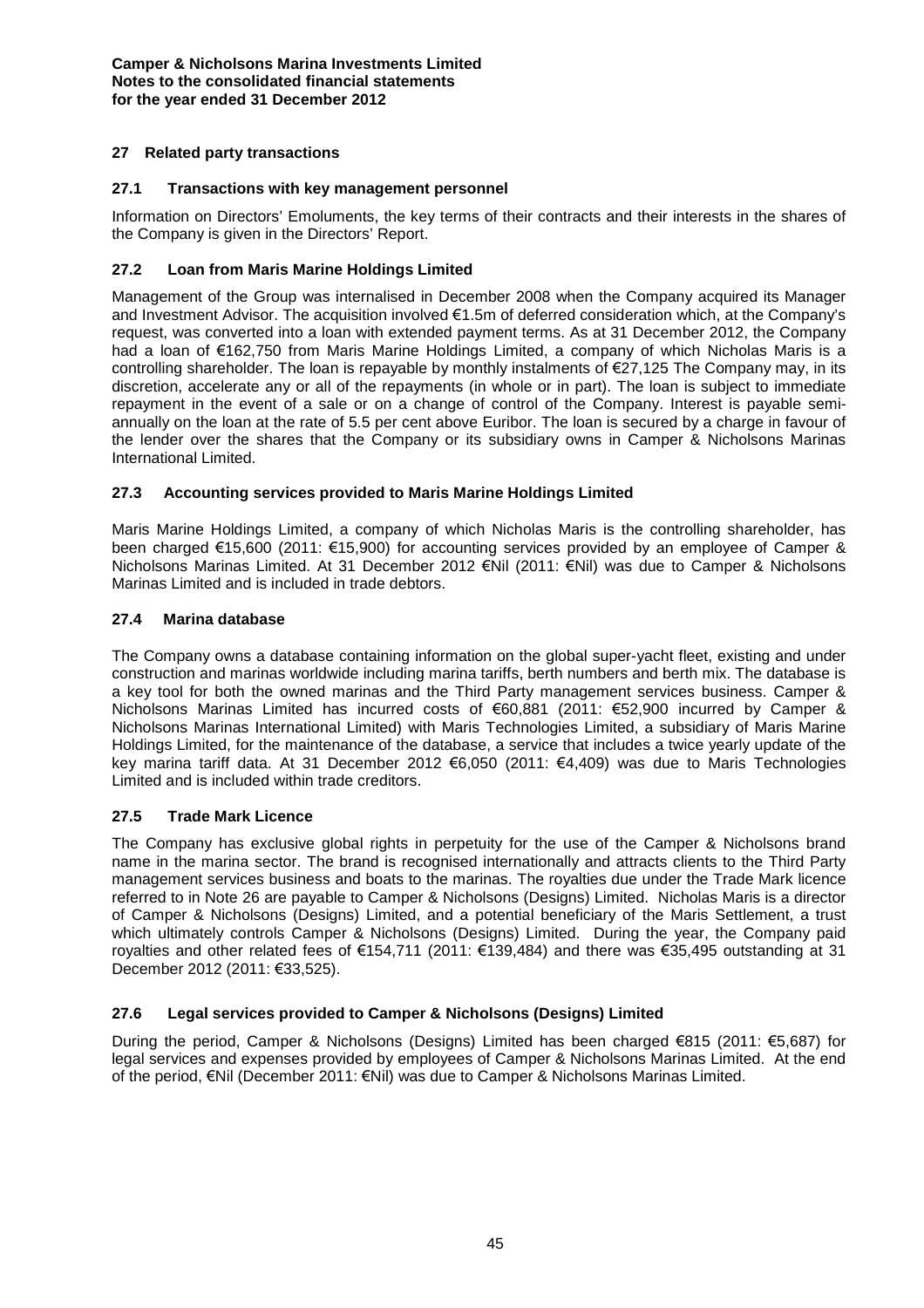# **Related party transactions** (continued)

#### **27.7 Administration and support services provided by and to CL Partners**

CL Partners of which Sir Christopher Lewinton is a partner, has been charged €10,329 (2011: €Nil) for administrative services provided by an employee of Camper & Nicholsons Limited. At 31 December 2012 €Nil (2011: €Nil) was due to Camper & Nicholsons Marinas Limited. During 2011 CL Partners provided administration and support services to Camper & Nicholsons Marinas Limited for which it charged €32,262. There was no equivalent charge in the current year. At 31 December 2012 €Nil (2011: €4,923) was due to CL Partners and is included within trade creditors. During 2011 CL Partners also provided services to Camper & Nicholsons Marina Investments Limited in relation to the Strategic Review for which it charged fees of €150,000 all of which had been paid prior to 31 December 2011.

#### **28 Financial risk management objectives and policies**

The Group holds cash and liquid resources, bank and other loans as well as debtors and creditors arising from its operations.

The main risks arising from the Group's financial instruments and its fixed assets are market price risk, credit risk, liquidity risk, exchange rate risk and interest rate risk. The directors regularly review and agree policies for managing these risks and these are summarised as follows:

# **Market price risk**

The Group's exposure to market price risk relates mainly to changes in the value of its marina assets. Marinas and marina related real estate are inherently difficult to value due to the individual nature and particular characteristics of each property. As a result, professional valuations are subject to uncertainty and there can be no assurance that estimates resulting from the valuation process will reflect the actual sale price achievable in the marketplace.

The market value of the Group's marinas may be affected by general economic conditions, including changes in interest rates and inflation, by conditions and pricing within the markets in which the Group operates. It may also be affected by changes in the political and economic climate in the countries or regions within which the Group's assets are situated.

Operating income and capital values may also be affected by other factors specific to the marina industry such as competition from other marina owners, the perceptions of berth holders (and prospective berth holders) of the attractiveness, convenience and safety of marinas, and increases in operating costs such as labour, maintenance and insurance etc.

The directors monitor market value by having annual valuations carried out by CBRE Limited.

#### **Credit risk**

Credit risk is the risk that an issuer or counterparty will be unable or unwilling to meet a commitment that it has entered into with the Group. The nature of the Group's business is such that the amount of credit extended to individual customers is small and there are no significant concentrations of credit risk within the Group.

#### **Liquidity risk**

Liquidity risk is the risk the Group will encounter in realising assets or otherwise raising funds to meet financial commitments. Investments in marinas and marina related real estate are relatively illiquid.

However, the Group has tried to mitigate the risk by limiting the size of the investment in any single property and investing in desirable locations.

Management monitor the Group's cash flow requirements on a weekly basis to ensure there is sufficient cash on demand to meet capital expenditure commitments and expected operational expenses, including the servicing of financial obligations; this excludes the potential impact of circumstances that cannot reasonably be predicted.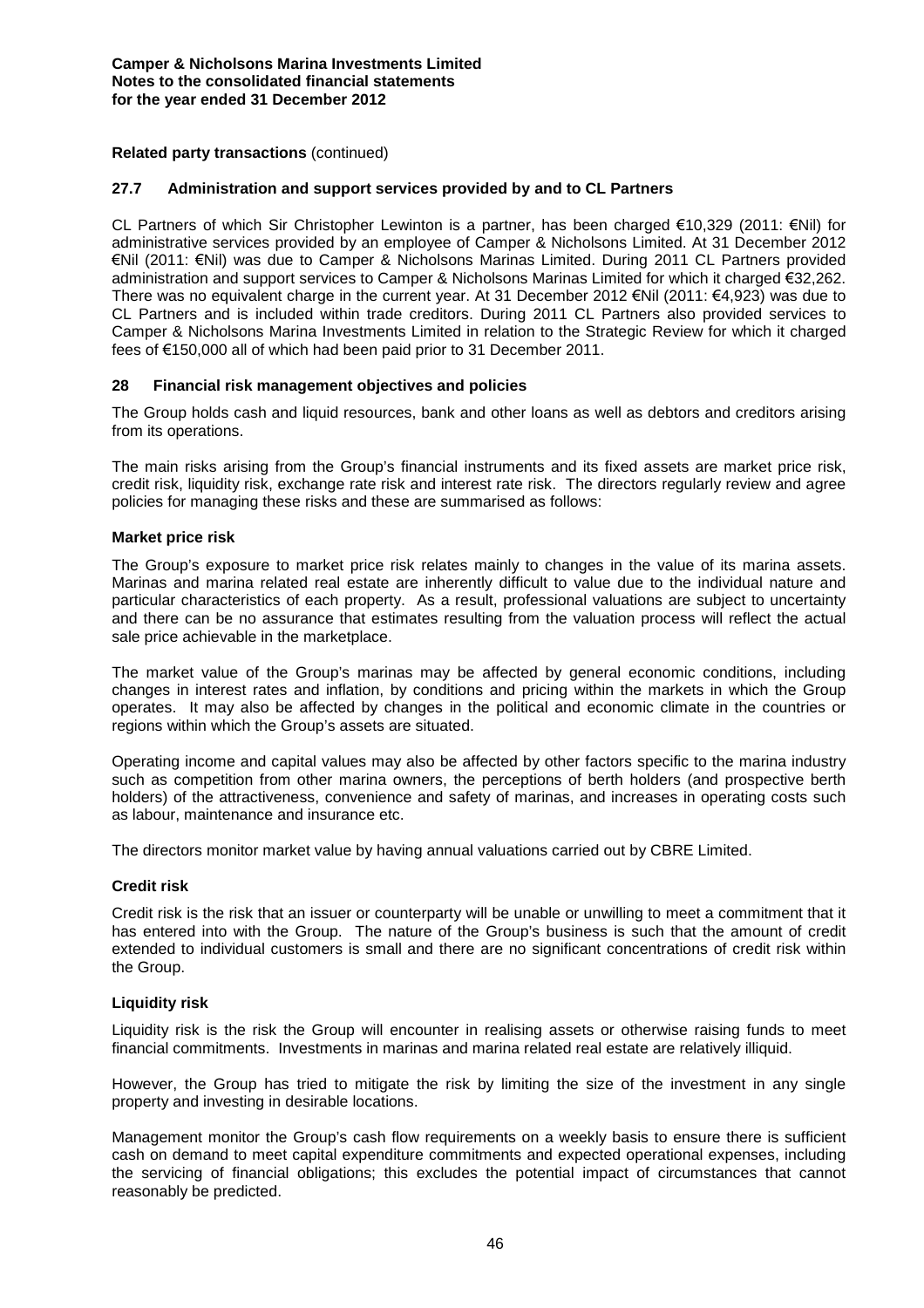#### **28 Financial risk management objectives and policies** (continued)

#### **Interest rate risk**

The Group's exposure to market risk for changes in interest rates relates primarily to the Group's cash deposits and to its bank and other borrowings. In respect of cash balances, the Group's strategy is to maximise the amount of cash held on interest bearing accounts and to ensure that those accounts attract a competitive interest rate.

The Group may be exposed to the risk of interest rate fluctuations as borrowings may be obtained on either floating or fixed interest rate terms. It is the Group's policy not to hedge against interest rate risks.

Increases in interest rates may increase the costs of the Group's borrowings, in particular on floating interest rate loans and may have an adverse effect on the Group.

#### **Exchange rate risk**

The Group makes investments in currencies other than Euros, the base currency of the Company. The Company's net asset value is reported in Euros. Changes in the rates of exchange may have an effect on the value, price or income of such investments. A change in foreign currency exchange rates may impact returns on the Group's non-Euro denominated investments. The Group intends to incur borrowings of up to 100% of the Company's net asset value and, where possible, it will mitigate the exchange rate risk by matching the investment and borrowing currencies.

#### **29 Financial instruments**

#### **29.1 Credit risk**

The carrying amount of financial assets represents the maximum credit exposure. The maximum credit exposure to credit risk at the reporting date was:

|                               | <b>Carrying amount</b> |                         |  |  |
|-------------------------------|------------------------|-------------------------|--|--|
|                               | 31 December 2012       | <b>31 December 2011</b> |  |  |
|                               | €                      | €                       |  |  |
| Trade receivables             | 3,194,160              | 1,279,303               |  |  |
| Other receivables             | 600,807                | 692,334                 |  |  |
| Cash Pledge                   | 3,502,535              | 2,738,246               |  |  |
| <b>Malta Government Bonds</b> | 1,612,501              | 1,563,900               |  |  |
| Cash and cash equivalents     | 4,864,152              | 6,993,944               |  |  |
|                               | 13,774,155             | 13,267,727              |  |  |

Cash and cash equivalents represents funds deposited with several major Banks, the most significant being; HSBC, Bank of Valletta, Barclays and Scotia Bank.

The maximum exposure to credit risk for trade receivables at the reporting date by type of customer was:-

|                      | <b>Carrying amount</b> |                  |  |  |
|----------------------|------------------------|------------------|--|--|
|                      | 31 December 2012       | 31 December 2011 |  |  |
|                      | €                      | €                |  |  |
| Individual           | 329,262                | 158,287          |  |  |
| Legal entities       | 2,831,874              | 1,132,552        |  |  |
| Agents               | 128,550                | 207,744          |  |  |
|                      | 3,289,686              | 1,498,583        |  |  |
| Amounts provided for | (95, 526)              | (219, 280)       |  |  |
| Carrying amount      | 3,194,160              | 1,279,303        |  |  |

Information relating to the aging of receivables at the reporting date and associated impairment is provided in note 17.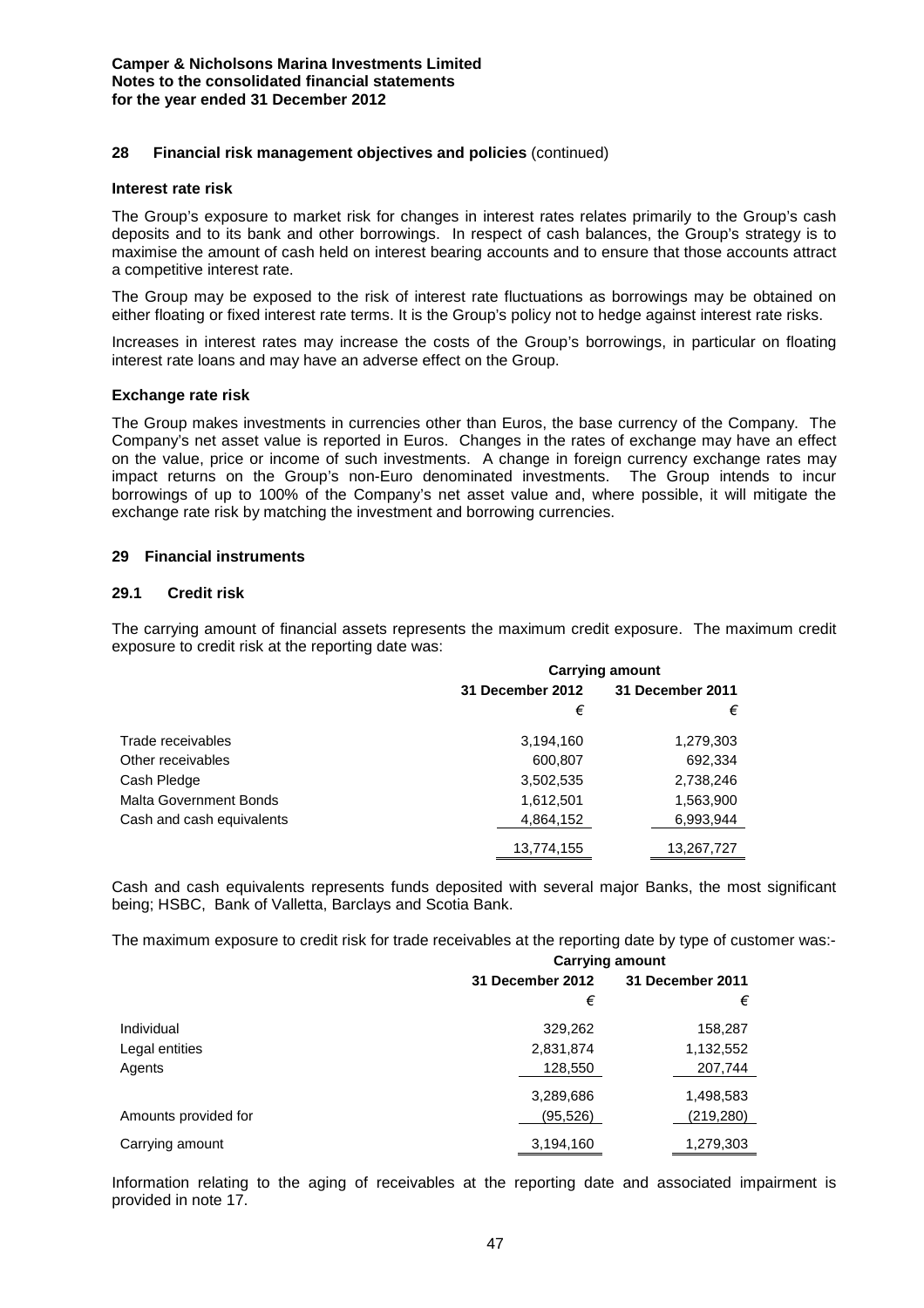# **29 Financial Instruments** (continued)

# **29.2 Liquidity risk**

The following are the contractual maturities of financial liabilities, including estimated interest payments:

| <b>Financial</b>             |            | <b>Contractual</b> |                 |               |               |                |                |
|------------------------------|------------|--------------------|-----------------|---------------|---------------|----------------|----------------|
| <b>Liabilities</b>           | Carrying   | Cash               | <b>6 Months</b> | $6 - 12$      | $1 - 2$       | $3 - 5$        | $6 - 10$       |
|                              | Amount     | <b>Flows</b>       | or less         | <b>Months</b> | Years         | Years          | Years          |
| 31 December 2012             | €          | €                  | €               | €             | €             | €              | €              |
| Scotia Bank Ioan             | 9,232,880  | (10, 188, 013)     | (975, 516)      | (962, 973)    | (2, 187, 720) | (6,061,804)    |                |
| Isbank Term Ioan             | 3,672,550  | (4,717,059)        | (376, 498)      | (367, 721)    | (709, 109)    | (1,916,668)    | (1,347,063)    |
| Isbank Subord Loan           | 3,431,250  | (3,621,801)        | (252, 769)      | (251, 168)    | (497, 531)    | (1,454,165)    | (1, 166, 168)  |
| 7% Bond Issue                | 11,654,570 | (18,300,000)       | (420,000)       | (420,000)     | (840,000)     | (2,520,000)    | (14, 100, 000) |
| Bank overdraft               | 15,250     | (15,250)           | (15,250)        |               |               |                |                |
| Loan due to related<br>party | 162,750    | (167, 315)         | (167, 315)      |               |               |                |                |
| Accounts payable             | 375,916    | (375, 916)         | (375, 916)      |               |               |                |                |
|                              | 28,545,166 | (37, 385, 354)     | (2,583,264)     | (2,001,862)   | (4,234,360)   | (11, 952, 637) | (16,613,231)   |
|                              |            |                    |                 |               |               |                |                |
| 31 December 2011             |            |                    |                 |               |               |                |                |
| Scotia Bank Ioan             | 10,087,443 | (11,057,575)       | (556, 294)      | (549, 725)    | (1,842,786)   | (8, 108, 770)  |                |
| Isbank Term Ioan             | 3,917,387  | (4, 545, 883)      |                 | (378, 029)    | (610, 378)    | (1,731,242)    | (1,826,234)    |
| Isbank Subord Loan           | 2,700,000  | (3, 133, 183)      |                 | (260, 550)    | (420, 694)    | (1, 193, 232)  | (1,258,707)    |
| 7% Bond Issue                | 11,619,024 | (19, 140, 000)     | (420,000)       | (420,000)     | (840,000)     | (2,520,000)    | (14,940,000)   |
| Bank overdraft               | 25,602     | (25,602)           | (25,602)        |               |               |                |                |
| Loan due to related<br>party | 488,250    | (521, 012)         | (179, 131)      | (173, 671)    | (168, 210)    |                |                |
| Accounts payable             | 411,860    | (411, 860)         | (411, 860)      |               |               |                |                |
|                              | 29,249,566 | (38,835,115)       | (1,592,887)     | (1,781,975)   | (3,882,068)   | (13, 553, 244) | (18,024,941)   |

As detailed in Note 21 part of the Scotia Bank loan at 31 December 2012 was subject to a floating interest rate based on Libor and part is at a fixed rate. The Isbank loan is subject to a floating interest rate based on Euribor. The loan due to the related party is also a floating rate loan based on Euribor. The Isbank loans to Cesme are guaranteed by shareholders and referred to in Note 26.

#### **29.3 Exposure to interest rate risk**

The Group is subject to changes in base interest rates as may be announced by the European Central Bank from time to time and to changes in the market rates for LIBOR. Based on the gross value of loans outstanding as at 31 December 2012 that are subject to variable interest rates, an increase of 100 bps (2011: 100bps) would reduce profit before tax by €74k (2011: €87k). Similarly a reduction of 100bps (2011: 100bps) on all of the Group's borrowings subject to variable interest rates would increase profit before tax by €74k (2011: €87k).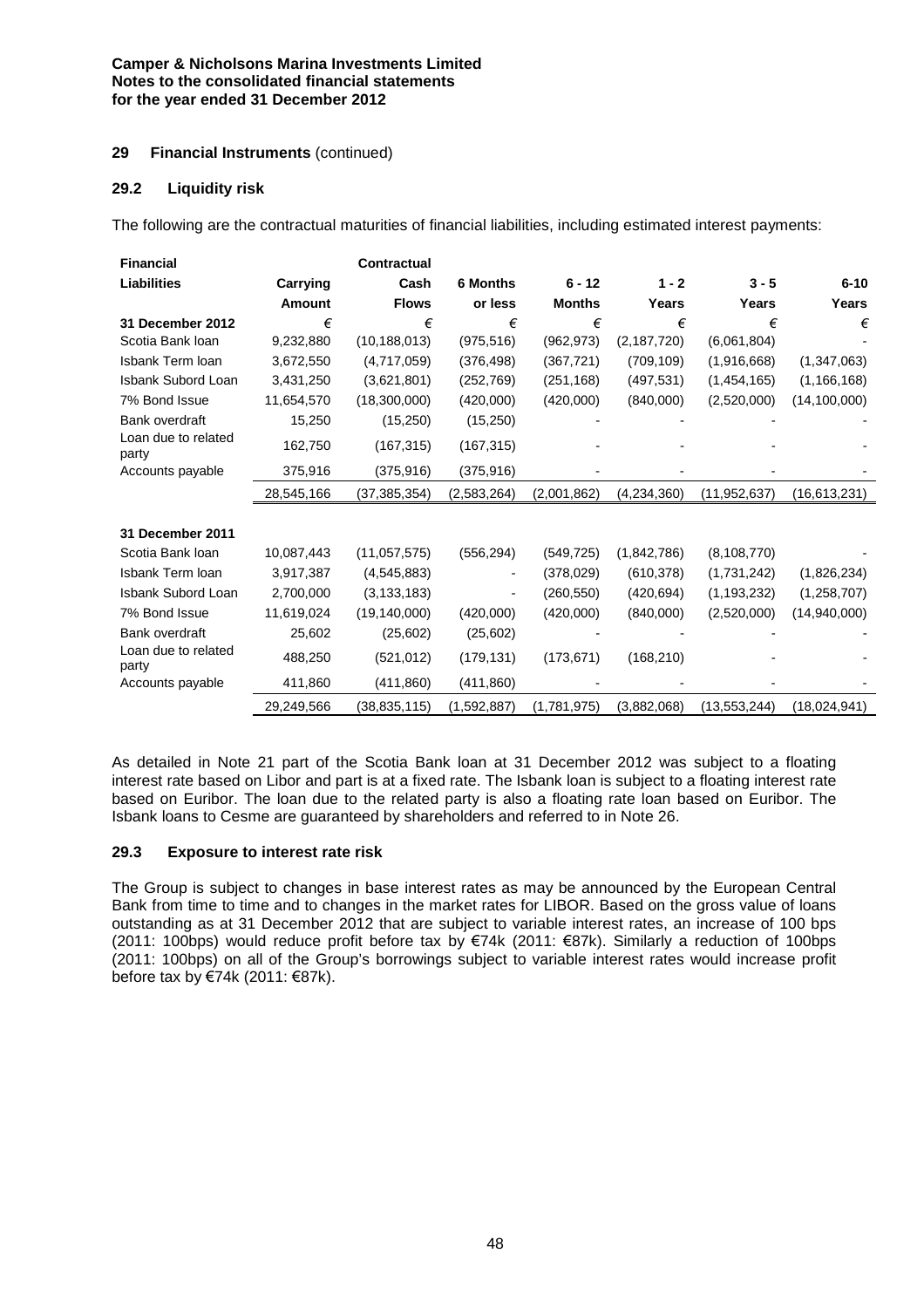# **29 Financial instruments** (continued)

#### **29.4 Exposure to currency risk**

The Company's exposure to foreign currency risk at 31 December was as follows, based on notional amounts:

| $\epsilon$ 000 based on year end exchange rates | 31 December 2012 | 31 December 2011 |
|-------------------------------------------------|------------------|------------------|
| Cash at bank                                    |                  |                  |
| <b>GB Pounds</b>                                | 95               | 111              |
| <b>US Dollars</b>                               | 89               | 815              |
| <b>EC Dollars</b>                               | 41               | 58               |
| <b>Turkish Lira</b>                             | 88               | 88               |
| <b>Trade receivables</b>                        |                  |                  |
| <b>GB Pounds</b>                                | 35               |                  |
| <b>US Dollars</b>                               |                  |                  |
| <b>EC Dollars</b>                               | 166              | 60               |
| <b>Turkish Lira</b>                             | 47               | 47               |
| Chinese RmB                                     | 55               |                  |
| Borrowings                                      |                  |                  |
| <b>US Dollars</b>                               | 9,233            | 10,087           |

### Exchange Rate to Euro Table

The following significant exchange rates versus the Euro applied during the year:

| Currency          |        | Average rate |        |        |
|-------------------|--------|--------------|--------|--------|
|                   | 2012   | 2011         | 2012   | 2011   |
| <b>GB Pounds</b>  | 1.2332 | 1.1522       | 1.2253 | 1.1972 |
| <b>US Dollars</b> | 0.7783 | 0.7184       | 0.7579 | 0.7729 |
| <b>EC Dollars</b> | 0.2864 | 0.2651       | 0.2785 | 0.2820 |
| Turkish Lira      | 0.4323 | 0.4277       | 0.4252 | 0.4092 |

#### Sensitivity analysis

A 10 percent strengthening of the Euro against the year end rate for the following currencies at 31 December would have increased/(decreased) equity by the amounts shown whilst a 10 per cent strengthening of the average Euro rate during the year would have increased/(decreased) profit or loss by the amounts shown. This analysis assumes that all other variables, in particular interest rates remain constant. The analysis is performed on the same basis for 2011**.**

| €000                |         | 31 December 2012         | 31 December 2011 |                          |
|---------------------|---------|--------------------------|------------------|--------------------------|
|                     | Equity  | <b>Profit or</b><br>Loss | <b>Equity</b>    | <b>Profit or</b><br>Loss |
| <b>GB Pounds</b>    | 17      | 303                      | (16)             | 294                      |
| <b>US Dollars</b>   | (2,240) | 86                       | (2,299)          | 123                      |
| <b>Turkish Lira</b> | (31)    | 117                      | (31)             | 69                       |

A 10 percent weakening of the Euro against the year-end rates and average rates would have had the equal but opposite effect on the above currencies to the amounts shown above, on the basis that all other variables remain constant.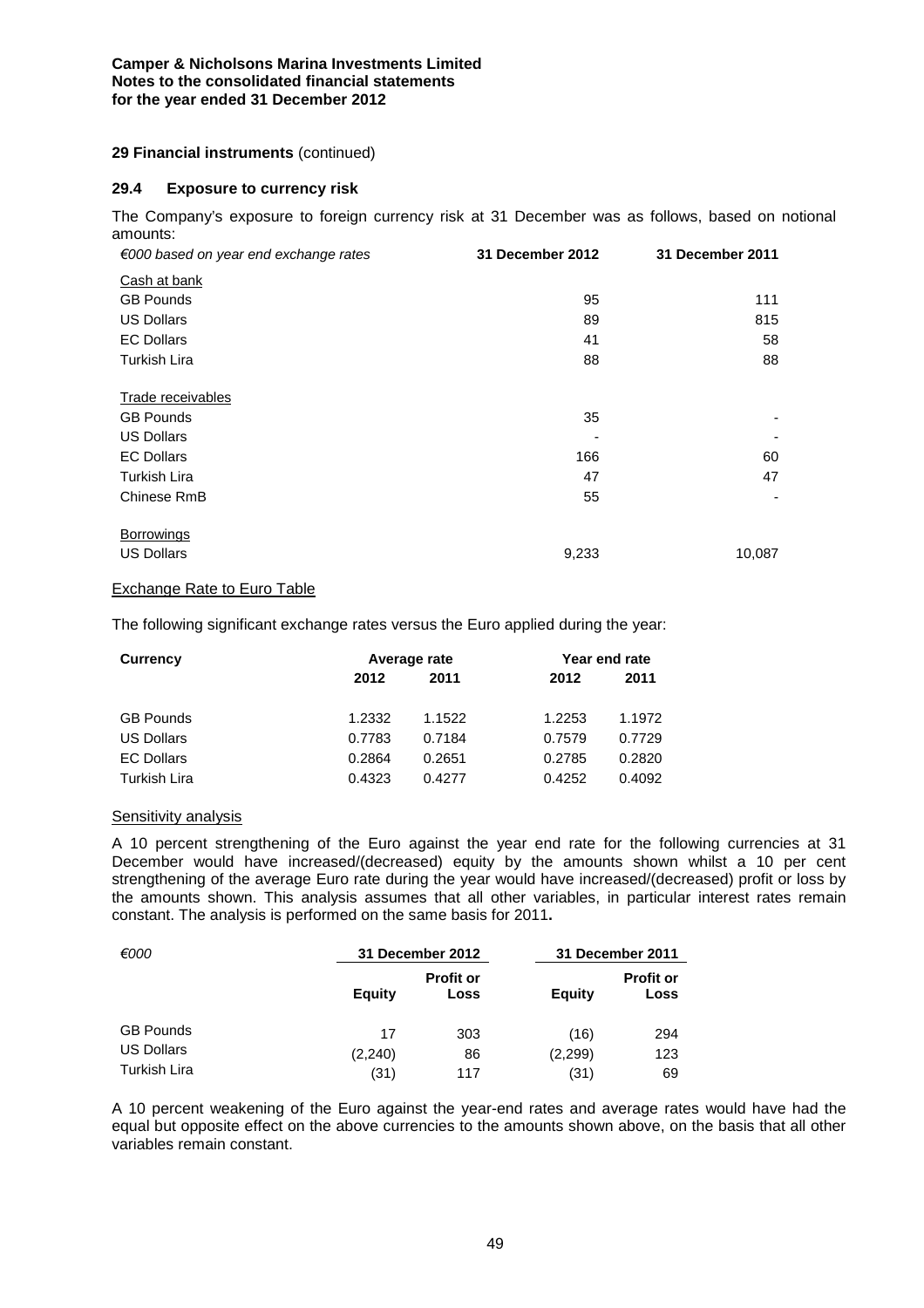# **29 Financial instruments** (continued)

#### **29.5 Fair value hierarchy**

The Available for Sale Financial Assets are Malta Government Bonds. As these Bonds are quoted on the Malta Stock Exchange they are carried at fair value at the reporting date based on the market value.

# **29.6 Fair values**

At the reporting date the carrying amount of financial assets and financial liabilities approximated their fair values.

# **30 Substantial shareholdings**

As at 7 May 2013 the Directors had been notified, or were aware, of the following holdings representing more than 3 per cent of the Company's issued share capital:

|                                        | % held |
|----------------------------------------|--------|
| FE Marina Investments Ltd              | 25.00% |
| First Eastern (Holdings) Ltd           | 23.32% |
| <b>Richard Griffiths</b>               | 6.07%  |
| Nicholas Maris                         | 5.86%  |
| Henderson Global Investors Ltd         | 5.66%  |
| F&C Asset Management plc               | 4.55%  |
| Deutsche Bank AG                       | 4.22%  |
| Overseas Asset Management (Cayman) Ltd | 4.01%  |
| <b>Martin Bralsford</b>                | 3.66%  |

Included in the holding for Nicholas Maris are 3,246,625 shares (2.29%) held by the Maris Settlement, a discretionary trust of which Nicholas Maris is a potential beneficiary.

#### **31 Post balance sheet events**

In accordance with the announcement made on 20 March 2013 and the subsequent issue of a Circular to shareholders and their approval of the proposed fundraising at an Extraordinary general Meeting on 3 May 2013, the Company has raised £4 million gross from the issue of 61,540,743 Ordinary shares at 6.5 pence per Ordinary share. These funds were raised through a firm subscription by First Eastern (Holdings) Limited for £1 million and a £3 million Open Offer to qualifying shareholders fully underwritten by First Eastern (Holdings) Limited. Following the fundraising the Company has 141,784,358 Ordinary shares in issue of which 23.32% are owned by First Eastern (Holdings) Limited and 25% by its majority owned subsidiary FE Marina Investments Limited.

In line with the requirements of the Bond Prospectus issued in 2010, Grand Harbour Marina plc has appointed HSBC as trustees of a purposely instituted Sinking Fund. During January 2013 Grand Harbour Marina plc placed €375,000 in this Fund.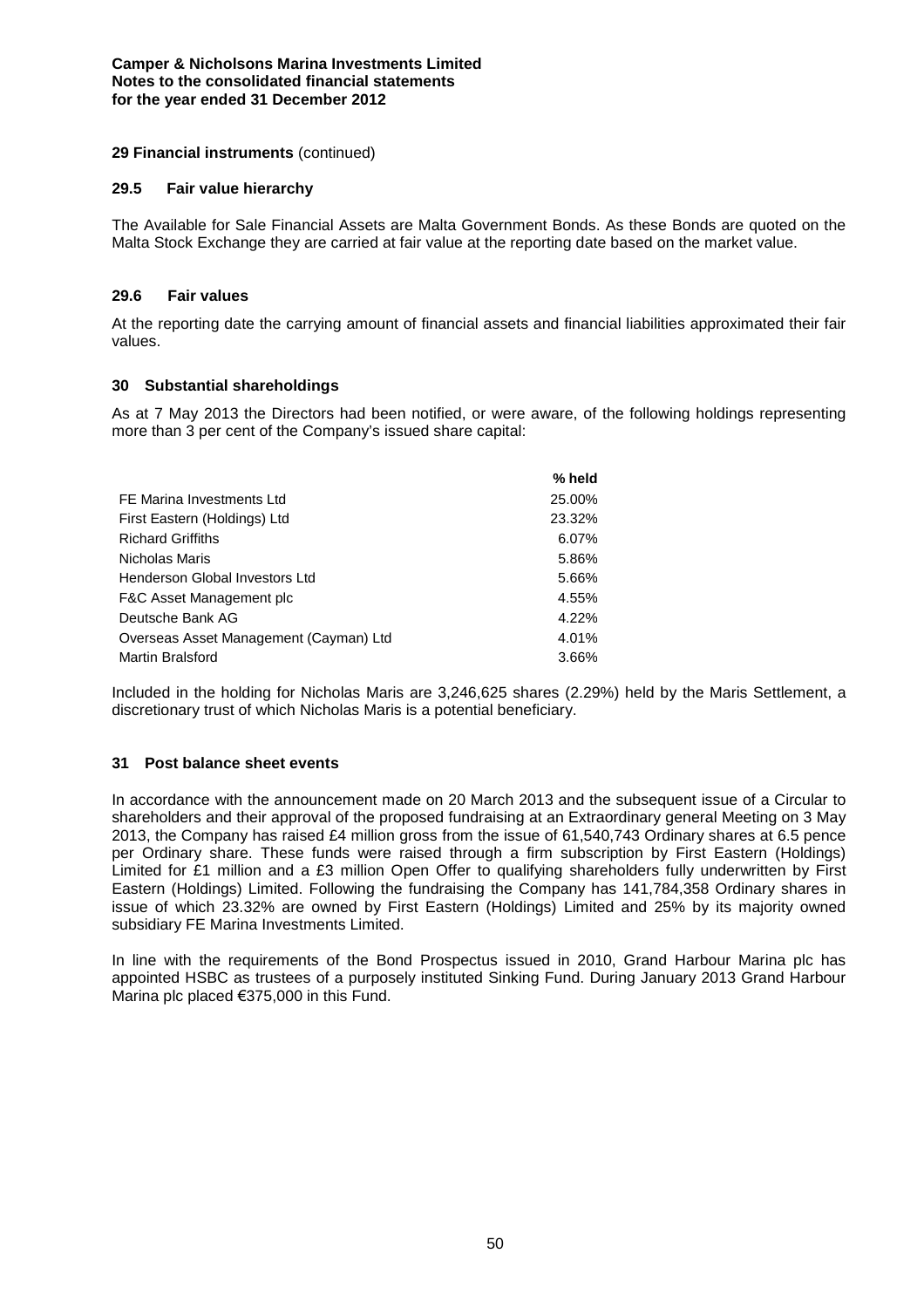# CAMPER & NICHOLSONS MARINA INVESTMENTS LIMITED

# Notice of Annual General Meeting

NOTICE IS HEREBY GIVEN that an Annual General Meeting will be held at Island House, Grande Rue, St Martins, Guernsey, Channel Islands, Great Britain GY4 6RU on 21st June 2013 at 09.30am for the following purposes:

- 1. To receive and adopt the audited financial statements and the reports of the Directors and Auditors for the period ended 31<sup>st</sup> December 2012.
- 2. To approve the Directors' report on remuneration as set out on page 14 of the Consolidated Financial Statements.
- 3. To re-appoint KPMG Channel Islands Limited as Auditors of the Company and to authorise the Audit Committee to determine the Auditors' remuneration.
- 4. To elect two directors:
	- a. Mr Roger Lewis
	- b. Mr Clive Whiley
- 5. To consider any other business.

# By order of the Board

Shaftesbury Limited Company Secretary

Registered office: Island House, Grande Rue, St Martins, Guernsey, GY4 6RU

Dated this 8<sup>th</sup> May 2013

N.B. Every member entitled to attend and vote at the meeting is entitled to appoint a proxy to attend, speak and vote instead of him/her. A proxy need not be a member of the Company.